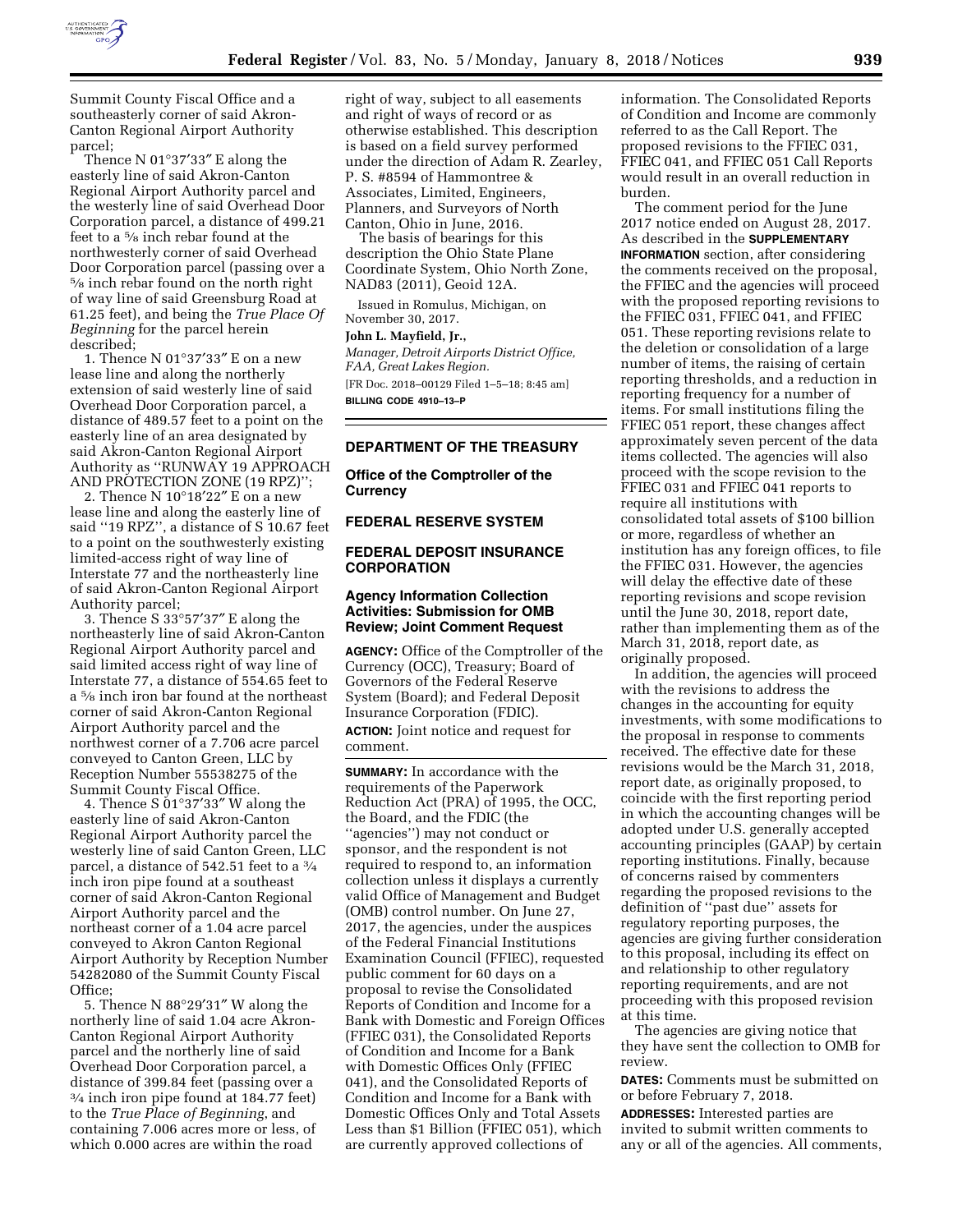which should refer to the OMB control number(s), will be shared among the agencies.

*OCC:* You may submit comments, which should refer to ''FFIEC 031, FFIEC 041, and FFIEC 051,'' by any of the following methods:

• *Email: [prainfo@occ.treas.gov.](mailto:prainfo@occ.treas.gov)* 

•  $Fax: (571)$  465–4326.

• *Mail:* Legislative and Regulatory Activities Division, Office of the Comptroller of the Currency, 400 7th Street SW, Suite 3E–218, Washington, DC 20219.

All comments received, including attachments and other supporting materials, are part of the public record and subject to public disclosure. Do not include any information in your comment or supporting materials that you consider confidential or inappropriate for public disclosure.

You may personally inspect and photocopy comments at the OCC, 400 7th Street SW, Washington, DC 20219. For security reasons, the OCC requires that visitors make an appointment to inspect comments. You may do so by calling (202) 649–6700 or, for persons who are deaf or hearing impaired, TTY, (202) 649–5597. Upon arrival, visitors will be required to present valid government-issued photo identification and submit to security screening in order to inspect and photocopy comments.

*Board:* You may submit comments, which should refer to "FFIEC 031, FFIEC 041, and FFIEC 051,'' by any of the following methods:

• *Agency website: [http://](http://www.federalreserve.gov) [www.federalreserve.gov.](http://www.federalreserve.gov)* Follow the instructions for submitting comments at: *[http://www.federalreserve.gov/general](http://www.federalreserve.gov/generalinfo/foia/ProposedRegs.cfm) [info/foia/ProposedRegs.cfm.](http://www.federalreserve.gov/generalinfo/foia/ProposedRegs.cfm)* 

• *Federal eRulemaking Portal: [http://](http://www.regulations.gov)  [www.regulations.gov.](http://www.regulations.gov)* Follow the instructions for submitting comments.

• *Email: [regs.comments@](mailto:regs.comments@federalreserve.gov) [federalreserve.gov.](mailto:regs.comments@federalreserve.gov)* Include the reporting form numbers in the subject line of the message.

• *Fax:* (202) 452–3819 or (202) 452– 3102.

• *Mail:* Ann E. Misback, Secretary, Board of Governors of the Federal Reserve System, 20th Street and Constitution Avenue NW, Washington, DC 20551.

All public comments are available from the Board's website at *[www.federalreserve.gov/generalinfo/](http://www.federalreserve.gov/generalinfo/foia/ProposedRegs.cfm) [foia/ProposedRegs.cfm](http://www.federalreserve.gov/generalinfo/foia/ProposedRegs.cfm)* as submitted, unless modified for technical reasons. Accordingly, your comments will not be edited to remove any identifying or contact information. Public comments may also be viewed electronically or in paper form in Room 3515, 1801 K Street

NW (between 18th and 19th Streets NW), Washington, DC 20006 between 9:00 a.m. and 5:00 p.m. on weekdays.

*FDIC:* You may submit comments, which should refer to ''FFIEC 031, FFIEC 041, and FFIEC 051," by any of the following methods:

• *Agency website: [https://](https://www.fdic.gov/regulations/laws/federal/) [www.fdic.gov/regulations/laws/federal/.](https://www.fdic.gov/regulations/laws/federal/)*  Follow the instructions for submitting comments on the FDIC's website.

• *Federal eRulemaking Portal: [https://www.regulations.gov.](https://www.regulations.gov)* Follow the instructions for submitting comments.

• *Email: [comments@FDIC.gov.](mailto:comments@FDIC.gov)*  Include ''FFIEC 031, FFIEC 041, and FFIEC 051'' in the subject line of the message.

• *Mail:* Manuel E. Cabeza, Counsel, Attn: Comments, Room MB–3007, Federal Deposit Insurance Corporation, 550 17th Street NW, Washington, DC 20429.

• *Hand Delivery:* Comments may be hand delivered to the guard station at the rear of the 550 17th Street Building (located on F Street) on business days between 7:00 a.m. and 5:00 p.m.

*Public Inspection:* All comments received will be posted without change to *[https://www.fdic.gov/regulations/](https://www.fdic.gov/regulations/laws/federal/)  [laws/federal/](https://www.fdic.gov/regulations/laws/federal/)* including any personal information provided. Paper copies of public comments may be requested from the FDIC Public Information Center by telephone at (877) 275–3342 or (703) 562–2200.

Additionally, commenters may send a copy of their comments to the OMB desk officer for the agencies by mail to the Office of Information and Regulatory Affairs, U.S. Office of Management and Budget, New Executive Office Building, Room 10235, 725 17th Street NW, Washington, DC 20503; by fax to (202) 395–6974; or by email to *[oira](mailto:oira_submission@omb.eop.gov)*\_ *[submission@omb.eop.gov.](mailto:oira_submission@omb.eop.gov)* 

**FOR FURTHER INFORMATION CONTACT:** For further information about the proposed revisions to the Call Report discussed in this notice, please contact any of the agency staff whose names appear below. In addition, copies of the Call Report forms can be obtained at the FFIEC's website (*[https://www.ffiec.gov/ffiec](https://www.ffiec.gov/ffiec_report_forms.htm)*\_ *report*\_*[forms.htm](https://www.ffiec.gov/ffiec_report_forms.htm)*).

*OCC:* Kevin Korzeniewski, Counsel, (202) 649–5490, or for persons who are deaf or hearing impaired, TTY, (202) 649–5597, Legislative and Regulatory Activities Division, Office of the Comptroller of the Currency, 400 7th Street SW, Washington, DC 20219.

*Board:* Nuha Elmaghrabi, Federal Reserve Board Clearance Officer, (202) 452–3884, Office of the Chief Data Officer, Board of Governors of the Federal Reserve System, 20th and C

Streets NW, Washington, DC 20551. Telecommunications Device for the Deaf (TDD) users may call (202) 263–4869.

*FDIC:* Manuel E. Cabeza, Counsel, (202) 898–3767, Legal Division, Federal Deposit Insurance Corporation, 550 17th Street NW, Washington, DC 20429.

**SUPPLEMENTARY INFORMATION:** The agencies propose revisions to data items reported on the FFIEC 031, FFIEC 041, and FFIEC 051 Call Reports.

*Report Title:* Consolidated Reports of Condition and Income (Call Report).

*Form Numbers:* FFIEC 031 (for banks and savings associations with domestic and foreign offices), FFIEC 041 (for banks and savings associations with domestic offices only), and FFIEC 051 (for banks and savings associations with domestic offices only and total assets less than \$1 billion).

*Frequency of Response:* Quarterly. *Affected Public:* Business or other forprofit.

*OCC:* 

*OMB Control No.:* 1557–0081. *Estimated Number of Respondents:*  1,297 national banks and federal savings associations.

*Estimated Average Burden per Response:* 47.70 burden hours per quarter to file.

*Estimated Total Annual Burden:*  247,468 burden hours to file. *Board:* 

*OMB Control No.:* 7100–0036. *Estimated Number of Respondents:*  823 state member banks.

*Estimated Average Burden per Response:* 51.85 burden hours per quarter to file.

*Estimated Total Annual Burden:*  170,690 burden hours to file. *FDIC:* 

*OMB Control No.:* 3064–0052. *Estimated Number of Respondents:*  3,668 insured state nonmember banks and state savings associations.

*Estimated Average Burden per Response:* 45.62 burden hours per quarter to file.

*Estimated Total Annual Burden:*  669,337 burden hours to file.

The proposed burden-reducing revisions to the Call Reports are the result of an ongoing effort by the agencies to reduce the burden associated with their preparation and filing and, as detailed in Appendices B, C, and D, achieve burden reductions by the removal or consolidation of numerous items, the raising of certain reporting thresholds, and a reduction in reporting frequency for certain items. The proposed revisions to the reporting of equity investments are consistent with changes in the accounting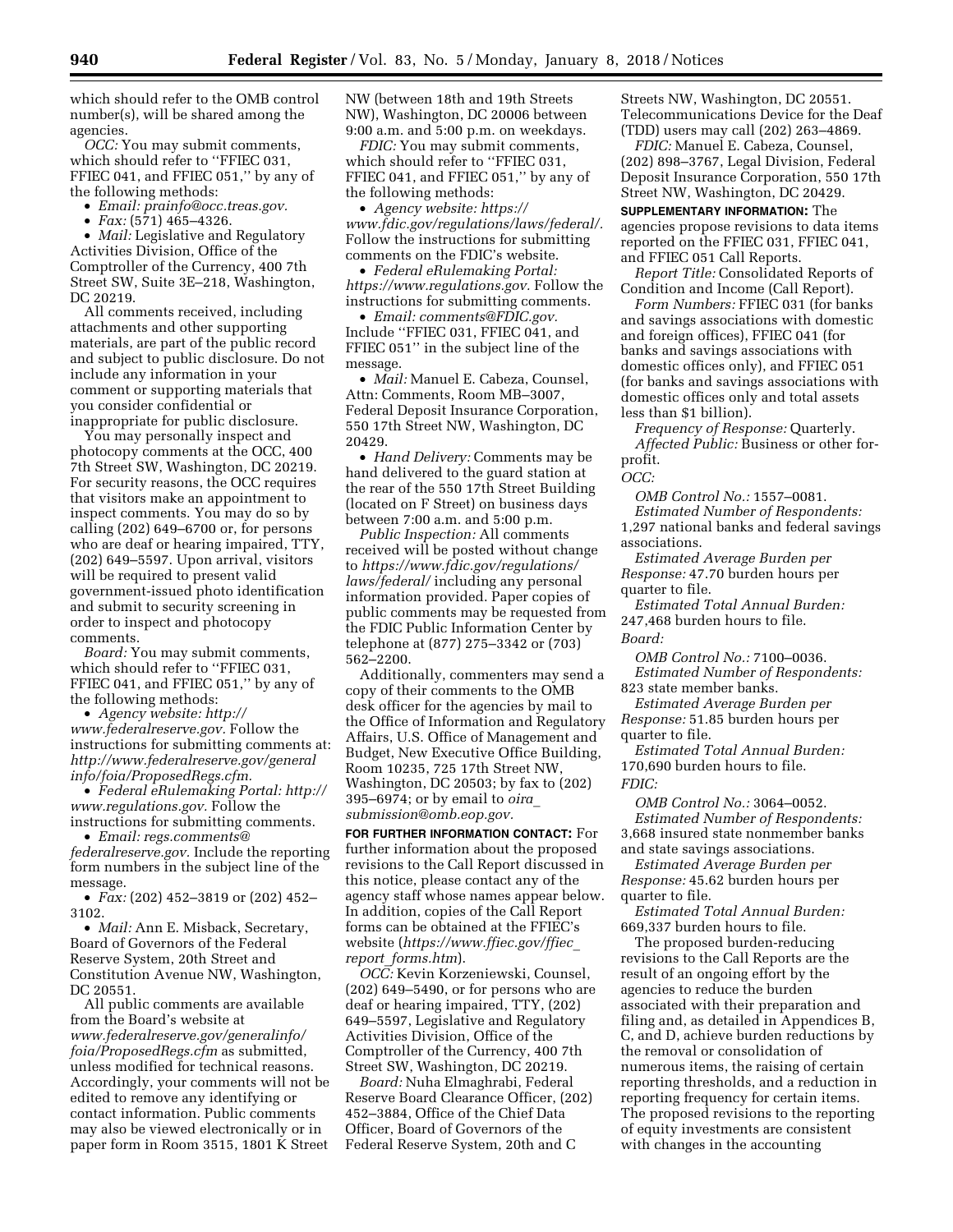standards applicable to such investments.

The estimated average burden hours collectively reflect the estimates for the FFIEC 031, the FFIEC 041, and the FFIEC 051 reports. When the estimates are calculated by type of report across the agencies, the estimated average burden hours per quarter are 123.06 (FFIEC 031), 57.71 (FFIEC 041), and 39.38 (FFIEC 051). The burden hours for the currently approved reports are 128.05 (FFIEC 031), 74.88 (FFIEC 041), and 44.94 (FFIEC  $051$ ),<sup>1</sup> so the revisions in this notice would represent a reduction in estimated average burden hours per quarter by 4.99 (FFIEC 031), 17.17 (FFIEC 041), and 5.56 (FFIEC 051). The estimated burden per response for the quarterly filings of the Call Report is an average that varies by agency because of differences in the composition of the institutions under each agency's supervision (*e.g.,* size distribution of institutions, types of activities in which they are engaged, and existence of foreign offices).

*Type of Review:* Revision and extension of currently approved collections.

#### **General Description of Reports**

These information collections are mandatory pursuant to 12 U.S.C. 161 (for national banks), 12 U.S.C. 324 (for state member banks), 12 U.S.C. 1817 (for insured state nonmember commercial and savings banks), and 12 U.S.C. 1464 (for federal and state savings associations). At present, except for selected data items and text, these information collections are not given confidential treatment.

#### **Abstract**

Institutions submit Call Report data to the agencies each quarter for the agencies' use in monitoring the condition, performance, and risk profile of individual institutions and the industry as a whole. Call Report data serve a regulatory or public policy purpose by assisting the agencies in fulfilling their missions of ensuring the safety and soundness of financial institutions and the financial system and the protection of consumer financial rights, as well as agencyspecific missions affecting federal and state-chartered institutions, *e.g.,*  monetary policy, financial stability, and deposit insurance. Call Reports are the source of the most current statistical data available for identifying areas of focus for on-site and off-site examinations. The agencies use Call Report data in evaluating institutions'

corporate applications, including, in particular, interstate merger and acquisition applications for which, as required by law, the agencies must determine whether the resulting institution would control more than 10 percent of the total amount of deposits of insured depository institutions in the United States. Call Report data also are used to calculate institutions' deposit insurance and Financing Corporation assessments and national banks' and federal savings associations' semiannual assessment fees.

### **Current Actions**

### **I. Introduction**

On June 27, 2017, the agencies requested comment for 60 days on a proposal to revise the existing Call Report requirements (FFIEC 031, FFIEC 041, and FFIEC 051).2 The June 2017 proposal, as well as the creation of the FFIEC 051 and other recent revisions to the FFIEC 031 and FFIEC 041, are the result of a formal initiative launched by the FFIEC in December 2014 to identify potential opportunities to reduce burden associated with Call Report requirements for community institutions. The most significant actions under this initiative are community institution outreach efforts, internal surveys of users of Call Report data at FFIEC member entities, and the implementation of a streamlined Call Report for small institutions. A summary of the FFIEC member entities' uses of the data items retained in the Call Report schedules subject to the reporting revisions in this proposal is included in Appendix A, which is repeated from the June 2017 notice with nonsubstantive technical corrections. Additional information about the initiative can be found in the June 2017 notice and in four earlier notices related to actions taken under this initiative.<sup>3</sup>

The comment period for the June 2017 notice ended on August 28, 2017. General comments on the notice are summarized in Section II. In Section III, the agencies provide more details on the comments received and any changes the agencies are making in response to those comments. Section IV discusses the timing for implementing the proposed revisions to the Call Report.

### **II. General Comments on the Proposed Call Report Revisions**

The agencies collectively received comments on the proposal from 13 entities, including banking

organizations, bankers' associations, and a government entity. General comments and recommendations on the FFIEC 031, FFIEC 041, and FFIEC 051 Call Reports are included in this section. The agencies provide information regarding comments on specific aspects of the proposed revisions to the Call Reports in more detail in Section III.

### *A. Comments on the Overall Proposal and the Burden-Reduction Initiative*

Commenters expressed mixed opinions on the June 2017 notice and the agencies' Call Report burdenreduction initiatives to date. Seven commenters representing banking organizations and bankers' associations supported the effort put forth by the agencies. One bankers' association stated that it ''appreciates the time and effort the FFIEC has devoted to identifying opportunities to reduce the burdens associated with the Call Report requirements.'' The commenter went on to say that the removal or change in reporting frequency of line items or increase to reporting thresholds ''serves as needed clean-up of the Call Report.'' Three banking organizations also ''appreciate'' the agencies' initiatives focused on reducing the burden associated with the Call Reports. The government entity stated it uses certain data items in the Call Report in preparing national economic reports, and encouraged the agencies to continue collecting those items.

On the other hand, the majority of the comment letters asserted that the proposed revisions to the Call Reports would provide no real savings in effort or cost for smaller institutions and that the overall reduction in burden is of limited value to such institutions. One of the banking organizations and two of the bankers' associations further indicated that reducing reporting frequency would provide only ''limited relief.'' These commenters noted that regardless of whether cumulative data is reported every quarter or every six months, institutions would still need to gather the data on a quarterly basis in order to produce the reported data on a semiannual basis. Two bankers' associations responded that combining data items also would not provide any relief to institutions, because processes are already in place to gather the information separately. One banking organization and one bankers' association stated that the proposed revisions would increase burden due to the system changes that would be necessary to modify the processes currently in place, such as deactivating or reactivating each quarter the reporting of data items that would

<sup>1</sup>See 82 FR 2444.

<sup>2</sup>See 82 FR 29147 (June 27, 2017). 3See 80 FR 56539 (September 18, 2015), 81 FR 45357 (July 13, 2016), 81 FR 54190 (August 15, 2016), and 82 FR 2444 (January 9, 2017).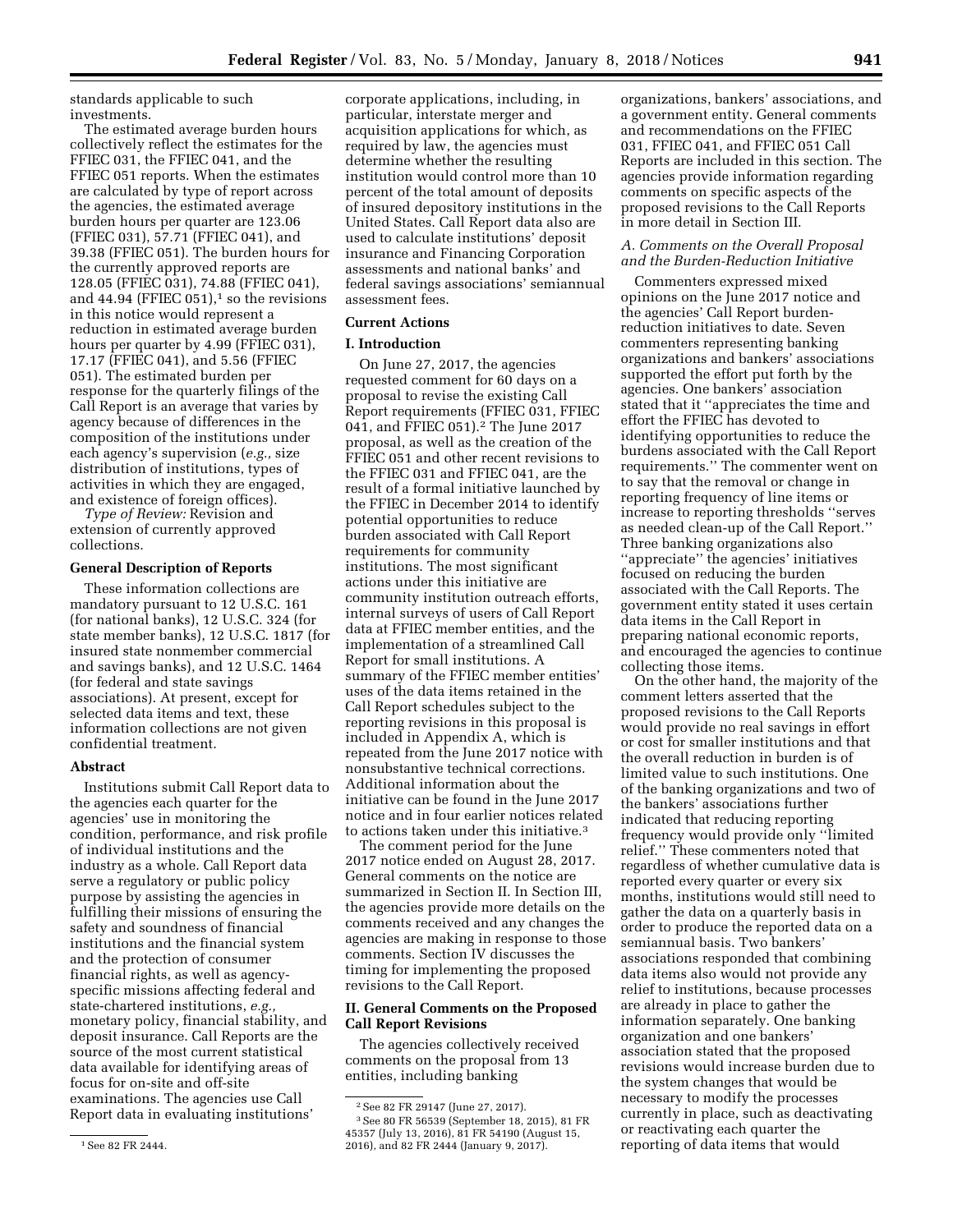change from a quarterly to a semiannual or annual reporting frequency.

The agencies recognize that not all institutions would see an immediate and large reduction in burden from the proposed revisions in the June 2017 notice. However, reducing the frequency of collection for certain data items or consolidating existing data items into fewer data items would result in institutions spending less time completing the Call Report since there would be fewer items to review prior to each quarterly submission. Also, an institution would have fewer instructions to review to determine whether it has reportable (nonzero) amounts. To the extent that an institution currently tracks granular data items that are proposed to be consolidated, there may be limited burden relief from consolidating the items. However, institutions that currently track data at an aggregate level and then must allocate that amount to the existing subcategories every quarter would see additional burden relief. Accordingly, these changes represent meaningful Call Report burden relief to institutions that do not engage in complex activities.

Furthermore, as previously mentioned, internal surveys of users of Call Report data at FFIEC member entities, including staff of the agencies, were one of the significant actions under the FFIEC's community bank Call Report burden-reduction initiative. The survey responses have been the foundation for the statutorily mandated review of the existing Call Report data items 4 that the agencies have been conducting over the course of the burden-reduction initiative. After completing this review, the statute directs the agencies to ''reduce or eliminate any requirement to file information or schedules . . . (other than information or schedules that are otherwise required by law)'' if the agencies determine that ''the continued collection of such information or schedules is no longer necessary or appropriate.'' The findings from the agencies' review revealed that certain information is no longer needed from some or all institutions, either on a quarterly basis or at all, and that the current level of detail is no longer needed from some or all institutions in certain Call Report schedules. Accordingly, for those Call Report data items for which the results of the statutorily mandated review have triggered these conclusions, the agencies are removing, consolidating, or reducing the reporting frequency of, or creating a new or increased reporting threshold for, the affected Call Report data items notwithstanding any system changes that institutions would need to make in response to these reporting changes.

Finally, in an effort to address the concerns of institutions relating to the proposed reductions in frequency from quarterly to semiannual, the agencies note that the FFIEC's Central Data Repository (CDR) 5 allows institutions to submit data quarterly, even if the data items are only required to be reported semiannually or annually. This will permit institutions to choose to avoid any perceived burden needed to reduce the reporting frequency from the quarterly frequency required in the existing Call Report.

### *B. General Recommendations From Commenters*

Three commenters suggested the agencies adopt a ''short-form'' Call Report to be filed for at least two quarters of the year. The short-form Call Report recommended by two of these commenters would consist only of an institution's balance sheet, income statement, and statement of changes in equity capital. The institution would file a full Call Report including all supporting schedules in the second and fourth quarters, and the short-form Call Report in the first and third quarters. The third commenter recommended including a limited number of additional schedules in the first and third quarters to report more detailed information on loans and regulatory capital, with additional schedules filed in the second and fourth quarters.

While the agencies understand the commenters' desire for a short-form Call Report, the agencies did not adopt this suggestion for the reasons noted in response to the comment letters received on the August 2016 proposal for a streamlined Call Report for small institutions.6 Most notably, in addition to the basic financial statements, the most streamlined quarterly report possible must also include data items required by law or regulation, along with quarterly data necessary for adequate supervision by the agencies. Furthermore, the agencies leverage a significant amount of the data reported quarterly in the more detailed general and supplemental Call Report schedules when conducting off-site monitoring and determining the scope and frequency of on-site examinations. Limiting the information collected on these schedules to semiannual could significantly impair the agencies' supervisory planning and review processes and potentially lead to a less efficient use of supervisory resources.

One commenter recommended that the FFIEC establish an industry advisory committee to develop advice and guidance on the Call Report and establish a regular forum to address technical questions and new changes to the Call Report. In response, the agencies plan to continue to offer outreach in connection with significant revisions to the Call Report, as they did with the adoption of the revised Schedule RC–R, Regulatory Capital, and with the implementation of the FFIEC 051. The agencies also receive and respond to a number of questions from individual institutions each quarter. Issues that could affect multiple institutions are often addressed through the Call Report Supplemental Instructions published quarterly or updates to the Call Report instruction book published as needed. Consistent with the PRA, the agencies also offer an opportunity for members of the banking industry to comment on proposed changes to the Call Report or to make any additional suggestions for improving, streamlining, or clarifying the Call Report.

One commenter recommended that the agencies align the proposed revisions in the Call Report with revisions to the FR Y–9C report for holding companies.7 The commenter stated that having differences in reporting between the Call Report and FR Y–9C can create burden for reporting firms. The agencies agree that aligning proposed revisions in the Call Report with proposed revisions to comparable data items collected in the consolidated FR Y–9C report would reduce burden for reporting holding companies. The Board will take this comment into consideration when it develops proposed revisions to the FR Y–9C report.

One commenter recommended that the agencies increase the asset-size threshold for filing the FFIEC 051 Call Report from the current \$1 billion to at least \$10 billion, indexed for inflation. Raising the threshold to \$10 billion or higher at this time could result in a significant loss of data necessary for supervisory or other purposes from institutions with assets above \$1 billion.

<sup>4</sup>This review is mandated by section 604 of the Financial Services Regulatory Relief Act of 2006 (12 U.S.C. 1817(a)(11)).

<sup>5</sup>The CDR is a secure, shared application for collecting, managing, validating, and distributing data reported in the Call Report and the FDIC's annual Summary of Deposits survey (OMB No. 3064–0061). The CDR also processes and distributes the Uniform Bank Performance Report. 6See 82 FR 2444 (January 9, 2017).

<sup>7</sup>Consolidated Financial Statements for Holding Companies, OMB No. 7100–0128.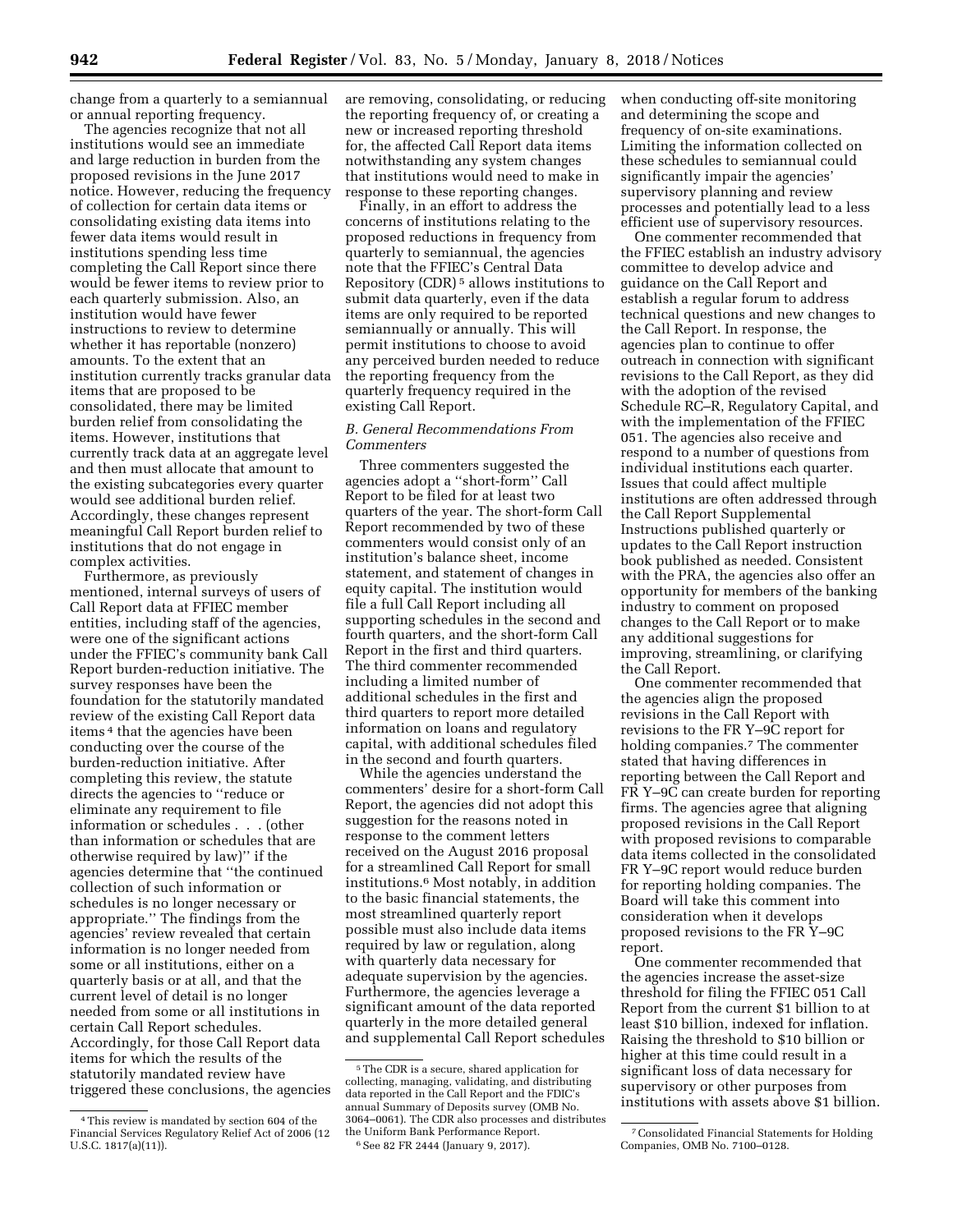Therefore, while the agencies are not adopting this recommendation at this time, the agencies are continuing to evaluate the appropriate scope and criteria for expanding the number of institutions eligible to file the FFIEC 051.

The agencies received three comment letters from banking organizations that highlighted the burden required for their institutions to prepare Schedule RC–R, Regulatory Capital. Reporting on Schedule RC–R is directly tied to the requirements in the agencies' regulatory capital rules.8

The agencies recently issued a proposal for modifications to simplify the regulatory capital rules.9 To the extent changes contained in that proposal are adopted in a final rule, the agencies would incorporate those simplifications into Schedule RC–R.

One commenter stated that Schedule RC–C, Part II, is particularly burdensome to complete and should be eliminated. The agencies previously reduced the frequency of this schedule from quarterly to semiannual for institutions filing the FFIEC 051.10 However, the agencies cannot eliminate this schedule because the submission of information on small business and small farm loans is specifically required by statute.11 Appendix A to the agencies' January 2017 **Federal Register** notice (82 FR 2444) provides information about how the agencies use the data reported in Schedule RC–C, Part II.

#### **III. Specific Comments on the Proposed Call Report Revisions**

#### *A. Scope Revision*

The agencies proposed to revise the scope of the FFIEC 031 Call Report to require all institutions with consolidated total assets of \$100 billion or more to file this form, regardless of whether an institution has any foreign offices. The agencies proposed this change because institutions with consolidated total assets of \$100 billion or more without foreign offices are considered to have a similar degree of complexity in their activities as institutions of this size with foreign offices that currently file the FFIEC 031.

The agencies received two comments opposing the proposed scope revision. One bankers' association stated that the proposal could be viewed as creating three Call Reports for larger banks,

which could create a problem if the reports evolve and do not remain aligned in the future. Another bankers' association opposed the agencies' use of a size-based threshold alone (*i.e.,* \$100 billion or more in assets) to revise the scope of the FFIEC 031, rather than looking at the business model and risk profile of an institution.

The agencies are proceeding with the proposed scope revision of the FFIEC 031 to include all institutions with foreign offices and all institutions with consolidated total assets of \$100 billion or more. The agencies note that this revision would affect only five institutions, as the majority of institutions with assets of \$100 billion or more also have foreign offices and currently file the FFIEC 031. Currently, the FFIEC 031 and FFIEC 041 collect the same information on an institution's domestic office activities. When preparing the FFIEC 031, institutions with no foreign offices would not need to report items that request information on foreign offices, including the entirety of Schedules RI–D; RC–E, Part II; and RC–I; nor would they need to complete Schedule RC–H, which collects certain domestic office data. These institutions also would report the same amounts for ''domestic offices'' and ''consolidated bank'' in other schedules that request this breakout, which would not require these institutions to compile additional information. In addition, there is currently a single set of Call Report instructions for both the FFIEC 031 and FFIEC 041, which helps promote consistency in reporting between those versions of the Call Report and should reduce the burden of a transition for the affected institutions. As noted in the June 2017 notice, the agencies consider all institutions with \$100 billion or more in total assets to be of similar complexity. Institutions of this size typically have similar business activities and risk profiles for their domestic operations, and the agencies' examiners review these domestic operations in a similar manner. Receiving information from all institutions in this size category on the same Call Report form will improve the agencies' ability to perform comparisons among these institutions' domestic operations. This proposed scope revision also has enabled the agencies to propose removing items from, or consolidating a significant number of items in, the FFIEC 041 form,12 as the agencies believe these items are no longer necessary based on the business activities and risk profiles of institutions with domestic offices

only and consolidated total assets less than \$100 billion.

#### *B. Burden-Reducing Revisions*

The agencies received two comments from banking organizations on the proposed revisions to Schedule RI–E to reduce the reporting frequency of the data items for significant components of ''other noninterest income'' and ''other noninterest expense'' from quarterly to annual in the FFIEC 051 and increase the percentage threshold for reporting individual components in all three versions of the Call Report. One commenter noted this revision would actually reduce burden in preparing the reports. The other commenter stated that his organization does not meet the existing thresholds to separately report noninterest income and expense components on that schedule, so the reporting burden would not change.

After considering these specific comments, as well as the comments received on the overall proposal and the burden-reduction initiative that were discussed in Section II.A. above, the agencies will proceed with the proposed burden-reducing changes to Schedule RI–E, along with all other burdenreducing changes to Call Report schedules proposed in the June 2017 notice. The agencies recognize that not every proposed change will reduce burden for every institution. However, the agencies believe that the proposed changes will reduce burden in the Call Reports as a whole, which is also reflected in a reduction in the estimated burden hours per quarter for the Call Reports.

### *C. Instructional Revision for the Reporting of Assets as* ''*Past Due*''

Under the current Call Report instructions, closed-end installment loans, amortizing loans secured by real estate, and other loans and lease financing receivables with payments scheduled monthly are to be reported as past due in Schedule RC–N, Past Due and Nonaccrual Loans, Leases, and Other Assets, when the borrower is in arrears two or more monthly payments. This means that a loan is to be reported as past due if two monthly payments have not been received by the close of business on the due date of the second monthly payment. Similarly, the Call Report instructions provide that openend credit such as credit cards, check credit, and other revolving credit plans are to be reported as past due when the customer has not made the minimum payment for two or more billing cycles. The instructions also provide that, at an institution's option, loans and leases with payments scheduled monthly may

<sup>8</sup> 12 CFR part 3 (OCC); 12 CFR part 217 (Board); 12 CFR part 324 (FDIC).

<sup>9</sup> 82 FR 49984 (October 27, 2017).

<sup>10</sup>See 82 FR 2444 (January 9, 2017).

<sup>11</sup>See section 122 of the Federal Deposit

Insurance Corporation Improvement Act of 1991,

<sup>12</sup> See 82 FR 51908 (November 8, 2017).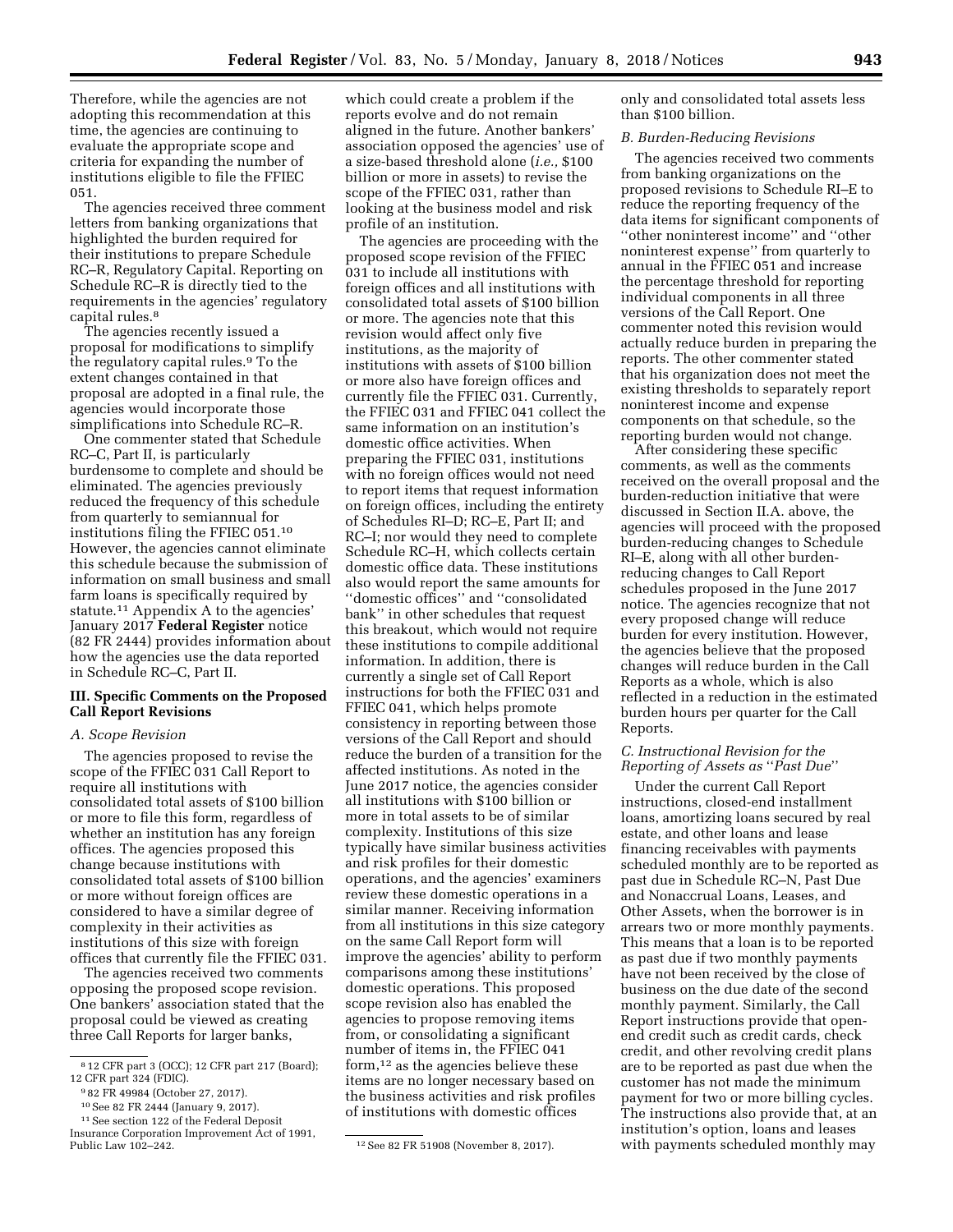be reported as past due when one scheduled payment is due and unpaid for 30 days or more.

The agencies note there is an existing widely used industry standard, known as the Mortgage Bankers Association (MBA) method, which provides that loans with payments scheduled monthly become 30 days past due if a monthly payment is not received by the end of the day immediately preceding the loan's next due date. The agencies understand that the MBA method is used by most major mortgage data repositories, including the three major credit bureaus and two major mortgage loan data processing service bureaus used by institutions. The MBA method is also used by reporting forums such as the MBA, McDash Analytics, and the OCC Mortgage Metrics Reports.

Therefore, to promote the use of a consistent standard in the industry and reduce the burden for certain institutions calculating past-due loans under two methods (*i.e.,* one method for Call Report purposes and a different method for other reporting purposes), the agencies proposed in the June 2017 notice to modify the definition of ''past due'' for regulatory reporting purposes that is currently contained in the general instructions of Schedule RC–N to align with the MBA method. Specifically, under that proposal, closed-end installment loans, amortizing loans secured by real estate, and other loans and lease financing receivables with payments scheduled monthly, as well as open-end credit such as credit cards, check credit, and other revolving credit plans with payments scheduled monthly, would be reported as past due in Schedule RC–N if a payment is not received by the end of the day immediately preceding the loan's next payment due date.

The agencies received comments from two bankers' associations and three banking organizations regarding the proposed instructional revision to the definition of ''past due.'' These commenters generally opposed the proposed revision. All commenters cited increased burden related to operational difficulties to implement the change as well as concerns about how this definitional change would flow through to or affect other reporting requirements. Operational challenges cited by commenters include substantial processing system changes; the need to modify contracts with third-party vendors, loan securitization agreements, and other legal agreements; communication issues with loan servicing customers; and coordination issues with third-party vendors to implement the proposed revision. Other

related reporting concerns include possible restatements of audited financial statements and filings with the Securities and Exchange Commission; the effect on the calculation of the allowance for loan and lease losses; the impact on the risk weighting associated with delinquent and nonaccrual loans as reported on Schedule RC–R, Regulatory Capital; the use of performing loans as inputs for stress testing and recovery and resolution planning purposes; the impact on liquidity reporting; and the impact on the calculation of surcharge scores assessed to global systemically important banks (G–SIBs). Additionally, one bankers' association stated that the proposed instructional change would remove the current reporting flexibility for institutions to use a combination of actual-day count, the MBA method, and the current Call Report method based on the institutions' particular portfolios.

Based on the issues raised in the comments received on the proposed instructional revision to the definition of past due, the agencies are giving further consideration to this proposal, including its effect on and relationship to other regulatory reporting requirements. Accordingly, the agencies are not proceeding with this proposed instructional revision and the existing instructions for the definition of past due will remain in effect.

### *D. Proposed Call Report Revisions To Address Changes in Accounting for Equity Investments*

In January 2016, the Financial Accounting Standards Board (FASB) issued Accounting Standards Update (ASU) No. 2016–01, ''Recognition and Measurement of Financial Assets and Financial Liabilities.'' As one of its main provisions, the ASU requires certain investments in equity securities (including other ownership interests, such as interests in partnerships, unincorporated joint ventures, and limited liability companies) to be measured at fair value with changes in fair value recognized in net income (fair value through net income).

Section 37(a) of the Federal Deposit Insurance Act (12 U.S.C. 1831n(a)) states that, in general, the accounting principles applicable to the Call Report ''shall be uniform and consistent with generally accepted accounting principles.'' The agencies are maintaining consistency with U.S. GAAP by implementing the provisions of ASU 2016–01 in the Call Report in accordance with the effective dates set forth in the ASU. For institutions that are public business entities, as defined in U.S. GAAP, ASU 2016–01 is effective

for fiscal years beginning after December 15, 2017, including interim periods within those fiscal years. For all other institutions, the ASU is effective for fiscal years beginning after December 15, 2018, and interim periods within fiscal years beginning after December 15, 2019.

Based on their consideration of the changes in the accounting for equity investments under ASU 2016–01 and the effect of these changes on the manner in which data on equity securities and other equity investments are currently reported in the Call Report, the agencies proposed to revise the reporting of information on equity securities and other equity investments in Call Report Schedules RI, Income Statement; RI–D, Income from Foreign Offices (on the FFIEC 031); RC, Balance Sheet; RC–B, Securities; RC–F, Other Assets; RC–H, Selected Balance Sheet Items for Domestic Offices (on the FFIEC 031); RC–K, Quarterly Averages; RC–Q, Assets and Liabilities Measured at Fair Value on a Recurring Basis (on the FFIEC 041 and FFIEC 031); and RC– R, Regulatory Capital.13

In developing the proposed revisions to these Call Report schedules, the agencies sought to limit the number of data items being added to the Call Report to address the changes in accounting for equity securities and other equity investments.

Furthermore, because of the different effective dates for ASU 2016–01 for public business entities and all other entities, as well as the varying fiscal years across the population of institutions that file Call Reports, the period over which institutions will be implementing this ASU ranges from the first quarter of 2018 through the fourth quarter of 2020. As a result, the agencies proposed to introduce the revisions to the reporting of information on equity securities and other equity investments in response to the ASU in the Call Report effective March 31, 2018.

The agencies received comments from two banking organizations and two bankers' associations addressing the proposed Call Report revisions related to equity securities. Both bankers' associations expressed general support for the proposed changes to reporting of information on equity securities and other equity investments. However, for an institution that has adopted the new accounting standard, the associations sought clarification of the appropriate categorization on the proposed revised Call Report balance sheet (Schedule RC)

<sup>13</sup>See 82 FR 29158–29159 (June 27, 2017) for complete descriptions of the proposed revisions to these schedules.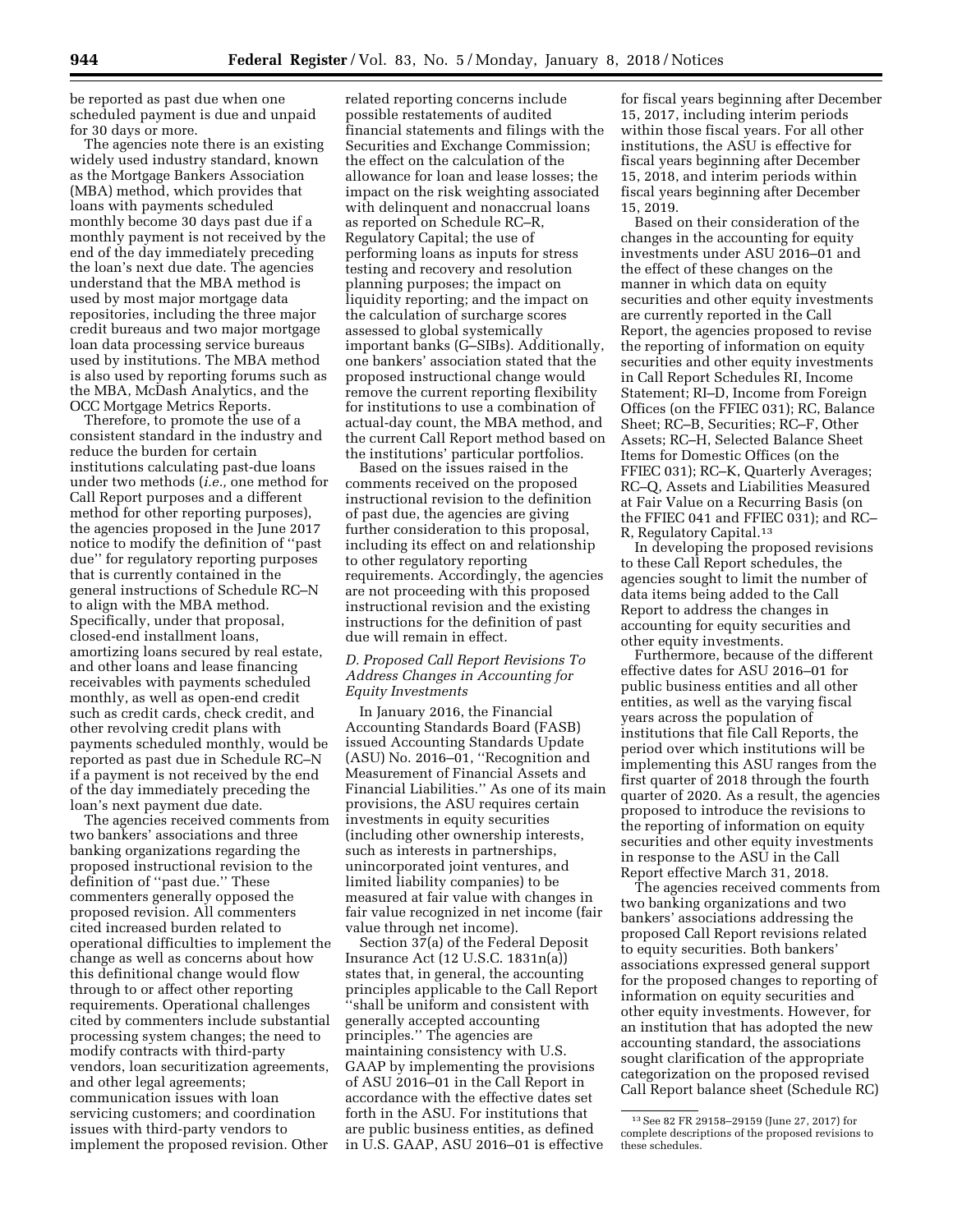of equity securities with readily determinable fair values that are bought and sold on a regular basis, but are not held with the intention of trading as this term is defined in the agencies' market risk rules.14 The agencies note that, for purposes of categorizing assets and liabilities on the Call Report balance sheet, they do not apply the trading definition in the market risk rules. Rather, the Call Report instructions state that:

Trading activities typically include (a) regularly underwriting or dealing in securities; interest rate, foreign exchange rate, commodity, equity, and credit derivative contracts; other financial instruments; and other assets for resale, (b) acquiring or taking positions in such items principally for the purpose of selling in the near term or otherwise with the intent to resell in order to profit from short-term price movements, and (c) acquiring or taking positions in such items as an accommodation to customers or for other trading purposes.15

Thus, when an institution's holdings of equity securities with readily determinable fair values fall within the scope of the preceding description of trading activities, the equity securities should be reported as trading assets in Schedule RC, item 5. Otherwise, the equity securities should be reported in new item 2.c, ''Equity securities with readily determinable fair values not held for trading.'' The agencies will modify the Call Report instructions to make this distinction more clear.

One banking organization noted that the proposal aligns the Call Report with the new accounting standard for equity investments, but it requested clarification of the balance sheet categorization of money market mutual funds following the adoption of the accounting standard. This organization observed that the Securities and Exchange Commission's rules permit such funds to be categorized as cash equivalents in financial statements filed with the Commission if appropriate criteria are met. The organization asked whether the agencies intended to permit a similar categorization for Call Report purposes. The Call Report does not recognize cash equivalents as part of ''Cash and balances due from depository institutions,'' as described in the

instructions for Schedule RC, item 1. Thus, for Call Report purposes, an institution that has adopted ASU 2016– 01 should report its investments in money market mutual funds with readily determinable fair values, which are considered equity securities for accounting purposes,16 in new Schedule RC, item 2.c, provided these investments are not held for trading (as discussed above). The agencies also will revise the Call Report instructions to clarify the reporting of money market mutual funds as equity securities, not as cash.

The other banking organization supported the proposed changes to the income statement for reporting unrealized holding gains (losses) on equity securities not held for trading, but recommended excluding unrealized gains on equity securities from tier 1 capital for regulatory capital purposes as is currently the case under today's accounting standards. The manner in which unrealized gains on equity securities are reported for regulatory capital purposes in Call Report Schedule RC–R depends entirely on how these unrealized gains are treated under the agencies' regulatory capital rules. After an institution adopts ASU 2016–01, unrealized gains on the institution's investments in equity securities with readily determinable fair values not held for trading will be recognized in net income and, hence, retained earnings. Because retained earnings is a common equity tier 1 (CET1) capital element under the agencies' regulatory capital rules, the operation of these rules will automatically result in the inclusion of all unrealized gains on such equity securities in CET1 capital after an institution's adoption of ASU 2016–01. Continuing to exclude unrealized gains on equity securities with readily determinable fair values not held for trading from CET1 capital after the adoption of ASU 2016–01 would require revisions to the agencies' regulatory capital rules and is outside the scope of the proposed equity securities reporting changes in the Call Report.

This banking organization also recommended retaining the existing regulatory framework governing investments in stock set forth in section 362.3 of the FDIC's regulations (12 CFR 362.3) and the related information on equity securities currently reported in Call Report Schedule RC–B, Securities. More specifically, under section 362.3(a) of the FDIC's regulations, an insured state bank may not ''directly or

indirectly acquire or retain as principal any equity investment of a type that is not permissible for a national bank.'' However, this regulation provides for the grandfathering of certain investments in equity securities by insured state banks if certain conditions are met, including approval by the FDIC. The equity investments that are authorized to be grandfathered are common and preferred stock listed on a national securities exchange and shares of an investment company registered under the Investment Company Act of 1940.17 However, the FDIC's regulations provide that an insured state bank's aggregate investment in these authorized investments ''shall in no event exceed, when made, 100 percent of the bank's tier one capital'' and that ''[t]he lower of the bank's cost as determined in accordance with call report instructions or the market value'' of the authorized investments ''shall be used to determine compliance.'' 18 At present, the cost basis and fair value of an insured state bank's grandfathered equity investments are included in the amounts reported in available-for-sale columns C and D, respectively, of Call Report Schedule RC–B, item 7, ''Investments in mutual funds and other equity securities with readily determinable fair values.'' These two Schedule RC–B items currently serve as the starting point for assessing compliance with the limit on grandfathered equity investments at those insured state banks that have received FDIC approval to hold such investments. However, in their June 2017 proposal, the agencies proposed to remove item 7, columns C and D, from Schedule RC–B effective December 31, 2020. From March 31, 2018, through September 30, 2020, institutions that have adopted ASU 2016–01 would leave Schedule RC–B, item 7, columns C and D, blank.19 The fair value of the ''Investments in mutual funds and other equity securities with readily determinable fair values'' that these institutions had reported in Schedule RC–B, item 7, column D, before adopting ASU 2016–01 would instead be reported in new item 2.c, ''Equity securities with readily determinable fair values not held for trading,'' on Schedule RC, Balance Sheet. However, under the June 2017 proposal, the cost of the equity securities reported in Schedule RC–B, item 7, column C, until an institution's adoption of ASU 2016–

<sup>14</sup>The market risk rules define a ''trading position'' as a position held ''for the purpose of short-term resale or with the intent of benefiting from actual or expected short-term price movements, or to lock in arbitrage profits.'' See 12 CFR 3.202 (OCC), 12 CFR 217.202 (Board), and 12 CFR 324.202 (FDIC).

<sup>15</sup>See the instructions for Schedule RC, item 5, ''Trading assets,'' the General Instructions for Schedule RC–D, Trading Assets and Liabilities, and the Glossary entry for ''Trading Account'' in the Call Report instructions.

<sup>16</sup>See FASB Accounting Standards Codification paragraph 321–10–55–7.

<sup>17</sup> 12 CFR 362.3(a)(2)(iii)(A).

<sup>18</sup> 12 CFR 362.3(a)(2)(iii)(C).

<sup>19</sup> During this period, only those institutions that have not yet adopted ASU 2016–01 would complete Schedule RC–B, item 7, columns C and D.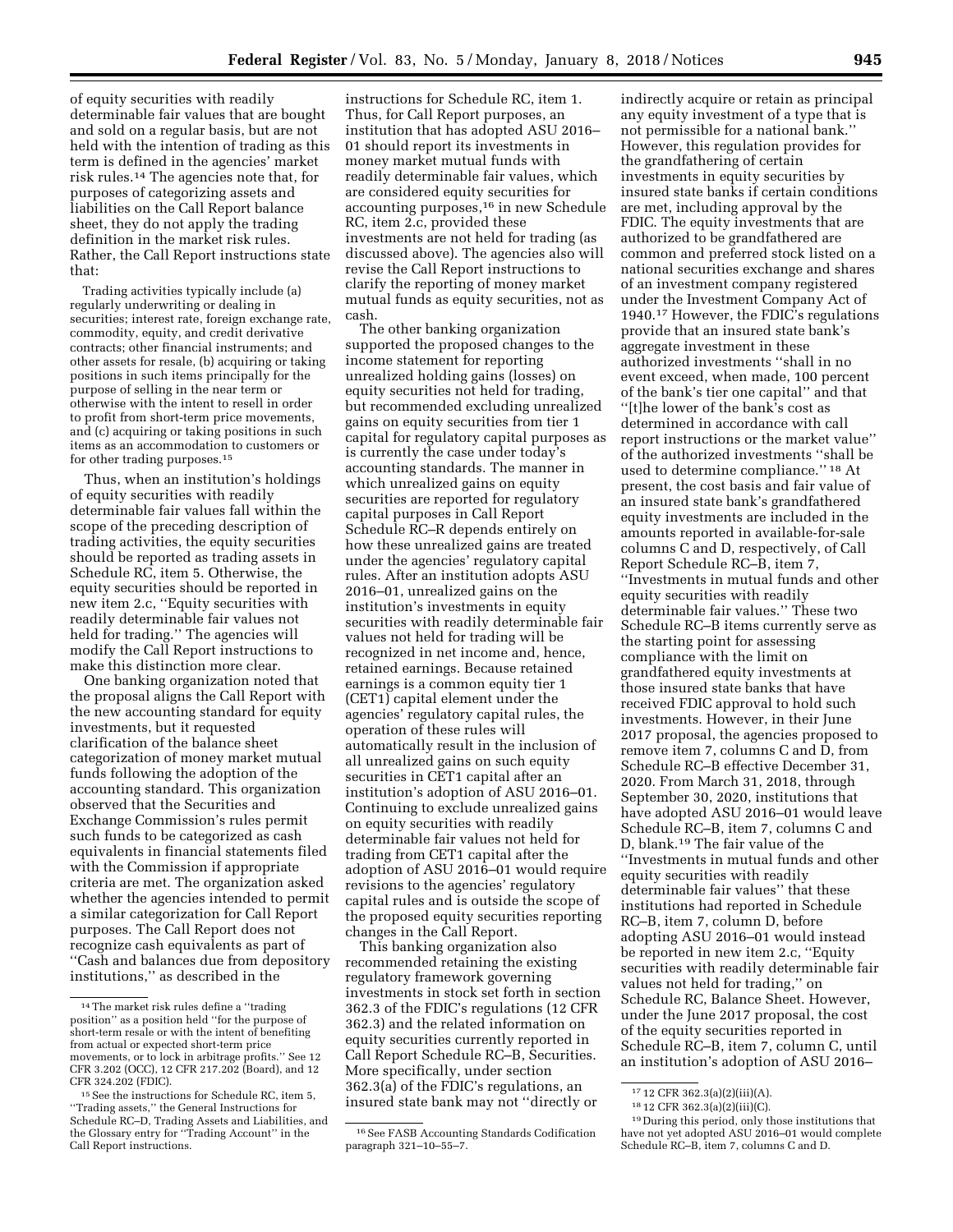01 would no longer be reported after the institution's adoption of this new accounting standard because the standard eliminates the existing concept of available-for-sale equity securities. Thus, the banking organization that commented on the issue of grandfathered equity investments recommended the retention of the Call Report data items used to measure compliance with the aggregate investment limit in these authorized investments.

After considering this banking organization's recommendation as well as the provisions of section 362.3(a) of the FDIC's regulations, the agencies agree that, after its adoption of ASU 2016–01, an insured state bank that has been approved to hold authorized investments should continue to report the cost of their holdings of equity securities with readily determinable fair values not held for trading, which such an institution currently reports as available-for-sale securities in column C of Schedule RC–B, item 7. The continued collection of this cost information from insured state banks with grandfathered equity investments serves a long-term regulatory purpose by aiding the supervisory staffs of the agencies that supervise these insured state banks in performing their ongoing assessments of compliance with the aggregate limit on such investments. Accordingly, in place of Schedule RC– B, item 7, column C, which would no longer be applicable to institutions after their adoption of ASU 2016–01, and which would ultimately be removed effective December 31, 2020, the agencies would add a new item 4, ''Cost of equity securities with readily determinable fair values not held for trading,'' to Schedule RC–M effective March 31, 2018. The new Schedule RC– M item would be completed only by insured state banks that have adopted ASU 2016–01 and have been approved to hold grandfathered equity investments. All other institutions would leave new Schedule RC–M, item 4, blank. The equity securities for which the cost would be reported in Schedule RC–M, item 4, would be the same equity securities for which institutions that have adopted ASU 2016–01 would report the fair value in new Schedule RC, item 2.c.

In addition, as previously mentioned, the agencies also received three comments from banking organizations regarding the burden associated with Schedule RC–R, Regulatory Capital, which is one of the schedules for which several revisions related to equity securities were proposed. In this regard, a proposed change to this schedule was

to add a new item 2.c, ''Equity securities with readily determinable fair values not held for trading,'' to Schedule RC– R, Part II, Risk-Weighted Assets, effective March 31, 2018. As proposed, this new item would be completed only by institutions that had adopted ASU 2016–01 and, for such institutions, Schedule RC–R, Part II, item 2.b, ''Available-for-sale securities,'' should include only debt securities. Effective December 31, 2020, which is the quarter-end report date as of which all institutions would be required to have adopted ASU 2016–01, the caption for item 2.b would be revised to ''Availablefor-sale debt securities.'' These proposed revisions correspond to the changes the agencies proposed to make to the categories of securities reported on Schedule RC, Balance Sheet.

The commenters who addressed Schedule RC–R recommended simplifying and shortening the schedule to reduce burden. After considering the concerns expressed by commenters about the burden of Schedule RC–R in relation to the proposed revisions to this schedule for equity securities, the agencies have decided against adding a new item 2.c to Part II of Schedule RC– R. Instead, the agencies would retain the existing risk-weighting reporting process under which those equity securities with readily determinable fair values and debt securities currently categorized as available-for-sale securities are reported together in item 2.b of Schedule RC–R, Part II. To clarify the scope of item 2.b for institutions that have and have not adopted ASU 2016– 01, the agencies would change the caption for item 2.b to ''Available-forsale debt securities and equity securities with readily determinable fair values not held for trading'' effective March 31, 2018.

All the other revisions to the reporting of information on equity securities and other equity investments proposed by the agencies in response to the changes in the accounting requirements for these types of assets would be implemented as described in Section III.D.2 of the June 2017 proposal and would take effect beginning as of March 31, 2018.20

### **IV. Timing**

Subject to OMB approval, the effective date for the implementation of the revisions to the FFIEC 031, FFIEC 041, and FFIEC 051 to address the change in accounting for equity investments would be March 31, 2018. However, the effective date for the implementation of all other revisions

described in this notice would be June 30, 2018.

The agencies originally proposed to implement the revisions proposed in the June 2017 notice, as well as those they expected to propose based on their evaluation of the responses to the third and final portion of user surveys, as of March 31, 2018. However, on November 8, 2017, the agencies proposed that the effective date for the latter set of changes would be the June 30, 2018, report date.21 Commenters on the June 2017 and prior Call Report notices have described the burden associated with implementing frequent revisions to the Call Report. Therefore, the agencies are delaying the burden-reducing revisions in this proposal until June 30, 2018, to align with the target implementation of the burden-reducing Call Report revisions published on November 8, 2017. This way, institutions will only need to adjust their reporting processes for one combined set of revisions effective for the June 30, 2018, Call Report rather than separate sets of revisions in March and June 2018. However, ASU 2016–01 is effective for public business entities for fiscal years beginning after December 15, 2017, including interim periods within those fiscal years. This necessitates that the proposed equity securities reporting revisions be implemented in the Call Report in the first quarter of 2018 so that institutions required to, or electing to, adopt the new accounting standard at that time are able to report in accordance with that standard in the March 31, 2018, Call Report.

When implementing the burdenreducing Call Report revisions as of the June 30, 2018, report date, institutions may provide reasonable estimates for any new or revised Call Report data item initially required to be reported as of that date for which the requested information is not readily available. In addition, as of the March 31, 2018, report date or a subsequent report date as of which an institution is required to, or early elects to, initially report in accordance with ASU 2016–01, the institution may provide reasonable estimates for any new or revised Call Report data item affected by the equity securities reporting changes for which the requested information is not readily available. The specific wording of the captions for the new or revised Call Report data items discussed in this proposal and the numbering of these data items is subject to change.

<sup>20</sup> 82 FR 29147, 29156–29159. 21See 82 FR 51908 (November 8, 2017).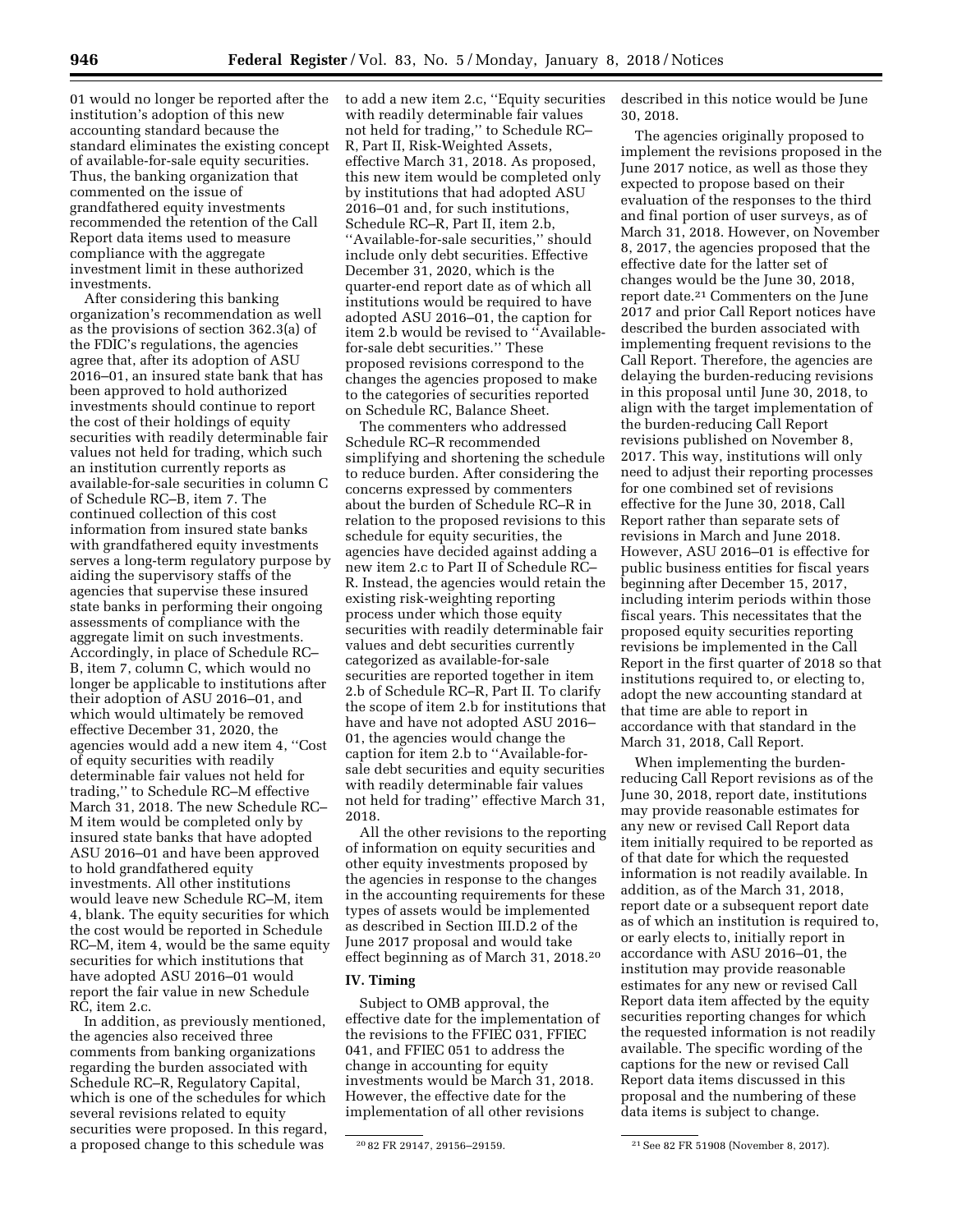#### **V. Request for Comment**

Public comment is requested on all aspects of this joint notice. Comment is specifically invited on:

(a) Whether the proposed revisions to the collections of information that are the subject of this notice are necessary for the proper performance of the agencies' functions, including whether the information has practical utility;

(b) The accuracy of the agencies' estimates of the burden of the information collections as they are proposed to be revised, including the validity of the methodology and assumptions used;

(c) Ways to enhance the quality, utility, and clarity of the information to be collected;

(d) Ways to minimize the burden of information collections on respondents, including through the use of automated collection techniques or other forms of information technology; and

(e) Estimates of capital or start-up costs and costs of operation, maintenance, and purchase of services to provide information.

Comments submitted in response to this joint notice will be shared among the agencies. All comments will become a matter of public record.

### **Appendix A—Summary of the FFIEC Member Entities' Uses of the Data Items in the Call Report Schedules in the Portion of the User Surveys Evaluated in the Development of This Proposal**

#### *Schedule RI–D (Income from Foreign Offices) [FFIEC 031 only]*

Schedule RI–D collects data on income from foreign offices. Collectively, the data are used in country and currency risk analyses to monitor the level, trend, quality and sustainability of the income component of foreign offices. These data help support a variety of examination activities that include, but are not limited to, earnings and yield analysis, asset securitizations, core assessment, price risk, and trading. Quarterly data also improve the off-site monitoring of trading and asset management activities. Data on investment banking, advisory, brokerage, and underwriting fees and commissions are used to track the global asset management activities of institutions with foreign offices. The global presence of these activities adds to the complexity of the asset management business conducted by financial institutions and this information is continually monitored to detect potential shifts in business models. It also serves as one component of measurement of the degree of global interconnectedness and systemic risk.

#### *Schedule RI–E (Explanations)*

Schedule RI–E collects explanations for items that significantly contribute to the total amounts reported for other noninterest income and other noninterest expense. Since other noninterest income makes up almost

half of total noninterest income and other noninterest expense makes up approximately 40 percent of noninterest expense on an aggregate basis for all filers of the Call Report, data on the composition of each of these income statement data items is essential to understanding what is driving the level of and changes over time in these data items at individual institutions. The stratification of the information in this schedule allows for identification of potential unusual sources of changes in earnings that affect trend analyses. This information is particularly important for identifying losses of an unusual or nonrecurring nature when an institution is in a stressed condition, which was evident during the recent financial crisis. This stratified noninterest income and expense information continues to be critical in understanding the causes of swings in an institution's profitability.

Schedule RI–E also collects descriptive information on discontinued operations, significant adjustments to the allowance for loan and lease losses (ALLL), accounting changes and error corrections, and certain capital transactions with stockholders. These data items provide the agencies and their examiners better insight on factors driving changes in net income and the ALLL (due to sources other than provisions, charge-offs, and recoveries), along with nonrecurring types of changes in institutions' equity capital.

The detailed breakdown of components of other noninterest income in excess of the Schedule RI–E reporting threshold is essential to the Consumer Financial Protection Bureau's (CFPB) understanding of the viability of institutions' offerings of consumer services regulated by the CFPB. This information provides unique insights into institutions' reliance on key revenue streams that can impact consumer access to and the availability of services. These streams include bank and credit card interchange, income and fees from automated teller machines, and institution-described components of other noninterest income. This information also helps the CFPB monitor trends in the consumer marketplace. Similarly, the detailed breakdown of other noninterest expense facilitates the CFPB's ability to conduct statutorily-required cost analyses for rulemakings and other policy endeavors.

#### *Schedule RC–B (Securities)*

Information collected on Schedule RC–B is essential for assessment of liquidity risk, market risk, interest rate risk, and credit risk. Specifically, information on held-to-maturity, available-for-sale, and pledged securities is critical for analysis of the institution's ability to manage short-term financial obligations without negatively impacting capital or income (liquidity risk), and risk of loss due to market movements (market risk). Maturity and repricing information on debt securities collected in the Memorandum items on Schedule RC–B, together with the maturity and repricing information collected in other schedules for other types of assets and liabilities, is critical for the assessment of the risk to an institution from changes in interest rates (interest rate risk), and also contributes

to the evaluation of liquidity. Thus, the maturity and repricing information collected throughout the Call Report also aids in evaluating the strategies institutions take to mitigate liquidity and interest rate risks. Liquidity and interest rate risk indicators that are calculated by agency models from an institution's Call Report data and exceed specified parameters or change significantly between examinations are red flags that call for timely examiner off-site review.

In this regard, the reported amount of debt securities with a remaining maturity of one year or less is a key input into the calculation of an institution's short-term assets that, when analyzed in conjunction with non-core funding data, can indicate the extent to which the institution is relying on short-term funding to fund longer-term assets, which presents an exposure to liquidity risk. Further, liquidity risk inputs into agency models that vary by type of security provide examiners the ability to customize and apply liquidity stress tests. Extensive back testing has shown that the liquidity risk inputs for securities contain substantial forwardlooking information by which to ascertain the likelihood that an institution would be able to avoid significant liquidity problems in a stressed environment.

As another example, agency models that consider both the amortized cost and fair value of held-to-maturity and available-forsale securities reported in Schedule RC–B are used for off-site monitoring of interest rate risk to identify individual institutions that may be significantly exposed to rising interest rates. Individual types of securities from Schedule RC–B are grouped into major categories for purposes of performing duration-based analyses of potential investment portfolio depreciation for both severe and more moderate interest rate increases. The Schedule RC–B data for these groupings of securities, together with Call Report data for other types of balance sheet assets and liabilities, also serve as inputs to quarterly duration-based estimates of potential changes in fair values for the overall balance sheet in response to various forecasted interest rate changes. Outlier institutions identified by these models are the subject of prompt supervisory follow-up to address their interest rate risk exposure.

The institution's risk profile in these areas is considered during pre-examination planning to determine the appropriate scoping and staffing for examinations. For example, the quarterly reporting of the Call Report information on held-to-maturity and available-for-sale securities also aids in the identification of low-risk areas prior to onsite examinations, allowing the agencies to improve the allocation of their supervisory resources and increase the efficiency of supervisory assessments, which reduces the scope of examinations in these areas, thereby reducing regulatory burden.

Information on the amortized cost and fair value of the securities portfolio allows for measurement of depreciation/appreciation, which is important for assessing the potential impact that unrealized gains and losses may have on earnings and liquidity. Unrealized gains and losses on available-for-sale equity securities and, for certain institutions,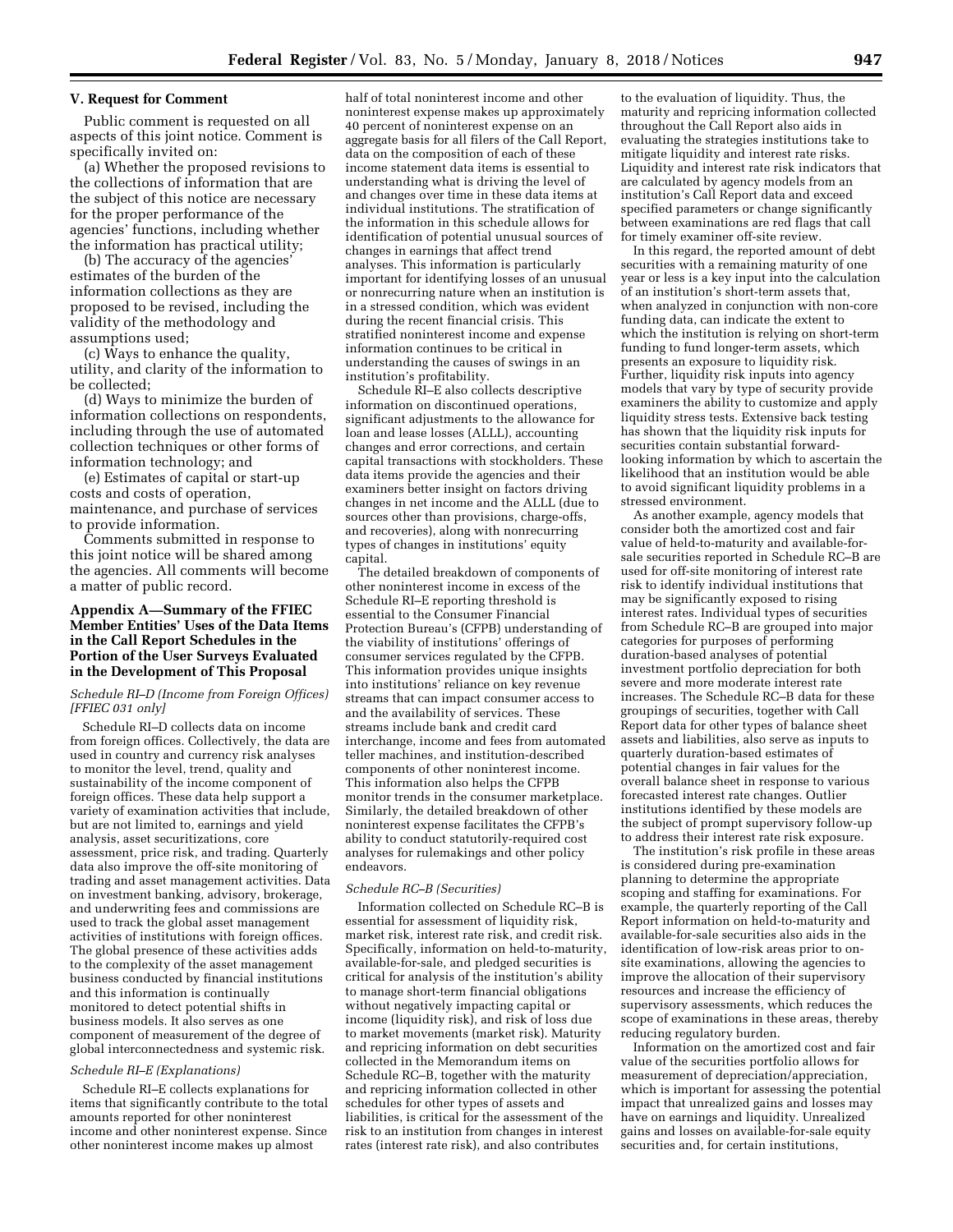unrealized gains and losses on available-forsale debt securities are an integral input into regulatory capital calculations. Furthermore, because the amount of unrealized gains and losses on both held-to-maturity and available-for-sale debt securities is an indicator of risk in the debt securities portfolio, it also is a key factor in examiners' qualitative assessments of capital adequacy.

Data showing significant depreciation in specific types of securities not issued or guaranteed by the U.S. government or its agencies can signal an institution's failure to properly evaluate the existence of other-thantemporary impairments arising from credit losses and other factors. Similarly, data on year-to-date sales and transfers of held-tomaturity securities is a basis for off-site or onsite follow-up by examiners to determine whether the reasons for these transactions are acceptable under U.S. GAAP or have resulted in the tainting of this securities portfolio. In addition, the reporting of debt securities by security type is important to identify concentrations in higher risk types of investments, which may have greater liquidity and/or credit risk than other types of securities. Information on investments in securities issued by states and political subdivisions in the United States is used by many state regulatory agencies as a starting point for monitoring compliance with certain state municipal investment regulations. The amortized cost and fair value of held-tomaturity and available-for-sale debt securities, respectively, for certain types of securities as well as the fair value of all U.S. Treasury and U.S. Government agency securities are used in the risk-based premium deposit insurance pricing methodology for large institutions and highly complex institutions.

#### *Schedule RC–D (Trading Assets and Liabilities) [FFIEC 031 and FFIEC 041 only]*

Schedule RC–D collects information on trading activity from institutions with more than a limited amount of trading assets in recent quarters. Trading assets are segmented into detailed securities and loan categories. Trading liabilities separately cover liability for short positions and other trading liabilities. The schedule's Memorandum items request additional information, including the unpaid principal balance of loans and the fair value of structured financial products and asset-backed securities held for trading purposes.

The information contained in Schedule RC–D is used to assess the overall composition of the institution's trading portfolio and also provides detailed information to evaluate the liquidity, credit, and interest rate risk within the trading portfolio, which impacts the overall risk profile of the institution. Data on the types of trading assets held by an institution—such as U.S. Treasury securities versus structured financial products versus commercial and industrial loans, for example—serve as a barometer of the relative levels of these risks in the trading portfolio. Regarding liquidity risk, the higher the level of more liquid assets an institution has within its trading portfolio, the more financial flexibility it has if faced with uncertainties or unfavorable market

conditions. If an institution has a low level of liquid assets within its trading portfolio, this impacts its ability to rapidly adjust its holdings in response to adverse market movements. Information on the volume and composition of trading assets and how it has changed over recent quarters also can provide insight into an institution's trading strategies and its views on market trends. The assessment of trading portfolio composition and risks enters into pre-examination planning to determine the appropriate scoping and staffing for examinations of institutions engaged in trading activities.

Furthermore, data on securities and loans held for trading are combined with data on securities and loans held for investment, as reported in Schedule RC–B and Schedule RC–C, Part I, to benchmark weekly loan and security data collected by the Board from a sample of both small and large institutions. These weekly data are used to estimate weekly measures of extension of credit for the banking sector as a whole to provide a more timely input for purposes of monitoring the macroeconomy.

Information on mortgage-backed securities and mortgage loans held for trading assisted the CFPB's efforts to develop required estimates for various Title XIV mortgage reform rulemakings under the Dodd-Frank Wall Street Reform and Consumer Protection Act (Pub. L. 111–203). Going forward, data items from this schedule and Schedules RC– B and RC–C, Part I, are critical for continuous monitoring of the mortgage market. The CFPB uses these items to understand the intricacies of the mortgage market that are essential to assessing institutional participation in regulated consumer financial services markets and to assess regulatory impact associated with recent and proposed policies, as required by that agency's statutory mandate.

#### *Schedule RC–K (Quarterly Averages)*

Average quarterly asset and liability information is essential to the ability of the FFIEC member entities to more appropriately evaluate the performance of individual institutions. Quarterly average data from Schedule RC–K also provide important information at the industry level for policy review at FFIEC member entities.

The average data reported in Schedule RC– K are used in conjunction with income and expense information from Schedule RI to calculate yields and costs for the corresponding categories of assets and liabilities. These ratios are presented in the Uniform Bank Performance Report (UBPR) where they are used as a tool by examiners, both on- and off-site, to monitor and evaluate trends related to an institution's earnings and capital. These ratios also help the agencies identify trends across the banking industry. Important ratios derived from quarterly average data include, but are not limited to, earnings ratios (*e.g.,* return on average assets, overhead ratio, and net interest margin) and the leverage capital ratio.

The granularity of the data in Schedule RC–K assists in analyzing performance within a bank's asset and liability portfolios. Quarterly average balances allow for better analyses of trends in the composition of an

institution's assets and liabilities than is possible from comparisons of quarter-end data, which may be affected by fluctuations related to seasonality or abnormal levels of activity at period-end. The detailed average data used to calculate the yield on specific types of interest-earning assets helps examination teams understand the impact of credit quality on the earnings performance of particular loan portfolios. Where an institution's yields on particular types of loans exceed those of its peers, this warrants examiner scrutiny to determine whether this outcome is a result of the institution's origination or purchase of lower credit quality loans. In addition, the data on the cost of funds by funding type is important in assessing the funding mix at the institution level for oversight purposes. Higher costs for particular types of deposits or other liabilities compared to these costs at an institution's peers also warrants examiner review to determine whether the institution is making greater use of more volatile non-core funding sources. The yield on interest-earning assets and cost of funds also gives insight into the effectiveness of an institution's plans and initiatives related to asset/liability mix, liquidity, and interest rate risk strategies and their resulting impact on earnings. These performance ratios are essential to the consideration of an institution's earnings during pre-examination planning to determine the appropriate scoping of this area, particularly because earnings is evaluated and rated as part of the CAMELS rating system.22

#### *Schedule RC–L (Derivatives and Off-Balance-Sheet Items)*

Schedule RC–L provides data on offbalance sheet assets and liabilities as well as derivatives contracts. The quarterly reporting of all off-balance sheet items in the Call Report is required by law (12 U.S.C.  $18\overline{3}1n(a)(3)(C)$ ). The most recent financial crisis emphasized the importance of identifying and monitoring significant exposures arising from any contingent or offbalance sheet liabilities and the effect of these exposures on an institution's overall risk profile. The granular data on components of off-balance sheet items, as well as derivatives data, assist the banking agencies in ensuring the safety and soundness of financial institutions through both off-site and on-site monitoring of a variety of potential risks. These risks include, but are not limited to, liquidity risk, credit risk, interest rate risk, and foreign exchange risk. The data on Schedule RC–L also is essential for the examination scoping process, which begins during preexamination planning. The data offer insight into outliers and exceptions, which provide information to examiners on areas on which to focus during their on-site examinations.

The data on Schedule RC–L on the FFIEC 031 and FFIEC 041 are useful in determining

<sup>22</sup>CAMELS is an acronym that represents the ratings from six essential components of an institution's financial condition and operations: Capital adequacy, asset quality, management, earnings, liquidity, and sensitivity to market risk. These components represent the primary areas evaluated by examiners during examinations of institutions.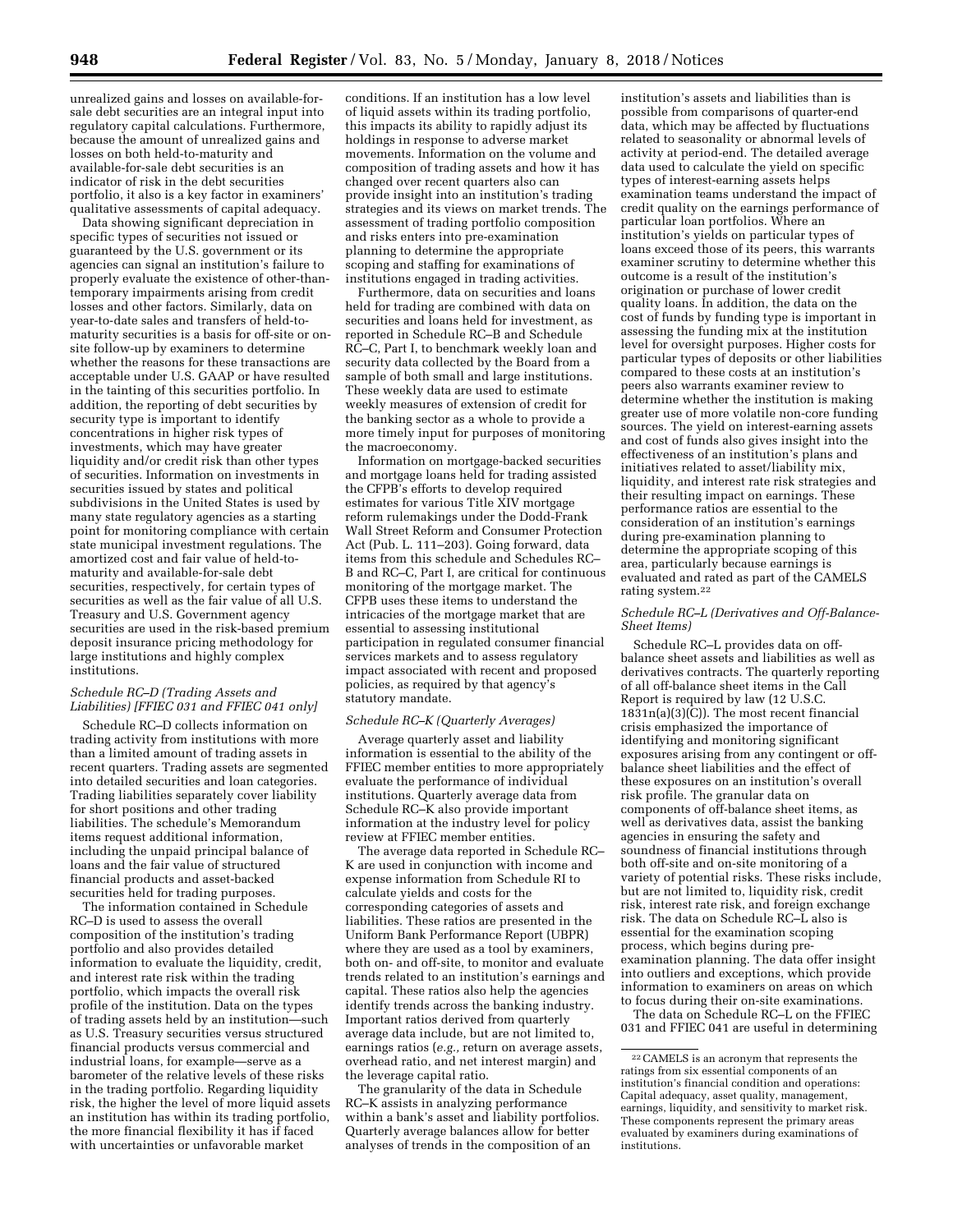an institution's potential exposure to losses from derivatives activities. It is also useful in identifying the extent to which an institution may be engaging in hedging strategies that will affect its future earnings prospects. An excessive and/or inappropriate credit derivative position could have a substantial and immediate detrimental impact to an institution's liquidity, interest rate risk, earnings, or capital adequacy. For institutions with material volumes of derivatives as reported on Schedule RC–L, examiners can assess whether the institution's management has the appropriate expertise and policies in place to manage and control the risks associated with its derivatives activities and whether the institution's capital levels are commensurate with its risk exposure. This is particularly true with respect to interest rate derivatives, which are the most widely held derivatives, and are commonly used in the management of interest rate risk. Schedule RC–L provides a granular perspective about the types of interest rate contracts an institution has entered into, which helps an examiner focus on assessing how effectively management uses the various types of interest rate contracts in its derivatives portfolio to hedge its exposure to interest rate risk. Also, examiners investigate fluctuations in the fair values of an institution's holdings of derivatives to determine if there are changes in the institution's risk appetite as set by the board of directors and implemented by management.

The unused commitments information on Schedule RC–L is essential to examiners, especially during periods of financial distress when borrowers rely increasingly on drawing down their lines of credit and unused commitments as a source of funding. The unused commitments data enable examiners to identify whether growth in unused commitments over time is at a manageable level and permit assessments of the potential impact, if such commitments are funded, on the credit quality of the related loan categories, as well as on the liquidity and on the capital position of an institution. Also, institutions may have a concentration in a particular loan category, which may not be readily apparent from balance sheet data until unused commitments to borrowers in this category are actually funded, which dictates that examiners consider the reported amounts on unused commitments by loan category to ensure they identify and assess the concentration risk. Financial and performance standby letters of credit also present liquidity and credit risk considerations for examiners, which also may be greater during periods of financial distress when the counterparties may be more likely to fail to perform as required under the terms of the underlying contract.

The derivatives information on Schedule RC–L is also one of the primary sources that feeds into a derivatives quarterly report that is used to report on bank trading and derivatives activities. This public report issued by the OCC helps the banking agencies' on-site examiners at the largest banks to continuously evaluate the credit, market, operational, reputation, and compliance risks of bank derivatives activities.

#### *Schedule RC–M (Memoranda)*

Schedule RC–M collects various types of information. Section 7(k) of the Federal Deposit Insurance Act (12 U.S.C. 1817(k)) authorizes the federal banking agencies to require the reporting and public disclosure of information concerning extensions of credit by an institution to its executive officers and principal shareholders and their related interests. The Board's Regulation O (12 CFR 215), which has been made applicable to all institutions, imposes an aggregate lending limit on extensions of credit to insiders (executive officers, directors, principal shareholders, and their related interests) and, in general, requires an institution to make available the names of its executive officers and principal shareholders to whom the institution had outstanding as of the end of the latest previous quarter aggregate extensions of credit that, when aggregated with all other outstanding extensions of credit to such person and their related interests, equaled or exceeded the lesser of 5 percent of capital and unimpaired surplus or \$500,000. The data collected in Schedule RC–M on extensions of credit to the reporting institution's insiders generally align with these requirements and assist the agencies in monitoring compliance with the insider lending regulations between examinations and determining whether supervisory followup is warranted when material increases in insider lending are identified.

Because identifiable intangible assets are deducted from regulatory capital or are subject to regulatory capital limits and deducted amounts are not risk weighted, the reporting of these amounts aids in validating an institution's regulatory capital calculations in Schedule RC–R. In addition to their treatment under the regulatory capital rules, mortgage servicing assets in particular are complex in nature and present liquidity risk and interest rate risk and their value is affected by the credit risk of the underlying serviced assets. Mortgage servicing assets also contribute to the level of an institution's mortgage prepayment exposure. When the level of this exposure rises above a specified benchmark at an individual institution, this exposure may warrant additional attention by examiners between examinations and necessitate greater scrutiny of management's prepayment assumptions in its own interest rate risk model during examinations or visitations.

The components of other real estate owned are needed to monitor asset quality trends at individual institutions and industry-wide, including when coupled with the past due and nonaccrual data for loans secured by the same type of property from Schedule RC-N. The component information may provide insight into the market conditions affecting the segments of the real estate market in the institution's trade area, including possible deteriorating conditions.

Maturity and repricing information on other borrowed money, together with the maturity and repricing information collected in other schedules for other types of assets and liabilities, is needed to evaluate liquidity and interest rate risk to the institution, and to aid in evaluating the strategies institutions take to mitigate these risks. Liquidity and

interest rate risk indicators that are calculated by agency models from an institution's Call Report data and exceed specified parameters or change significantly between examinations are red flags that call for timely examiner attention. Data on certain secured liabilities also are used in the assessment of institutions' liquidity positions. Increases in the relative volume of secured versus unsecured liabilities may signal that an institution is encountering difficulties in rolling over unsecured borrowings due to deterioration in its condition, which would call for supervisory follow-up when identified between examinations.

Information on mutual funds and annuities, bank websites with transactional capability, certain trustee and custodial activities, and captive insurance subsidiaries, is used to identify institutions engaged in these activities, some of which are not typical activities for community banks. If an institution begins to report that it engages in one or more of these activities or reports a significant increase in assets tied to an activity between examinations, this may indicate the need for examiner follow-up to assess the institution's expertise and management of these activities. An institution's involvement in these activities may also affect the staffing and scoping of examinations, particularly for activities for which compliance with applicable laws and regulations must be evaluated during examinations. The reporting of an institution's internet websites and trade names supports the FDIC's ability to serve as an information resource for insured institutions by responding to inquiries from the public with the most current information concerning the insured status of the institution behind an internet website or a physical branch office that uses a trade name.

For Qualified Thrift Lenders (QTL) subject to 12 U.S.C. 1467a(c), reporting of QTL test information assists the agencies in timely identifying thrift institutions that need to take action to remain in compliance, or that fail to comply and become subject to certain restrictions. International remittance transfers data by type are needed annually to monitor compliance with regulatory requirements (12 CFR 1005.30, *et seq.*). Different types of transfers pose different consumer protection concerns and information of transfer activity aids in the monitoring of the evolution of this market, and how institutions diversify remittance offerings beyond wire transfers.

#### *Schedule RC–R (Regulatory Capital)*

Schedule RC–R collects information about an institution's capital. Part I (Regulatory Capital Components and Ratios) collects information about the types and amounts of capital instruments and the leverage and riskbased capital ratios. Part II (Risk-Weighted Assets) collects additional information about types of assets on an institution's balance sheet and certain off-balance sheet items to use in computing the risk-based capital ratios.

Each federal banking agency is required to establish a leverage limit and risk-based capital requirement for insured depository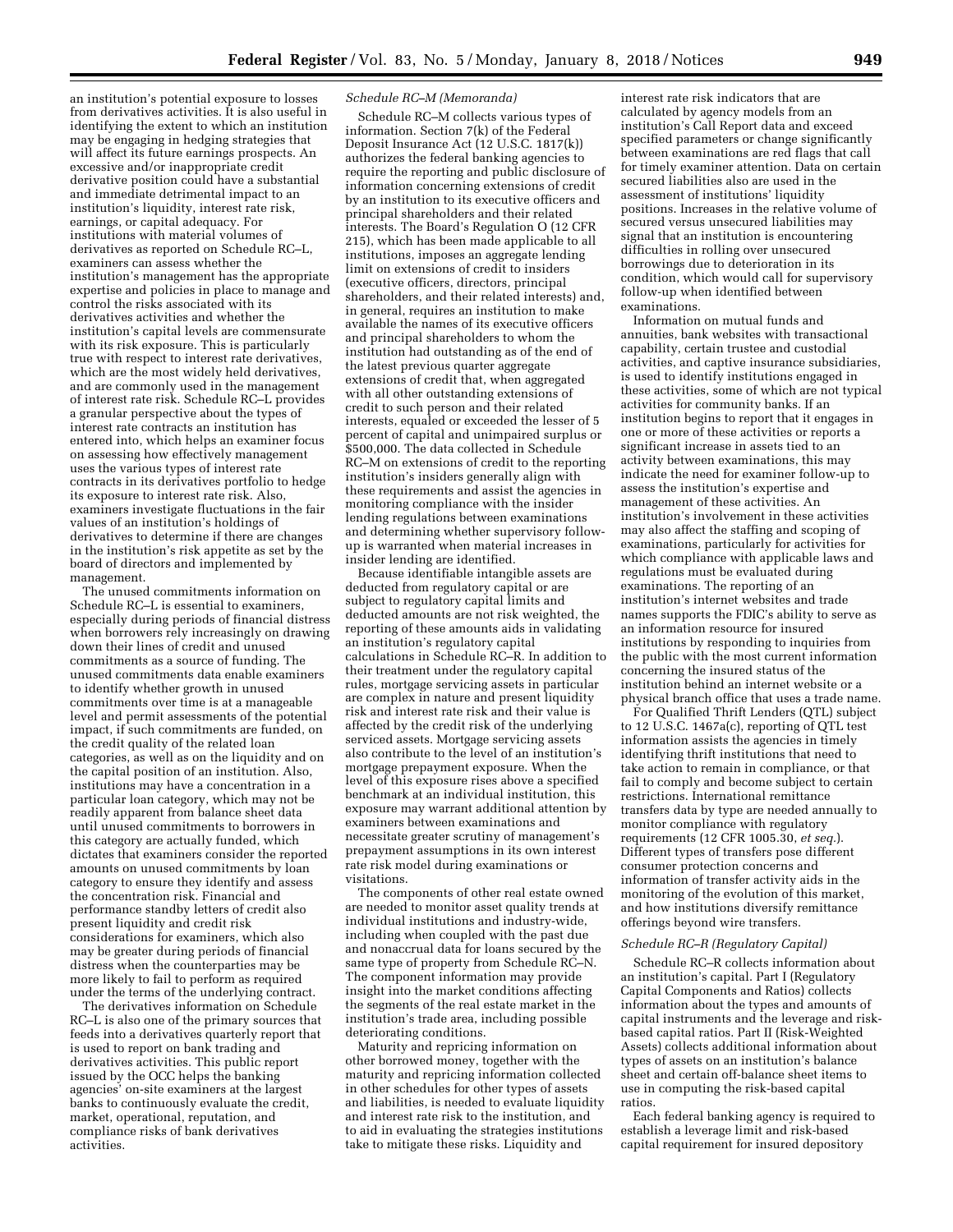institutions under 12 U.S.C. 1831o and to monitor compliance with those requirements. The agencies implemented the capital requirements in their regulatory capital rules (12 CFR part 3 for OCC; 12 CFR part 217 for the Board; 12 CFR part 324 for the FDIC) and the compliance requirements in their prompt corrective action rules (12 CFR part 6 for OCC; 12 CFR part 208, subpart  $\hat{D}$  for the Board; 12 CFR 324, Subpart H for the FDIC). The capital rules recognize three types of capital instruments: CET–1, Additional Tier 1, and Tier 2 capital. The total of each type on Schedule RC–R, Part I, includes all potential adjustments to each component as allowed under the capital rules. The capital rules also provide for a calculation of riskweighted assets, which consists of assigning a risk-weight to every asset on an institution's balance sheet that is not deducted from capital, as well as to certain off-balance sheet items. Schedule RC–R, Part II, includes all of the fields necessary to properly calculate an institution's riskweighted asset amount. Finally, the results of the calculation of capital instrument amounts and risk-weighted assets are used to calculate risk-based and leverage capital ratios on Schedule RC–R, Part I. The agencies need to be able to monitor compliance with the capital rules and prompt corrective action provisions no less frequently than quarterly.

In addition to using the resulting capital ratios to determine an institution's status under 12 U.S.C. 1831o and the banking

agencies' prompt corrective action regulations, the FFIEC member entities use the regulatory capital information for other purposes. The calculation of Tier 1 capital at quarter-end flows into the amount of average tangible equity for the calendar quarter that institutions report in Schedule RC–O, which is used in the measurement of institutions' assessment bases for deposit insurance purposes. The Tier 1 leverage ratio is one of the inputs into the calculation of deposit insurance assessment rates for small institutions and Tier 1 capital is a commonly used input when calculating these rates for large and highly complex institutions. Capital adequacy is rated in an institution's on-site examination as the C of the CAMELS component ratings, and the information provided on Schedule RC–R helps examiners evaluate and rate that component. It is also used in the off-site monitoring process, and is important in reviewing the risk profile and viability of a financial institution. For example, the ratio of risk-weighted assets to unweighted assets has been found to provide an informative forward-looking signal regarding an institution's risk posture. The information provided on Schedule RC–R also is used in deciding whether to approve an 18-month examination cycle for a specific institution and in reviewing merger applications.

Information on specific sub-components of regulatory capital is useful as well. For example, the amounts of unrealized gains

### DATA ITEMS REMOVED

and losses on securities that flow into regulatory capital provide an indication of an institution's interest rate and market risk. Information on the risk weighting of assets and off-balance sheet items provides insight into management's risk tolerance and the institution's risk to the deposit insurance fund. The risk-weighted asset composition information and risk-based capital ratios that flow into the UBPR are helpful to examiners when reviewing Reports of Examination and to establish a peer group average for comparison when evaluating changes in these items. The risk-weighted asset composition information also assists examiners in evaluating the reasons for changes in total risk-weighted assets over time at individual institutions. The derivatives exposure items reported in the Memoranda section of Schedule RC–R, Part II, provide a key insight into the notional principal amounts of both cleared and overthe-counter derivatives in the banking system, in addition to being inputs into the calculation for risk-weighted assets.

### **Appendix B—FFIEC 051: To be completed by banks with domestic offices only and total assets less than \$1 billion**

**Data Items Removed, Other Impacts to Data Items, Data Items With a Reduction in Frequency of Collection, or Data Items with an Increase in Reporting Threshold** 

| Schedule      | Item | Item name                                                                                                                                                                | MDRM No.                                   |
|---------------|------|--------------------------------------------------------------------------------------------------------------------------------------------------------------------------|--------------------------------------------|
| RI            |      | Investment banking, advisory, and underwriting fees and<br>commissions.                                                                                                  | RIADC886.<br>RIADC888.                     |
|               |      | Note: Items 5.d.(1) and 5.d.(2) of Schedule RI will be com-<br>bined into one data item.                                                                                 |                                            |
| RI            |      | Underwriting income from insurance and reinsurance activi-<br>ties.                                                                                                      | RIADC887.<br>RIADC386.                     |
|               |      | Note: Items 5.d.(3), 5.d.(4), and 5.d.(5) of Schedule RI will<br>be combined into one data item.                                                                         | RIADC387.                                  |
| RI            |      | Interest expense incurred to carry tax-exempt securities,                                                                                                                | RIADB493.<br>RIAD4513.                     |
| RI-B, Part II |      | loans, and leases acquired after August 7, 1986, that is<br>not deductible for federal income tax purposes.<br>Amount of allowance for post-acquisition credit losses on | RIADC781.                                  |
|               |      | purchased credit-impaired loans accounted for in accord-<br>ance with FASB ASC 310-30 (former AICPA Statement of<br>Position 03-3).                                      |                                            |
| RI-E          |      | Net change in the fair values of financial instruments ac-<br>counted for under a fair value option.                                                                     | RIADF229.                                  |
|               |      |                                                                                                                                                                          | RIADJ447.                                  |
| <b>RC</b>     |      | Note: Schedule RC, item 10.a will be moved to Schedule<br>RC-M, new item 2.b.                                                                                            | RCON3163.                                  |
| <b>RC</b>     |      | Other intangible assets (from Schedule RC-M).<br>Note: Items 10.a and 10.b of Schedule RC will be combined<br>into one data item.                                        | <b>RCON0426.</b>                           |
|               |      | U.S. Government agency obligations (exclude mortgage-<br>backed securities): Issued by U.S. Government agencies<br>(Columns A through D).                                | RCON1289, RCON1290,<br>RCON1291, RCON1293. |
| RC-B          |      | U.S. Government agency obligations (exclude mortgage-<br>backed securities): Issued by U.S. Government-sponsored<br>agencies (Columns A through D).                      | RCON1294, RCON1295,<br>RCON1297, RCON1298. |
|               |      | Note: Items 2.a and 2.b of Schedule RC-B will be combined<br>into one data item (Columns A through D).                                                                   |                                            |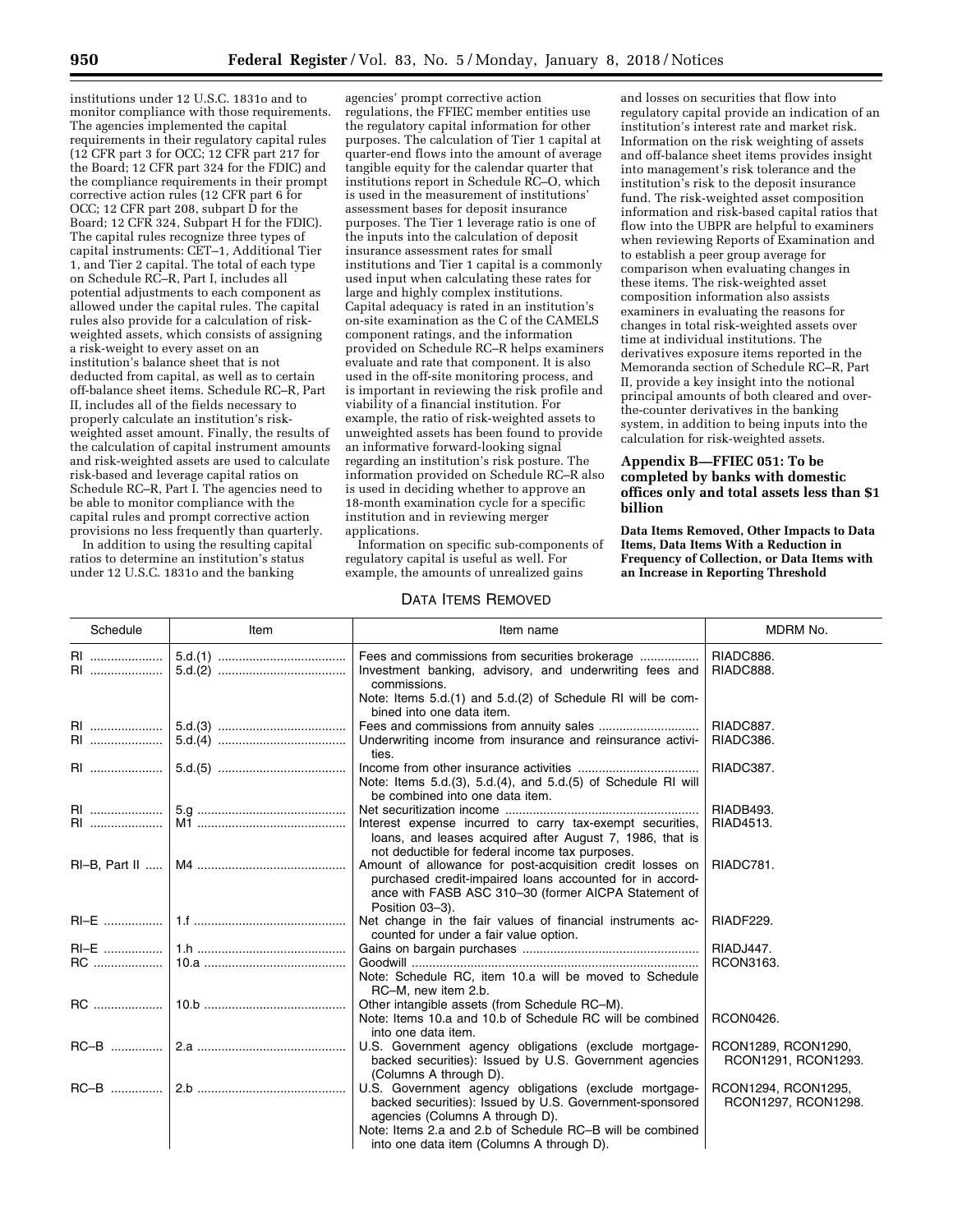| Schedule    | Item | Item name                                                                                                                                                                                                       | MDRM No.                                   |
|-------------|------|-----------------------------------------------------------------------------------------------------------------------------------------------------------------------------------------------------------------|--------------------------------------------|
|             |      | Structured financial products: Cash (Columns A through D).                                                                                                                                                      | RCONG336, RCONG337,<br>RCONG338, RCONG339. |
|             |      | Structured financial products: Synthetic (Columns A through<br>D).                                                                                                                                              | RCONG340, RCONG341,<br>RCONG342, RCONG343. |
|             |      | Structured financial products: Hybrid (Columns A through D).                                                                                                                                                    | RCONG344, RCONG345,<br>RCONG346, RCONG347. |
|             |      | Note: Items 5.b.(1), 5.b.(2), and 5.b.(3) of Schedule RC-B<br>will be combined into one line item (Columns A through<br>D).                                                                                     |                                            |
| RC-B        |      | Structured financial products by underlying collateral or ref-<br>erence assets: Trust preferred securities issued by finan-<br>cial institutions (Columns A through D).                                        | RCONG348, RCONG349,<br>RCONG350, RCONG351. |
|             |      | Structured financial products by underlying collateral or ref-<br>erence assets: Trust preferred securities issued by real<br>estate investment trusts (Columns A through D).                                   | RCONG352, RCONG353,<br>RCONG354, RCONG355. |
|             |      | Structured financial products by underlying collateral or ref-<br>erence assets: Corporate and similar loans (Columns A<br>through D).                                                                          | RCONG356, RCONG357,<br>RCONG358, RCONG359. |
|             |      | Structured financial products by underlying collateral or ref-<br>erence assets: 1-4 family residential MBS issued or quar-<br>anteed by U.S. Government-sponsored enterprises<br>(GSEs) (Columns A through D). | RCONG360, RCONG361,<br>RCONG362, RCONG363. |
|             |      | Structured financial products by underlying collateral or ref-<br>erence assets: 1-4 family residential MBS not issued or<br>guaranteed by GSEs (Columns A through D).                                          | RCONG364, RCONG365,<br>RCONG366, RCONG367. |
| $RC-B$      |      | Structured financial products by underlying collateral or ref-<br>erence assets: Diversified (mixed) pools of structured fi-<br>nancial products (Columns A through D).                                         | RCONG368, RCONG369,<br>RCONG370, RCONG371. |
|             |      | Structured financial products by underlying collateral or ref-<br>erence assets: Other collateral or reference assets (Col-<br>umns A through D).                                                               | RCONG372, RCONG373,<br>RCONG374, RCONG375. |
| $RC-K$      |      |                                                                                                                                                                                                                 | RCON3401.                                  |
| <b>RC-L</b> |      |                                                                                                                                                                                                                 | RCONJ455.                                  |
| RC-L        |      |                                                                                                                                                                                                                 | RCONJ456.                                  |
| $RC-L$      |      |                                                                                                                                                                                                                 | RCON3817.                                  |
| RC-M        |      | Purchased credit card relationships and nonmortgage serv-<br>icing assets.                                                                                                                                      | RCONB026.                                  |
|             |      | Note: Amounts reported in item 2.b will be included in item<br>2.c. All other identifiable intangible assets.                                                                                                   |                                            |
| RC-M        |      |                                                                                                                                                                                                                 | RCONC979.                                  |
|             |      | Note: Amounts reported in item 3.f will be included in item<br>3.c, Other real estate owned: 1-4 family residential prop-                                                                                       |                                            |
|             |      | erties.                                                                                                                                                                                                         |                                            |

# OTHER IMPACTS TO DATA ITEMS

| Schedule  | Item                      | Item name                                                                                                                                                                                                                              | MDRM No.                |
|-----------|---------------------------|----------------------------------------------------------------------------------------------------------------------------------------------------------------------------------------------------------------------------------------|-------------------------|
| RI        | $5.d.(1)$ (New)           | Fees and commissions from securities brokerage, invest-<br>ment banking, advisory, and underwriting activities.<br>Note: Items 5.d.(1) and 5.d.(2) of Schedule RI removed                                                              | To be determined (TBD). |
| <b>RI</b> |                           | above will be combined into this data item.<br>Income from insurance activities (includes underwriting in-<br>come from insurance and reinsurance activities).<br>Note: Items $5.d.(3)$ , $5.d.(4)$ , and $5.d.(5)$ of Schedule RI re- | TBD.                    |
|           |                           | moved above will be combined into this data item.<br>Note: Items 10.a and 10.b of Schedule RC removed above<br>will be combined into this data item.                                                                                   | RCON2143.               |
|           |                           | U.S. Government agency and sponsored agency obligations<br>(exclude mortgage-backed securities (Columns A through<br>D).                                                                                                               | TBD (4 MDRMs).          |
|           |                           | Note: Items 2.a and 2.b of Schedule RC-B removed above<br>will be combined into this data item (Columns A through<br>D).                                                                                                               |                         |
|           |                           | Structured financial products (Columns A through D)<br>Note: Items $5.b.(1)$ , $5.b.(2)$ , and $5.b.(3)$ of Schedule RC-B<br>removed above will be combined into this line item (Col-<br>umns A through D).                            | TBD (4 MDRMs).          |
|           | $RC-M$   2.b (Re-mapping) |                                                                                                                                                                                                                                        | RCON3163.               |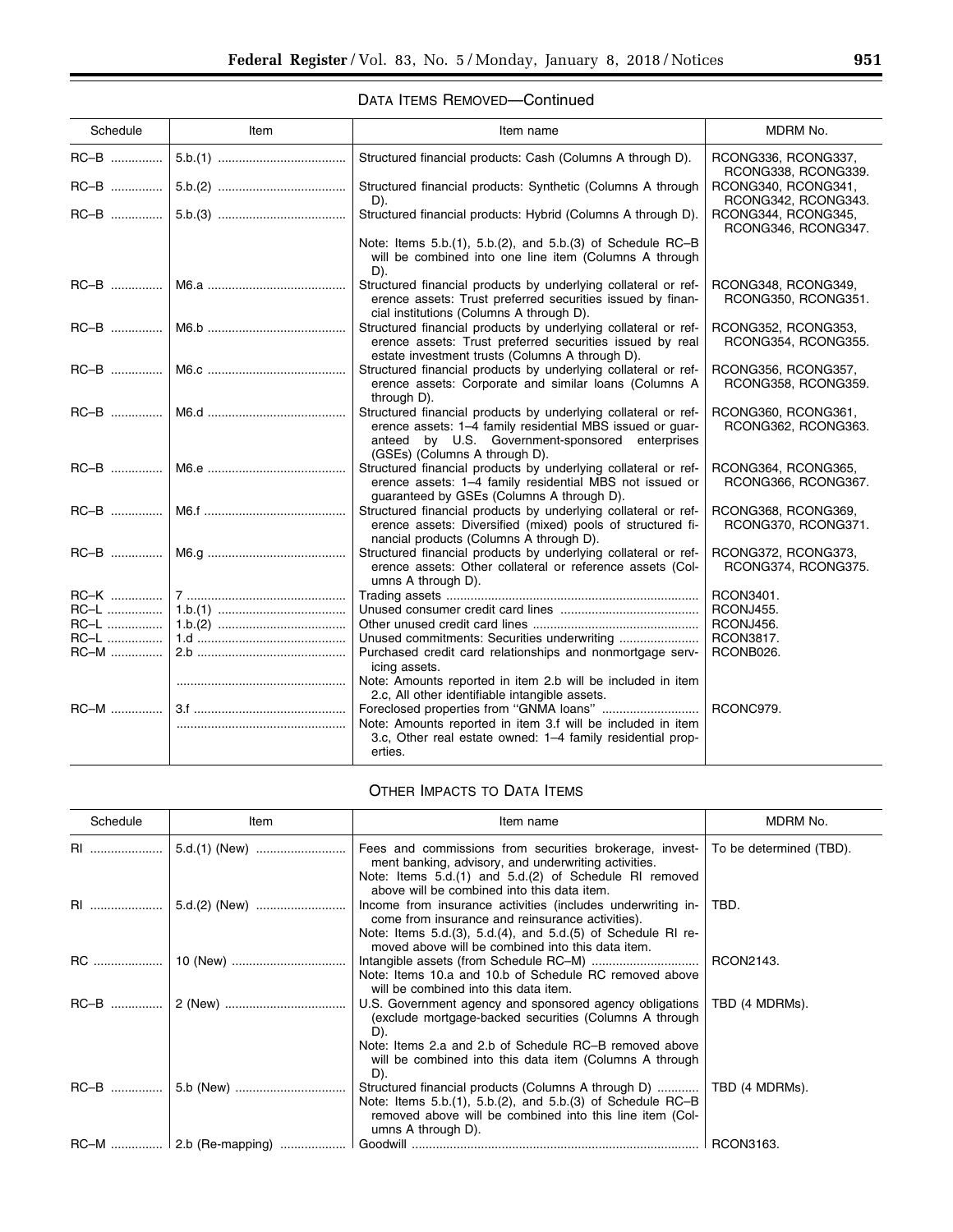### OTHER IMPACTS TO DATA ITEMS—Continued

| Schedule | ltem | Item name                                                                                                                                                                               | MDRM No. |
|----------|------|-----------------------------------------------------------------------------------------------------------------------------------------------------------------------------------------|----------|
|          |      | Note: Schedule RC, item 10.a will be moved to Schedule<br>RC-M, new item 2.b., and the phrase "other than good-<br>will" will be removed from the caption for Schedule RC-M,<br>item 2. |          |

#### **Data Items With a Reduction in Frequency of Collection**

# SEMIANNUAL REPORTING

[June 30 and December 31]

| Schedule | Item | Item name                                                                                                                                                                                                                                                               | MDRM No.                         |
|----------|------|-------------------------------------------------------------------------------------------------------------------------------------------------------------------------------------------------------------------------------------------------------------------------|----------------------------------|
| $RC-B$   |      | Amortized cost of held-to-maturity securities sold or trans-<br>ferred to available-for-sale or trading securities during the<br>calendar year-to-date.                                                                                                                 | <b>RCON1778.</b>                 |
|          |      | Purchased credit-impaired loans held for investment ac-<br>counted for in accordance with FASB ASC 310-30: Out-<br>standing balance.                                                                                                                                    | RCONC779.                        |
|          |      | Purchased credit-impaired loans held for investment ac-<br>counted for in accordance with FASB ASC 310-30:<br>Amount included in Schedule RC-C, Part I, items 1<br>through 9.                                                                                           | RCONC780.                        |
|          |      | Total amount of closed-end loans with negative amortization<br>features secured by 1-4 family residential properties.                                                                                                                                                   | RCONF230.                        |
|          |      | Loans (not subject to the requirements of FASB ASC 310-<br>30 (former AICPA Statement of Position 03-3)) and<br>leases held for investment that were acquired in business<br>combinations with acquisition dates in the current calendar<br>year (Columns A through C). | RCONGW45, RCONGW46,<br>RCONGW47. |
|          |      | Year-to-date merchant credit card sales volume: Sales for<br>which the reporting bank is the acquiring bank.                                                                                                                                                            | RCONC223.                        |
|          |      | Year-to-date merchant credit card sales volume: Sales for<br>which the reporting bank is the agent bank with risk.                                                                                                                                                      | RCONC224.                        |
|          |      | Additions to nonaccrual assets during the quarter<br>Note: This caption would be revised to "Additions to non-<br>accrual assets during the last 6 months."                                                                                                             | RCONC410.                        |
|          |      | Note: This caption would be revised to "Nonaccrual assets<br>sold during the last 6 months."                                                                                                                                                                            | RCONC411.                        |
|          |      | Purchased credit-impaired loans accounted for in accord-<br>ance with FASB ASC 310-30 (former AICPA Statement of<br>Position 03-3): Outstanding balance (Columns A through<br>$C$ ).                                                                                    | RCONL183, RCONL184,<br>RCONL185. |
| RC-N     |      | Purchased credit-impaired loans accounted for in accord-<br>ance with FASB ASC 310-30 (former AICPA Statement of<br>Position 03-3): Amount included in Schedule RC-N, items<br>1 through 7, above (Columns A through C).                                                | RCONL186, RCONL187,<br>RCONL188. |

# ANNUAL REPORTING

[December 31]

| Schedule | Item            | Item name                                              | MDRM No.                                                                                                                                                                             |
|----------|-----------------|--------------------------------------------------------|--------------------------------------------------------------------------------------------------------------------------------------------------------------------------------------|
| RI-E     |                 | Other noninterest income (from Schedule RI, item 5.1)  | RIADC013, RIADC014,<br>RIADC016, RIAD4042,<br>RIADC015, RIADF555.<br>RIADT047, RIAD4461,<br>RIAD4462, RIAD4463.                                                                      |
| RI-E     | 2.a through 2.p | Other noninterest expense (from Schedule RI, item 7.d) | RIADC017, RIAD0497,<br>RIAD4136, RIADC018,<br>RIAD8403, RIAD4141,<br>RIAD4146, RIADF556,<br>RIADF557, RIADF558,<br>RIADF559, RIADY923,<br>RIADY924, RIAD4464,<br>RIAD4467, RIAD4468. |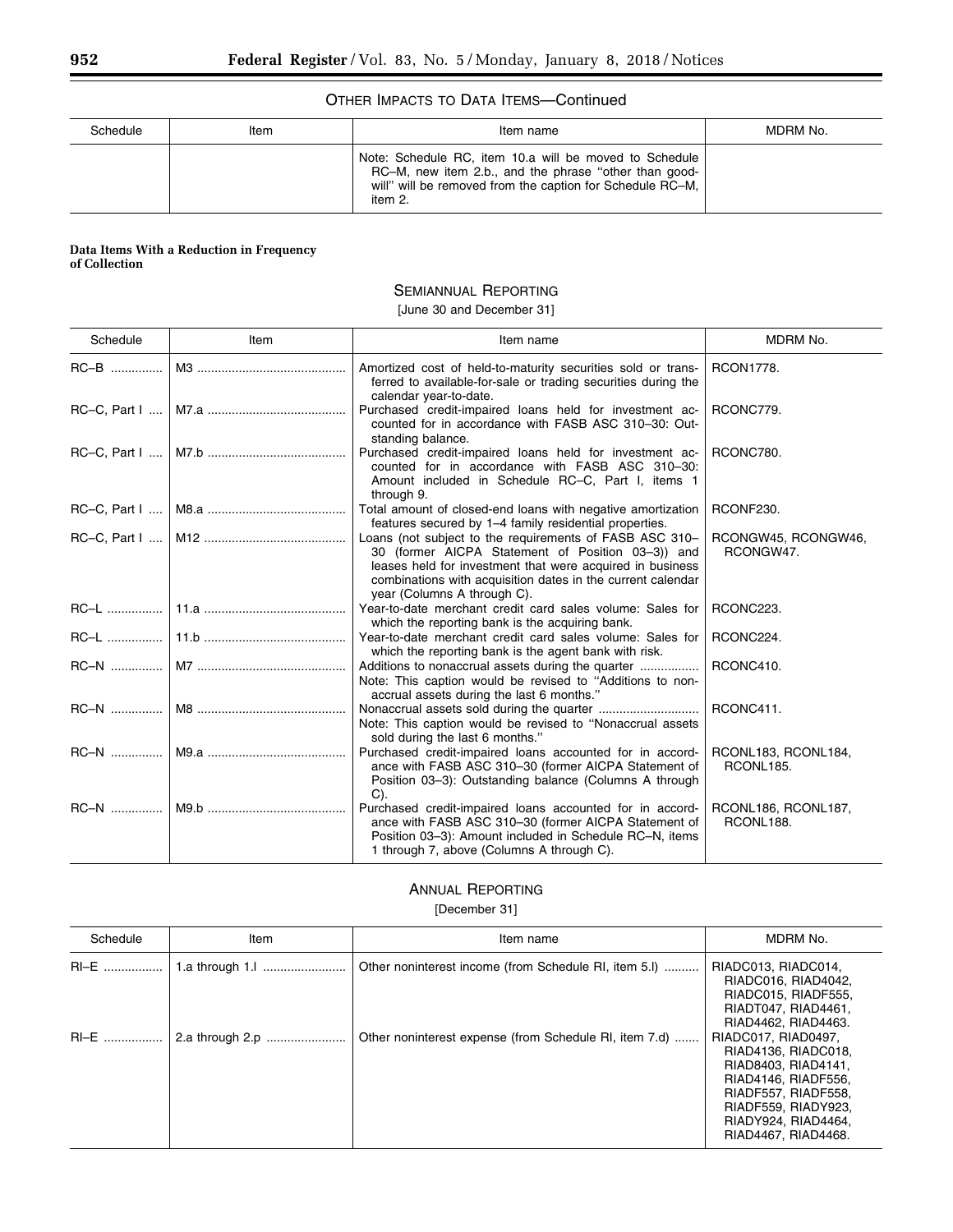## DATA ITEMS WITH AN INCREASE IN REPORTING THRESHOLD

[To be completed by banks with components of other noninterest income in amounts greater than \$100,000 that exceed 7 percent of Schedule RI, item 5.l]

| Schedule | Item            | Item name                                             | MDRM No.                                                                                                        |
|----------|-----------------|-------------------------------------------------------|-----------------------------------------------------------------------------------------------------------------|
| RI-E !   | 1.a through 1.l | Other noninterest income (from Schedule RI, item 5.1) | RIADC013, RIADC014,<br>RIADC016, RIAD4042,<br>RIADC015, RIADF555,<br>RIADT047, RIAD4461,<br>RIAD4462, RIAD4463. |

[To be completed by banks with components of other noninterest expense in amounts greater than \$100,000 that exceed 7 percent of Schedule RI, item 7.d]

| Schedule | Item            | Item name                                              | MDRM No.                                                                                                                                                                             |
|----------|-----------------|--------------------------------------------------------|--------------------------------------------------------------------------------------------------------------------------------------------------------------------------------------|
|          | 2.a through 2.p | Other noninterest expense (from Schedule RI, item 7.d) | RIADC017, RIAD0497,<br>RIAD4136, RIADC018,<br>RIAD8403, RIAD4141,<br>RIAD4146, RIADF556,<br>RIADF557, RIADF558,<br>RIADF559, RIADY923,<br>RIADY924, RIAD4464,<br>RIAD4467, RIAD4468. |

### **Appendix C—FFIEC 041: To Be Completed by Banks With Domestic Offices Only and Consolidated Total Assets Less Than \$100 Billion**

**Data Items Removed, Other Impacts to Data Items, Data Items With a Reduction in Frequency of Collection, or Data Items With an Increase in Reporting Threshold** 

# DATA ITEMS REMOVED

| Schedule  | Item | Item name                                                                                                                                                                                    | MDRM No.         |
|-----------|------|----------------------------------------------------------------------------------------------------------------------------------------------------------------------------------------------|------------------|
| RI        |      |                                                                                                                                                                                              | <b>RIAD8757.</b> |
| <b>RI</b> |      | Trading revenue from foreign exchange exposures                                                                                                                                              | <b>RIAD8758.</b> |
| RI        |      | Trading revenue from equity security and index exposures                                                                                                                                     | RIAD8759.        |
| RI        |      | Trading revenue from commodity and other exposures                                                                                                                                           | RIAD8760.        |
| RI        |      |                                                                                                                                                                                              | RIADF186.        |
| <b>RI</b> |      | Impact on trading revenue of changes in the creditworthi-<br>ness of the bank's derivatives counterparties on the<br>bank's derivative assets: Gross credit valuation adjust-<br>ment (CVA). | RIADFT36.        |
| RI        |      | Impact on trading revenue of changes in the creditworthi-<br>ness of the bank's derivatives counterparties on the<br>bank's derivative assets: CVA hedge.                                    | RIADFT37.        |
|           |      | Impact on trading revenue of changes in the creditworthi-<br>ness of the bank on the bank's derivative liabilities: Gross<br>debit valuation adjustment (DVA).                               | RIADFT38.        |
|           |      | Impact on trading revenue of changes in the creditworthi-<br>ness of the bank on the bank's derivative liabilities: DVA<br>hedge.                                                            | RIADFT39.        |
|           |      | Gross trading revenue before including positive or negative<br>net CVA and net DVA.                                                                                                          | RIADFT40.        |
|           |      | Net change in the fair values of financial instruments ac-<br>counted for under a fair value option.                                                                                         | RIADF229.        |
|           |      |                                                                                                                                                                                              | RIADJ447.        |
|           |      | Note: Schedule RC, item 10.a will be moved to Schedule<br>RC-M, new item 2.b.                                                                                                                | RCON3163.        |
| <b>RC</b> |      | Note: Items 10.a and 10.b of Schedule RC will be combined<br>into one data item.                                                                                                             | <b>RCON0426.</b> |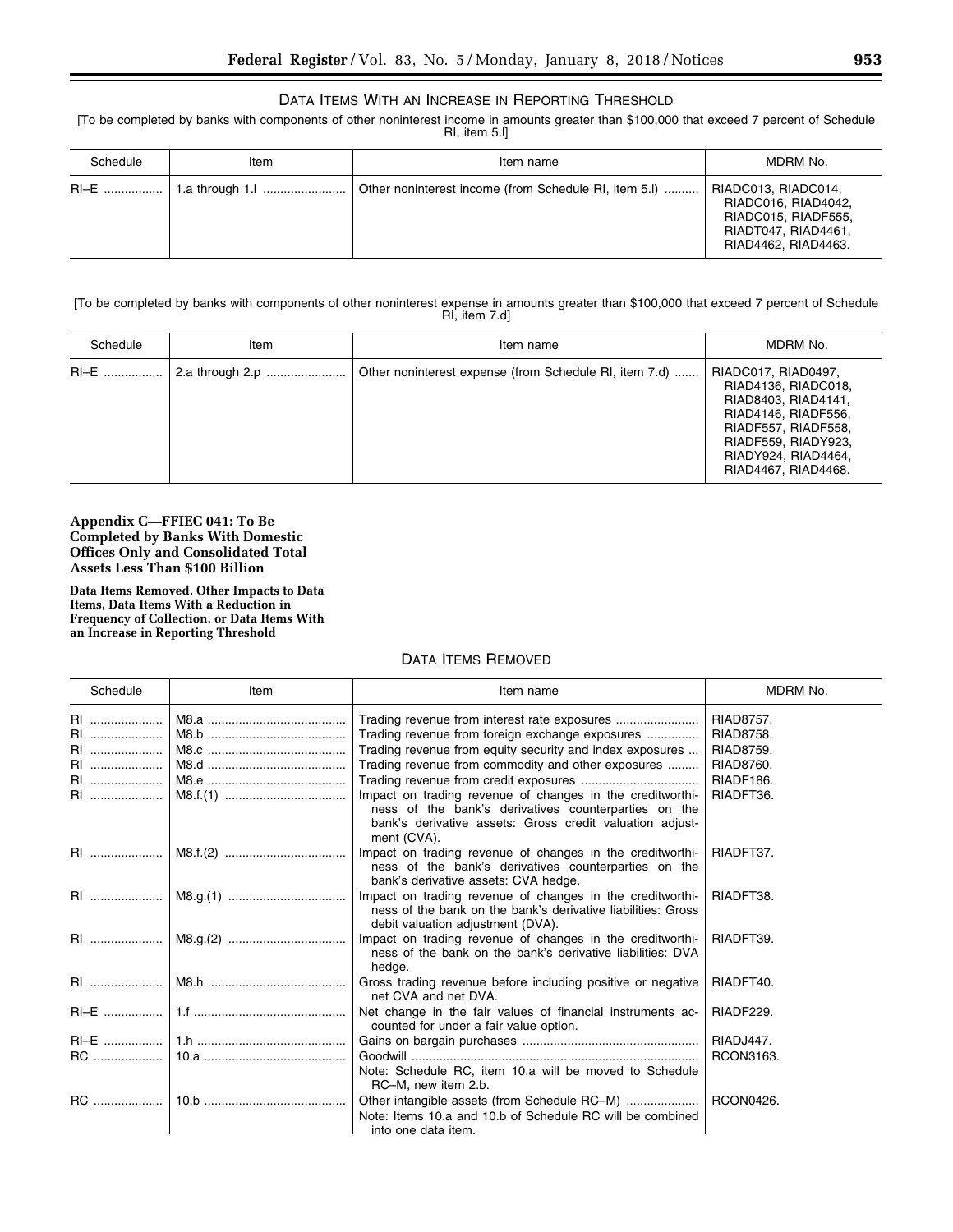| Schedule     | Item                   | Item name                                                                                                                                                                                                                                                                                                                                                                                                                                                                                                                            | MDRM No.                                   |
|--------------|------------------------|--------------------------------------------------------------------------------------------------------------------------------------------------------------------------------------------------------------------------------------------------------------------------------------------------------------------------------------------------------------------------------------------------------------------------------------------------------------------------------------------------------------------------------------|--------------------------------------------|
| RC-B         |                        | U.S. Government agency obligations (exclude mortgage-<br>backed securities): Issued by U.S. Government agencies                                                                                                                                                                                                                                                                                                                                                                                                                      | RCON1289, RCON1290,<br>RCON1291, RCON1293. |
|              |                        | (Columns A through D).<br>U.S. Government agency obligations (exclude mortgage-<br>backed securities): Issued by U.S. Government-sponsored<br>agencies (Columns A through D).<br>Note: Items 2.a and 2.b of Schedule RC-B will be combined                                                                                                                                                                                                                                                                                           | RCON1294, RCON1295,<br>RCON1297, RCON1298. |
|              |                        | into one data item (Columns A through D).<br>Structured financial products: Cash (Columns A through D).                                                                                                                                                                                                                                                                                                                                                                                                                              | RCONG336, RCONG337,<br>RCONG338, RCONG339. |
|              |                        | Structured financial products: Synthetic (Columns A through<br>D).                                                                                                                                                                                                                                                                                                                                                                                                                                                                   | RCONG340, RCONG341,<br>RCONG342, RCONG343. |
|              |                        | Structured financial products: Hybrid (Columns A through D).                                                                                                                                                                                                                                                                                                                                                                                                                                                                         | RCONG344, RCONG345,<br>RCONG346, RCONG347. |
|              |                        | Note: Items 5.b.(1), 5.b.(2), and 5.b.(3) of Schedule RC-B<br>will be combined into one data item.                                                                                                                                                                                                                                                                                                                                                                                                                                   |                                            |
| RC-D<br>RC-D |                        |                                                                                                                                                                                                                                                                                                                                                                                                                                                                                                                                      | RCONG383.<br>RCONG384.                     |
| RC-D         |                        |                                                                                                                                                                                                                                                                                                                                                                                                                                                                                                                                      | RCONG385.                                  |
|              |                        | Note: Items 5.a.(1), 5.a.(2), and 5.a.(3) of Schedule RC-D<br>will be combined into one data item.                                                                                                                                                                                                                                                                                                                                                                                                                                   |                                            |
| RC-D         |                        | Construction, land development, and other land loans                                                                                                                                                                                                                                                                                                                                                                                                                                                                                 | RCONF604.                                  |
| RC-D         |                        |                                                                                                                                                                                                                                                                                                                                                                                                                                                                                                                                      | RCONF605.                                  |
| RC-D         |                        | Revolving, open-end loans secured by 1-4 family residential<br>properties and extended under lines of credit.                                                                                                                                                                                                                                                                                                                                                                                                                        | RCONF606.                                  |
| RC-D         |                        | Closed-end loans secured by 1-4 family residential prop-<br>erties: Secured by first liens.                                                                                                                                                                                                                                                                                                                                                                                                                                          | RCONF607.                                  |
|              |                        | Closed-end loans secured by 1-4 family residential prop-<br>erties: Secured by junior liens.                                                                                                                                                                                                                                                                                                                                                                                                                                         | RCONF611.                                  |
|              |                        | Loans secured by multifamily (5 or more) residential prop-<br>erties.<br>Loans secured by nonfarm nonresidential properties                                                                                                                                                                                                                                                                                                                                                                                                          | RCONF612.<br>RCONF613.                     |
|              |                        | Note: Items 6.a.(1), 6.a.(2), 6.a.(3)(a), 6.a.(3)(b)(1),<br>6.a.(3)(b)(2), 6.a.(4), and 6.a.(5) of Schedule RC-D will be<br>replaced by two data items: (1) Loans secured by 1-4<br>family residential properties, and (2) All other loans se-<br>cured by real estate.                                                                                                                                                                                                                                                              |                                            |
| RC-D         |                        | Loans to individuals for household, family, and other per-<br>sonal expenditures: Credit cards.                                                                                                                                                                                                                                                                                                                                                                                                                                      | RCONF615.                                  |
|              |                        | Loans to individuals for household, family, and other per-<br>sonal expenditures: Other revolving credit plans.                                                                                                                                                                                                                                                                                                                                                                                                                      | RCONF616.                                  |
|              |                        | Loans to individuals for household, family, and other per-<br>sonal expenditures: Automobile loans.                                                                                                                                                                                                                                                                                                                                                                                                                                  | RCONK199.                                  |
|              |                        | Loans to individuals for household, family, and other per-<br>sonal expenditures: Other consumer loans.<br>Note: Items 6.c.(1), 6.c.(2), 6.c.(3), and 6.c.(4) of Schedule<br>RC-D will be combined into one data item.                                                                                                                                                                                                                                                                                                               | RCONK210.                                  |
|              |                        | Unpaid principal balance of loans measured at fair value:   RCONF625.<br>Construction, land development, and other land loans.                                                                                                                                                                                                                                                                                                                                                                                                       |                                            |
| RC-D         |                        | Unpaid principal balance of loans measured at fair value:<br>Loans secured by farmland.                                                                                                                                                                                                                                                                                                                                                                                                                                              | RCONF626.                                  |
|              | RC-D    M1.a.(3)(a)    | Unpaid principal balance of loans measured at fair value:<br>Revolving, open-end loans secured by 1-4 family residen-<br>tial properties and extended under lines of credit.                                                                                                                                                                                                                                                                                                                                                         | RCONF627.                                  |
|              | RC-D    M1.a.(3)(b)(1) | Unpaid principal balance of loans measured at fair value:<br>Closed-end loans secured by 1-4 family residential prop-<br>erties: Secured by first liens.                                                                                                                                                                                                                                                                                                                                                                             | RCONF628.                                  |
|              |                        | Unpaid principal balance of loans measured at fair value:<br>Closed-end loans secured by 1-4 family residential prop-<br>erties: Secured by junior liens.                                                                                                                                                                                                                                                                                                                                                                            | RCONF629.                                  |
|              |                        | Unpaid principal balance of loans measured at fair value:<br>Loans secured by multifamily (5 or more) residential prop-<br>erties.                                                                                                                                                                                                                                                                                                                                                                                                   | RCONF630.                                  |
|              |                        | Unpaid principal balance of loans measured at fair value:<br>Loans secured by nonfarm nonresidential properties.<br>Note: Items M1.a.(1), M1.a.(2), M1.a.(3)(a), M1.a.(3)(b)(1),<br>$M1.a.(3)(b)(2)$ , $M1.a.(4)$ , and $M1.a.(5)$ of Schedule RC-D<br>will be replaced by two data items: (1) Unpaid principal<br>balance of loans measured at fair value: Loans secured<br>by 1-4 family residential properties, and (2) Unpaid prin-<br>cipal balance of loans measured at fair value: All other<br>loans secured by real estate. | RCONF631.                                  |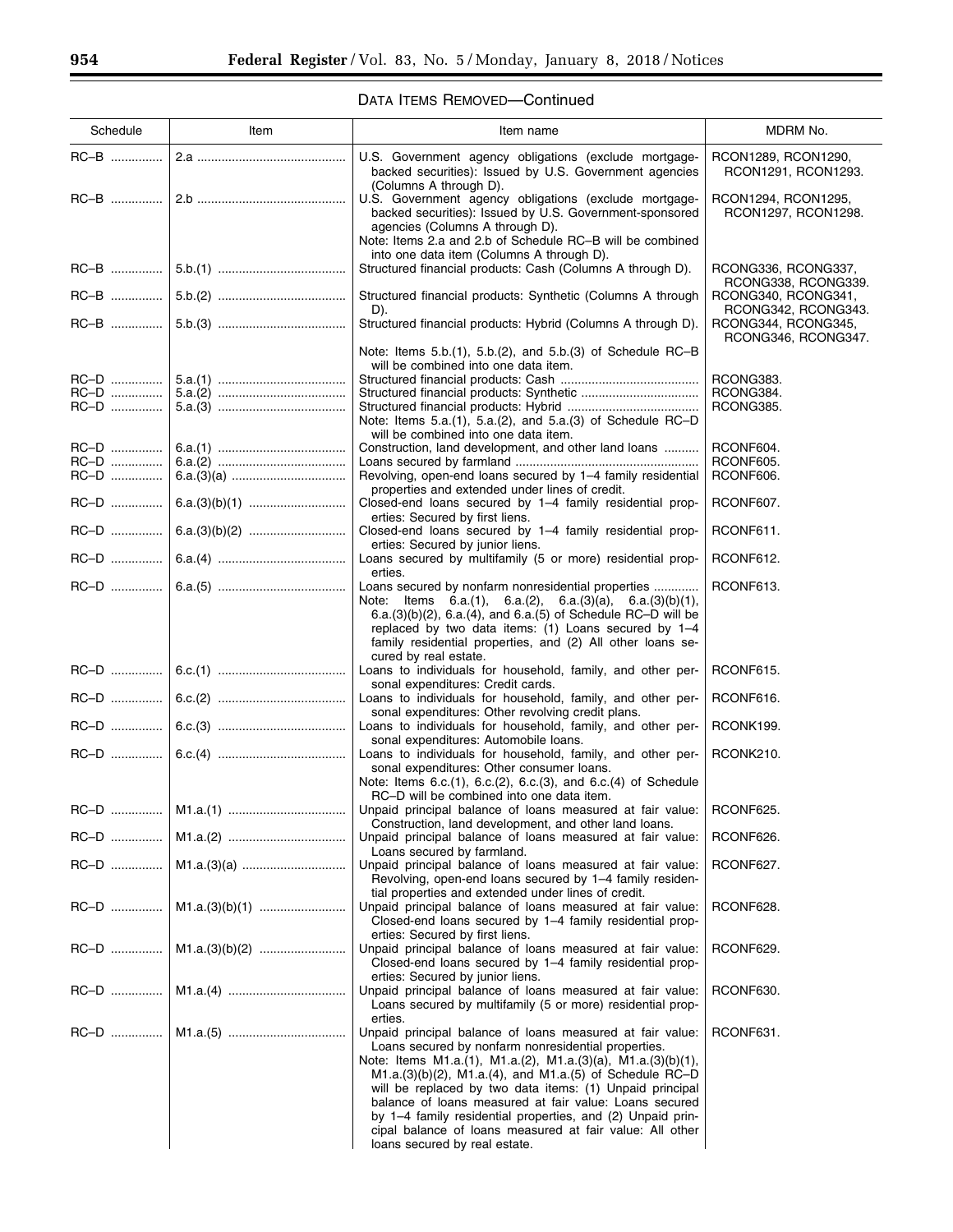| Schedule     | Item | Item name                                                                                                                                                                                                                                                                               | MDRM No.                         |
|--------------|------|-----------------------------------------------------------------------------------------------------------------------------------------------------------------------------------------------------------------------------------------------------------------------------------------|----------------------------------|
| RC-D         |      | Unpaid principal balance of loans measured at fair value:<br>Loans to individuals for household, family, and other per-<br>sonal expenditures: Credit cards.                                                                                                                            | RCONF633.                        |
|              |      | Unpaid principal balance of loans measured at fair value:<br>Loans to individuals for household, family, and other per-<br>sonal expenditures: Other revolving credit plans.                                                                                                            | RCONF634.                        |
|              |      | Unpaid principal balance of loans measured at fair value:<br>Loans to individuals for household, family, and other per-<br>sonal expenditures: Automobile loans.                                                                                                                        | RCONK200.                        |
|              |      | Unpaid principal balance of loans measured at fair value:<br>Loans to individuals for household, family, and other per-<br>sonal expenditures: Other consumer loans.<br>Note: Items M1.c.(1), M1.c.(2), M1.c.(3), and M1.c.(4) of<br>Schedule RC-D will be combined into one data item. | RCONK211.                        |
| RC-D         |      | Loans measured at fair value that are past due 90 days or<br>more: Fair value.                                                                                                                                                                                                          | RCONF639.                        |
| RC-D         |      | Loans measured at fair value that are past due 90 days or<br>more: Unpaid principal balance.                                                                                                                                                                                            | RCONF640.                        |
|              |      | Structured financial products by underlying collateral or ref-<br>erence assets: Trust preferred securities issued by finan-<br>cial institutions.                                                                                                                                      | RCONG299.                        |
| RC-D         |      | Structured financial products by underlying collateral or ref-<br>erence assets: Trust preferred securities issued by real<br>estate investment trusts.                                                                                                                                 | RCONG332.                        |
| RC-D         |      | Structured financial products by underlying collateral or ref-<br>erence assets: Corporate and similar loans.                                                                                                                                                                           | RCONG333.                        |
| RC-D         |      | Structured financial products by underlying collateral or ref-<br>erence assets: 1-4 family residential MBS issued or guar-<br>by U.S. Government-sponsored enterprises<br>anteed<br>(GSEs).                                                                                            | RCONG334.                        |
| RC-D         |      | Structured financial products by underlying collateral or ref-<br>erence assets: 1-4 family residential MBS not issued or<br>guaranteed by GSEs.                                                                                                                                        | RCONG335.                        |
| RC-D         |      | Structured financial products by underlying collateral or ref-<br>erence assets: Diversified (mixed) pools of structured fi-<br>nancial products.                                                                                                                                       | RCONG651.                        |
| RC-D         |      | Structured financial products by underlying collateral or ref-<br>erence assets: Other collateral or reference assets.                                                                                                                                                                  | RCONG652.                        |
| RC-D         |      |                                                                                                                                                                                                                                                                                         | RCONG387.                        |
| RC-D         |      |                                                                                                                                                                                                                                                                                         | RCONG388.                        |
| RC-D         |      | Asset-backed securities: Credit card receivables                                                                                                                                                                                                                                        | RCONF643.                        |
|              |      |                                                                                                                                                                                                                                                                                         |                                  |
| RC-D         |      |                                                                                                                                                                                                                                                                                         | RCONF644.                        |
| RC-D         |      |                                                                                                                                                                                                                                                                                         | RCONF645.                        |
| RC-D         |      |                                                                                                                                                                                                                                                                                         | RCONF646.                        |
| RC-D         |      | Asset-backed securities: Commercial and industrial loans                                                                                                                                                                                                                                | RCONF647.                        |
|              |      |                                                                                                                                                                                                                                                                                         |                                  |
| RC-D         |      |                                                                                                                                                                                                                                                                                         | RCONF648.                        |
| RC-D         |      | Retained beneficial interests in securitizations                                                                                                                                                                                                                                        | RCONF651.                        |
| $RC-D$       |      | Equity securities: Readily determinable fair values                                                                                                                                                                                                                                     | RCONF652.                        |
| RC-D         |      |                                                                                                                                                                                                                                                                                         | RCONF653.                        |
| RC-D         |      |                                                                                                                                                                                                                                                                                         | RCONF654.                        |
|              |      |                                                                                                                                                                                                                                                                                         |                                  |
| RC-D         |      |                                                                                                                                                                                                                                                                                         | RCONF655, RCONF656,<br>RCONF657. |
| RC-D<br>RC-L |      | Unused commitments for Home Equity Conversion Mortgage                                                                                                                                                                                                                                  | RCONF658, RCONF659,<br>RCONF660. |
|              |      | (HECM) reverse mortgages outstanding that are held for<br>investment.                                                                                                                                                                                                                   | RCONJ477.                        |
|              |      | Unused commitments for proprietary reverse mortgages out-<br>standing that are held for investment.<br>Note: Items 1.a.(1) and 1.a.(2) of Schedule RC-L will be<br>combined into one data item.                                                                                         | RCONJ478.                        |
| RC-L<br>RC-L |      | Over-the-counter derivatives: Net current credit exposure                                                                                                                                                                                                                               | RCON8765.<br>RCONG419, RCONG420, |
| RC-L         |      | (Columns B, C, and D).<br>Over-the-counter derivatives: Fair value of collateral: Cash-                                                                                                                                                                                                 | RCONG421.<br>RCONG424, RCONG425, |
| RC-L         |      | U.S. dollar (Columns B, C, and D).<br>Over-the-counter derivatives: Fair value of collateral: Cash-                                                                                                                                                                                     | RCONG426.<br>RCONG429, RCONG430, |
| RC-L         |      | Other currencies (Columns B, C, and D).<br>Over-the-counter derivatives: Fair value of collateral: U.S.                                                                                                                                                                                 | RCONG431.<br>RCONG434, RCONG435, |
|              |      | Treasury securities (Columns B, C, and D).                                                                                                                                                                                                                                              | RCONG436.                        |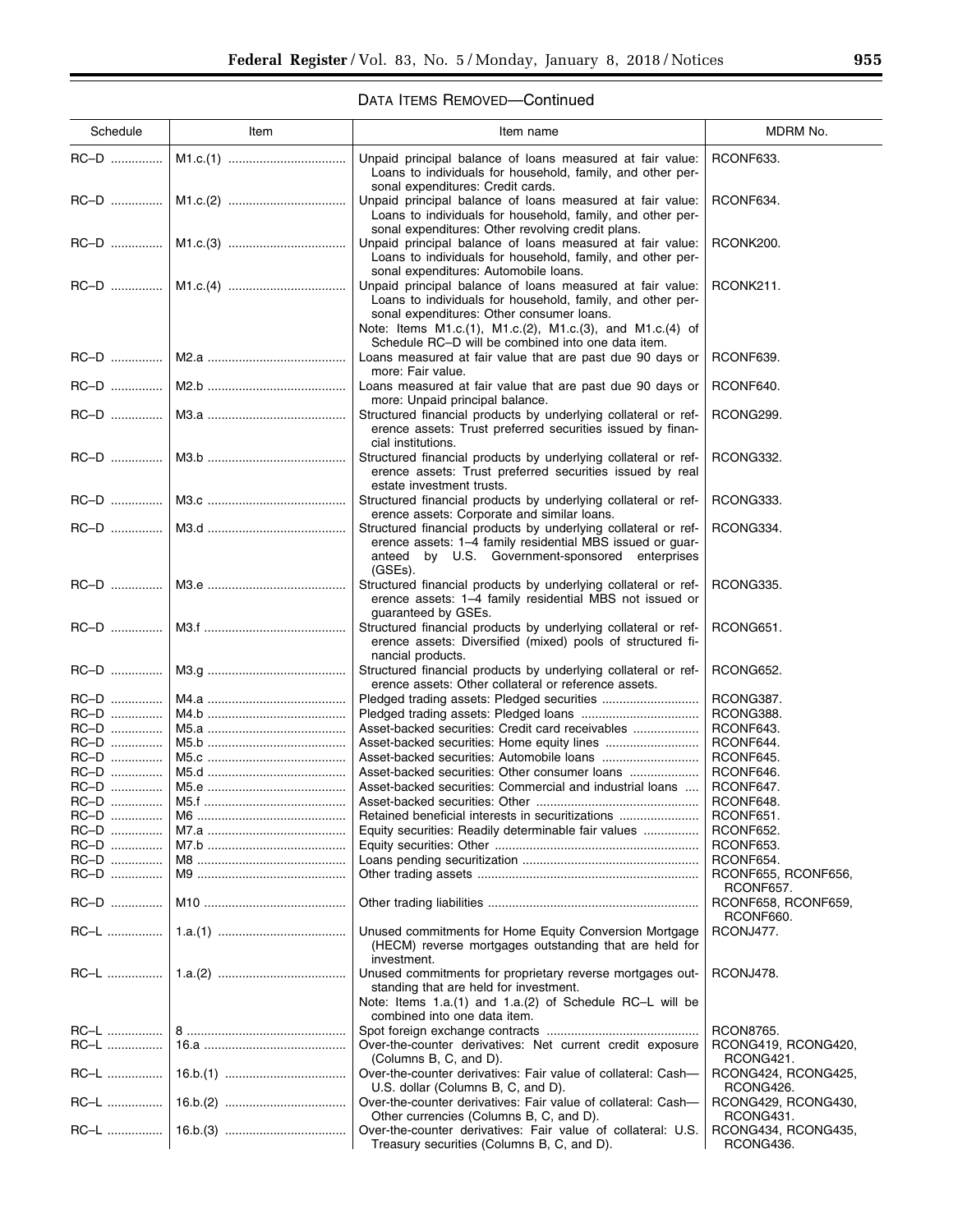| Schedule    | Item | Item name                                                                                                                                                                                                                                                                              | MDRM No.                                                |
|-------------|------|----------------------------------------------------------------------------------------------------------------------------------------------------------------------------------------------------------------------------------------------------------------------------------------|---------------------------------------------------------|
|             |      | Over-the-counter derivatives: Fair value of collateral: U.S.<br>Government agency and U.S. Government-sponsored<br>agency debt securities (Columns A, B, C, D, and E).                                                                                                                 | RCONG438, RCONG439,<br>RCONG440, RCONG441,<br>RCONG442  |
|             |      | Over-the-counter derivatives: Fair value of collateral: Cor-<br>porate bonds (Columns A, B, C, D, and E).                                                                                                                                                                              | RCONG443, RCONG444,<br>RCONG445, RCONG446,<br>RCONG447. |
|             |      | Over-the-counter derivatives: Fair value of collateral: Equity<br>securities (Columns A, B, C, D, and E).                                                                                                                                                                              | RCONG448, RCONG449,<br>RCONG450, RCONG451,<br>RCONG452. |
|             |      | Over-the-counter derivatives: Fair value of collateral: All<br>other collateral (Columns B, C, and D).<br>Note: Amounts reported in items 16.b.(4), 16.b.(5), and                                                                                                                      | RCONG454, RCONG455<br>RCONG456.                         |
| RC-L        |      | 16.b.(6), Columns A and E, will be included in item<br>16.b.(7), Columns A and E.<br>Over-the-counter derivatives: Fair value of collateral: Total                                                                                                                                     | RCONG459, RCONG460                                      |
|             |      | fair value of collateral (Columns B, C, and D).<br>Note: Amounts reported in items 16.a, 16.b.(1), 16.b.(2),<br>16.b.(3), 16.b.(4), 16.b.(5), 16.b.(6), and 16.b.(7), Columns<br>B, C, and D, will be included in items 16.a, 16.b.(1),<br>16.b.(2), 16.b.(3), and 16.b.(7), Column E. | RCONG461.                                               |
| $RC-M$      |      | Purchased credit card relationships and nonmortgage serv-<br>icing assets.                                                                                                                                                                                                             | RCONB026.                                               |
| <b>RC-M</b> |      | Note: Amounts reported in item 2.b will be included in item<br>2.c, All other identifiable intangible assets.<br>Note: Amounts reported in item 3.f will be included in item<br>3.c, Other real estate owned: 1–4 family residential prop-                                             | RCONC979.                                               |
|             |      | erties.                                                                                                                                                                                                                                                                                |                                                         |

# OTHER IMPACTS TO DATA ITEMS

| Schedule | Item           | Item name                                                                                                                                                                                                                                                                                                              | MDRM No.       |
|----------|----------------|------------------------------------------------------------------------------------------------------------------------------------------------------------------------------------------------------------------------------------------------------------------------------------------------------------------------|----------------|
| RC       | 10 (New)       | Note: Items 10.a and 10.b of Schedule RC will be combined<br>into this data item.                                                                                                                                                                                                                                      | RCON2143.      |
|          |                | U.S. Government agency and sponsored agency obligations<br>(exclude mortgage-backed securities (Columns A through<br>$D$ ).                                                                                                                                                                                            | TBD (4 MDRMs). |
|          |                | Note: Items 2.a and 2.b of Schedule RC-B removed above<br>will be combined into this data item (Columns A through<br>D).                                                                                                                                                                                               |                |
|          |                | Structured financial products (Columns A through D)<br>Note: Items $5.b.(1)$ , $5.b.(2)$ , and $5.b.(3)$ of Schedule RC-B<br>removed above will be combined into this data item (Col-<br>umns A through D).                                                                                                            | TBD (4 MDRMs). |
|          |                | Note: Items 5.a.(1), 5.a.(2), and 5.a.(3) of Schedule RC-D<br>removed above will be combined into this data item.                                                                                                                                                                                                      | TBD.           |
|          |                | Loans secured by 1-4 family residential properties<br>Note: Items $6.a.(3)(a)$ , $6.a.(3)(b)(1)$ , and $6.a.(3)(b)(2)$ of<br>Schedule RC-D removed above will be combined into this<br>data item.                                                                                                                      | TBD.           |
|          |                | Note: Items 6.a.(1), 6.a.(2), 6.a.(4), and 6.a.(5) of Schedule<br>RC-D removed above will be combined into this data item.                                                                                                                                                                                             | TBD.           |
|          |                | Loans to individuals for household, family and other per-<br>sonal expenditures (i.e., consumer loans) (includes pur-<br>chased paper).<br>Note: Items 6.c.(1), 6.c.(2), 6.c.(3), and 6.c.(4) of Schedule                                                                                                              | TBD.           |
|          | M1.a.(1) (New) | RC-D removed above will be combined into this data item.<br>Unpaid principal balance of loans measured at fair value:<br>Loans secured by 1–4 family residential properties.<br>Note: Items M1.a.(3)(a), M1.a.(3)(b)(1), and M1.a.(3)(b)(2) of<br>Schedule RC–D removed above will be combined into this<br>data item. | TBD.           |
|          |                | Unpaid principal balance of loans measured at fair value: All<br>other loans secured by real estate.<br>Note: Items M1.a.(1), M1.a.(2), M1.a.(4), and M1.a.(5) of<br>Schedule RC-D removed above will be combined into this<br>data item.                                                                              | TBD.           |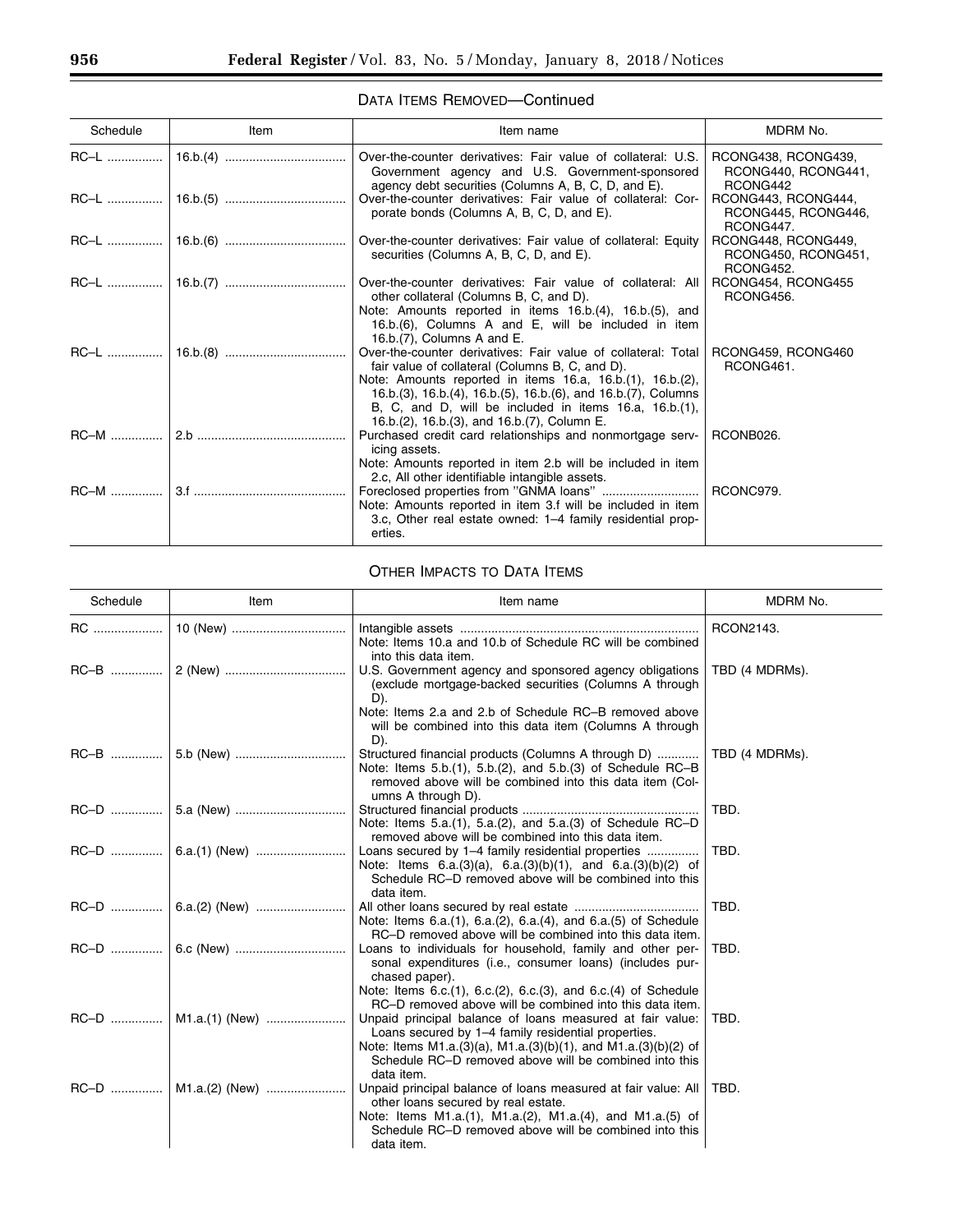| Schedule    | Item             | Item name                                                                                                                                                                               | MDRM No.  |
|-------------|------------------|-----------------------------------------------------------------------------------------------------------------------------------------------------------------------------------------|-----------|
|             |                  | Unpaid principal balance of loans measured at fair value:<br>Loans to individuals for household, family, and other per-<br>sonal expenditures.                                          | ∣ TBD.    |
|             |                  | Note: Items M1.c.(1), M1.c.(2), M1.c.(3), and M1.c.(4) of<br>Schedule RC-D removed above will be combined into this<br>data item.                                                       |           |
|             |                  | Unused commitments for reverse mortgages outstanding<br>that are held for investment.<br>Note: Items 1.a.(1) and 1.a.(2) of Schedule RC-L removed                                       | TBD.      |
| <b>RC-M</b> | 2.b (Re-mapping) | above will be combined into this data item.                                                                                                                                             | RCON3163. |
|             |                  | Note: Schedule RC, item 10.a will be moved to Schedule<br>RC-M, new item 2.b., and the phrase "other than good-<br>will" will be removed from the caption for Schedule RC-M,<br>item 2. |           |

### OTHER IMPACTS TO DATA ITEMS—Continued

#### **Data Items With a Reduction in Frequency of Collection**

# SEMIANNUAL REPORTING

# [June 30 and December 31]

| Schedule | Item | Item name                                                                                                                                                                                                                                                                                                                                               | MDRM No.                         |
|----------|------|---------------------------------------------------------------------------------------------------------------------------------------------------------------------------------------------------------------------------------------------------------------------------------------------------------------------------------------------------------|----------------------------------|
|          |      | Noncash income from negative amortization on closed-end<br>loans secured by 1-4 family residential properties.                                                                                                                                                                                                                                          | RIADF228.                        |
| RC-B     |      | Amortized cost of held-to-maturity securities sold or trans-<br>ferred to available-for-sale or trading securities during the                                                                                                                                                                                                                           | <b>RCON1778.</b>                 |
|          |      | calendar year-to-date.<br>Purchased credit-impaired loans held for investment ac-<br>counted for in accordance with FASB ASC 310-30: Out-                                                                                                                                                                                                               | RCONC779.                        |
|          |      | standing balance.<br>Purchased credit-impaired loans held for investment ac-<br>counted for in accordance with FASB ASC 310-30:<br>Amount included in Schedule RC-C, Part I, items 1<br>through 9.                                                                                                                                                      | RCONC780.                        |
|          |      | Total amount of closed-end loans with negative amortization<br>features secured by 1-4 family residential properties.                                                                                                                                                                                                                                   | RCONF230.                        |
|          |      | Total maximum remaining amount of negative amortization<br>contractually permitted on closed-end loans secured by 1-<br>4 family residential properties.                                                                                                                                                                                                | RCONF231.                        |
|          |      | Total amount of negative amortization on closed-end loans<br>secured by 1-4 family residential properties included in<br>the amount reported in Memorandum item 8.a above.                                                                                                                                                                              | RCONF232.                        |
|          |      | Loans (not subject to the requirements of FASB ASC 310-<br>30 (former AICPA Statement of Position 03-3)) and<br>leases held for investment that were acquired in business<br>combinations with acquisition dates in the current calendar<br>year: Loans secured by real estate (Columns A through<br>$C$ ).                                             | RCONG091, RCONG092,<br>RCONG093. |
|          |      | Loans (not subject to the requirements of FASB ASC 310-<br>30 (former AICPA Statement of Position 03-3)) and<br>leases held for investment that were acquired in business<br>combinations with acquisition dates in the current calendar<br>year: Commercial and industrial loans (Columns A through<br>$C$ ).                                          | RCONG094, RCONG095,<br>RCONG096. |
|          |      | Loans (not subject to the requirements of FASB ASC 310-<br>30 (former AICPA Statement of Position 03-3)) and<br>leases held for investment that were acquired in business<br>combinations with acquisition dates in the current calendar<br>year: Loans to individuals for household, family, and other<br>personal expenditures (Columns A through C). | RCONG097, RCONG098,<br>RCONG099. |
|          |      | Loans (not subject to the requirements of FASB ASC 310-<br>30 (former AICPA Statement of Position 03-3)) and<br>leases held for investment that were acquired in business<br>combinations with acquisition dates in the current calendar<br>year: All other loans and all leases (Columns A through C).                                                 | RCONG100, RCONG101,<br>RCONG102. |
|          |      |                                                                                                                                                                                                                                                                                                                                                         | RCONJ455.<br>RCONJ456.           |
|          |      |                                                                                                                                                                                                                                                                                                                                                         |                                  |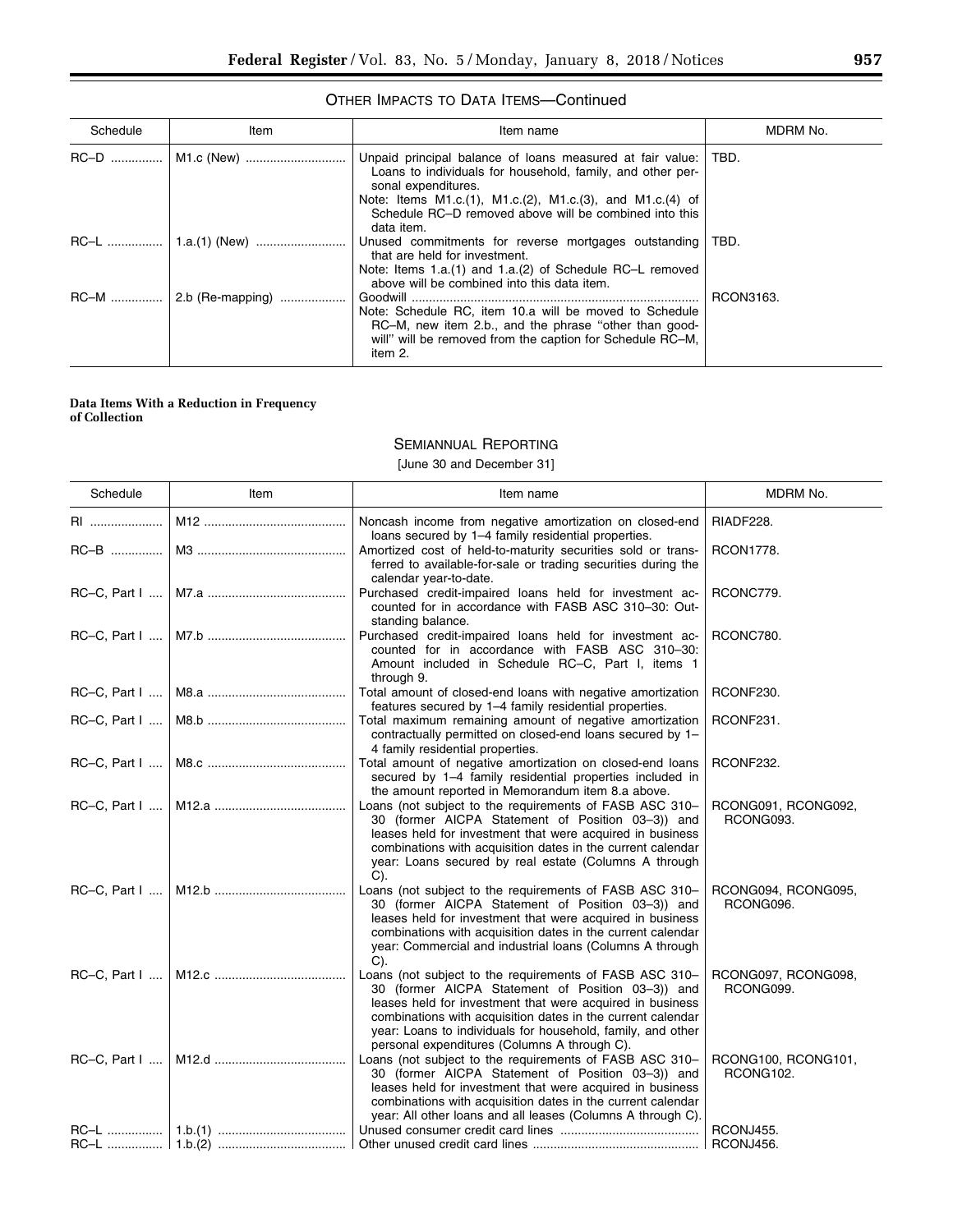# SEMIANNUAL REPORTING—Continued

### [June 30 and December 31]

|  | <b>JUILE OU AIR DECENIDEL OF</b> |  |
|--|----------------------------------|--|
|  |                                  |  |

| Schedule | Item | Item name                                                                                                                                                                                                                | MDRM No.                         |
|----------|------|--------------------------------------------------------------------------------------------------------------------------------------------------------------------------------------------------------------------------|----------------------------------|
|          |      | Year-to-date merchant credit card sales volume: Sales for<br>which the reporting bank is the acquiring bank.                                                                                                             | RCONC223.                        |
|          |      | Year-to-date merchant credit card sales volume: Sales for<br>which the reporting bank is the agent bank with risk.                                                                                                       | RCONC224.                        |
|          |      | Note: This caption would be revised to "Additions to non-<br>accrual assets during the last 6 months".                                                                                                                   | RCONC410.                        |
|          |      | Note: This caption would be revised to "Nonaccrual assets<br>sold during the last 6 months".                                                                                                                             | RCONC411.                        |
|          |      | Purchased credit-impaired loans accounted for in accord-<br>ance with FASB ASC 310-30 (former AICPA Statement of<br>Position 03-3): Outstanding balance (Columns A through<br>C).                                        | RCONL183, RCONL184,<br>RCONL185. |
|          |      | Purchased credit-impaired loans accounted for in accord-<br>ance with FASB ASC 310-30 (former AICPA Statement of<br>Position 03-3): Amount included in Schedule RC-N, items<br>1 through 7, above (Columns A through C). | RCONL186, RCONL187,<br>RCONL188. |

# ANNUAL REPORTING

#### [December]

| Schedule | Item | Item name                                                                                                                                                                               | MDRM No. |
|----------|------|-----------------------------------------------------------------------------------------------------------------------------------------------------------------------------------------|----------|
|          |      | Do any of the bank's internet websites have transactional   RCON4088.<br>capability, i.e., allow the bank's customers to execute<br>transactions on their accounts through the website? |          |
|          |      | Total assets of captive insurance subsidiaries    RCONK193.                                                                                                                             |          |

### **Data Items With an Increase in Reporting Threshold**

*million* or more in any of the four preceding calendar quarters and all banks meeting the FDIC's definition of a large or highly complex

institution for deposit insurance assessment purposes.

Schedule RC–D is to be completed by banks that reported total trading assets of *\$10* 

# TO BE COMPLETED BY BANKS WITH \$10 BILLION OR MORE IN TOTAL ASSETS

| Schedule | Item | Item name                                                                                                                                                                                                       | MDRM No.                                   |
|----------|------|-----------------------------------------------------------------------------------------------------------------------------------------------------------------------------------------------------------------|--------------------------------------------|
|          |      | Asset-backed securities: Credit card receivables (Columns<br>$A, B, C, and D$ .                                                                                                                                 | RCONB838, RCONB839,<br>RCONB840, RCONB841. |
|          |      | Asset-backed securities: Home equity lines (Columns A, B,<br>$C$ , and $D$ ).                                                                                                                                   | RCONB842, RCONB843,<br>RCONB844, RCONB845. |
|          |      | Asset-backed securities: Automobile Ioans (Columns A, B,<br>$C$ , and $D$ ).                                                                                                                                    | RCONB846, RCONB847,<br>RCONB848, RCONB849. |
|          |      | Asset-backed securities: Other consumer loans (Columns A,<br>$B, C, and D$ .                                                                                                                                    | RCONB850, RCONB851,<br>RCONB852, RCONB853. |
|          |      | Asset-backed securities: Commercial and industrial loans<br>(Columns A, B, C, and D).                                                                                                                           | RCONB854, RCONB855,<br>RCONB856, RCONB857. |
|          |      | Asset-backed securities: Other (Columns A, B, C, and D)                                                                                                                                                         | RCONB858, RCONB859,<br>RCONB860, RCONB861. |
|          |      | Structured financial products by underlying collateral or ref-<br>erence assets: Trust preferred securities issued by finan-<br>cial institutions (Columns A through D).                                        | RCONG348, RCONG349,<br>RCONG350, RCONG351. |
|          |      | Structured financial products by underlying collateral or ref-<br>erence assets: Trust preferred securities issued by real<br>estate investment trusts (Columns A through D).                                   | RCONG352, RCONG353,<br>RCONG354, RCONG355. |
|          |      | Structured financial products by underlying collateral or ref-<br>erence assets: Corporate and similar loans (Columns A<br>through D).                                                                          | RCONG356, RCONG357,<br>RCONG358, RCONG359. |
|          |      | Structured financial products by underlying collateral or ref-<br>erence assets: 1-4 family residential MBS issued or guar-<br>anteed by U.S. Government-sponsored enterprises<br>(GSEs) (Columns A through D). | RCONG360, RCONG361,<br>RCONG362, RCONG363. |
|          |      | Structured financial products by underlying collateral or ref-  <br>erence assets: 1-4 family residential MBS not issued or<br>guaranteed by GSEs (Columns A through D).                                        | RCONG364, RCONG365,<br>RCONG366, RCONG367. |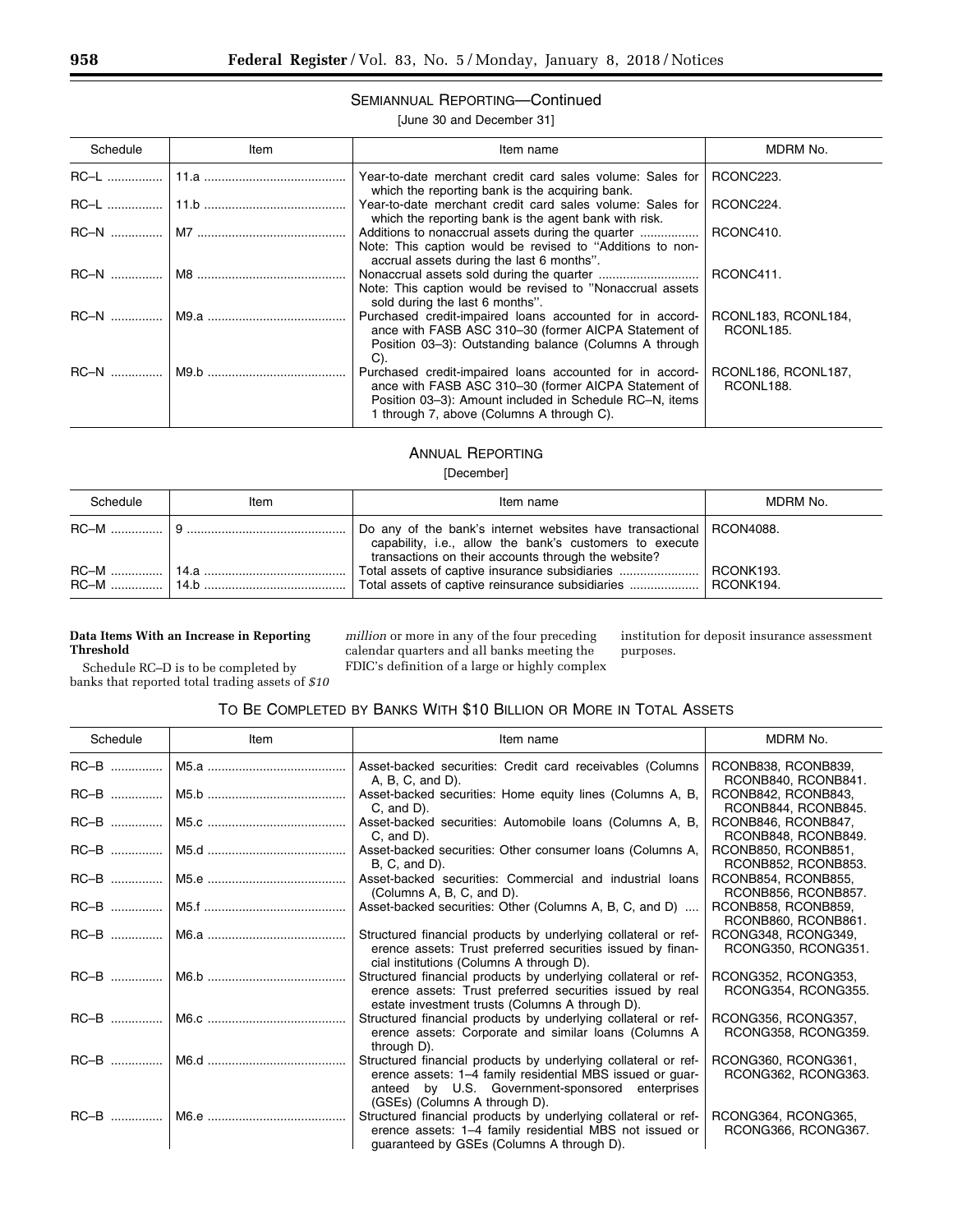### TO BE COMPLETED BY BANKS WITH \$10 BILLION OR MORE IN TOTAL ASSETS—Continued

| Schedule | Item | Item name                                                                                                                                                               | MDRM No.                                   |
|----------|------|-------------------------------------------------------------------------------------------------------------------------------------------------------------------------|--------------------------------------------|
|          |      | Structured financial products by underlying collateral or ref-<br>erence assets: Diversified (mixed) pools of structured fi-<br>nancial products (Columns A through D). | RCONG368, RCONG369,<br>RCONG370, RCONG371. |
|          |      | Structured financial products by underlying collateral or ref-<br>erence assets: Other collateral or reference assets (Col-<br>umns A through D).                       | RCONG372, RCONG373,<br>RCONG374, RCONG375. |

### TO BE COMPLETED BY BANKS WITH COMPONENTS OF OTHER NONINTEREST INCOME IN AMOUNTS GREATER THAN \$100,000 THAT EXCEED 7 PERCENT OF SCHEDULE RI, ITEM 5.L

| Schedule | Item | Item name                                             | MDRM No.                                                                                                        |
|----------|------|-------------------------------------------------------|-----------------------------------------------------------------------------------------------------------------|
|          |      | Other noninterest income (from Schedule RI, item 5.I) | RIADC013, RIADC014,<br>RIADC016, RIAD4042,<br>RIADC015, RIADF555,<br>RIADT047, RIAD4461,<br>RIAD4462, RIAD4463. |

# TO BE COMPLETED BY BANKS WITH COMPONENTS OF OTHER NONINTEREST EXPENSE IN AMOUNTS GREATER THAN \$100,000 THAT EXCEED 7 PERCENT OF SCHEDULE RI, ITEM 7.D

| Schedule | Item            | Item name                                              | MDRM No.                                                                                                                                                                             |
|----------|-----------------|--------------------------------------------------------|--------------------------------------------------------------------------------------------------------------------------------------------------------------------------------------|
| RI-E     | 2.a through 2.p | Other noninterest expense (from Schedule RI, item 7.d) | RIADC017, RIAD0497,<br>RIAD4136, RIADC018,<br>RIAD8403, RIAD4141.<br>RIAD4146, RIADF556,<br>RIADF557, RIADF558,<br>RIADF559, RIADY923,<br>RIADY924, RIAD4464,<br>RIAD4467, RIAD4468. |

# TO BE COMPLETED BY BANKS WITH TOTAL TRADING ASSETS OF \$10 MILLION OR MORE IN ANY OF THE FOUR PRECEDING CALENDAR QUARTERS AND ALL BANKS MEETING THE FDIC'S DEFINITION OF A LARGE OR HIGHLY COMPLEX INSTITU-TION FOR DEPOSIT INSURANCE ASSESSMENT PURPOSES

| :hedule      | Item | name<br>Item | MDRM No.  |
|--------------|------|--------------|-----------|
| $RC - K$<br> |      |              | RCON3401. |

**Appendix D—FFIEC 031: To Be Completed by Banks With Domestic and Foreign Offices and Banks With Domestic Offices Only and Consolidated Total Assets of \$100 Billion or More** 

**Data Items Removed, Other Impacts to Data Items, Data Items With a Reduction in Frequency of Collection, or Data Items with an Increase in Reporting Threshold** 

### DATA ITEMS REMOVED

| Schedule | Item | Item name                                                                                            | MDRM No.  |
|----------|------|------------------------------------------------------------------------------------------------------|-----------|
|          |      | Net change in the fair values of financial instruments ac-<br>counted for under a fair value option. | RIADF229. |
|          |      |                                                                                                      | RIADJ447. |
|          |      |                                                                                                      | RCFD3163. |
|          |      | Note: Schedule RC, item 10.a will be moved to Schedule<br>RC-M, new item 2.b.                        |           |
|          |      |                                                                                                      |           |
|          |      | Note: Items 10.a and 10.b of Schedule RC will be combined                                            |           |
|          |      | into one data item.                                                                                  |           |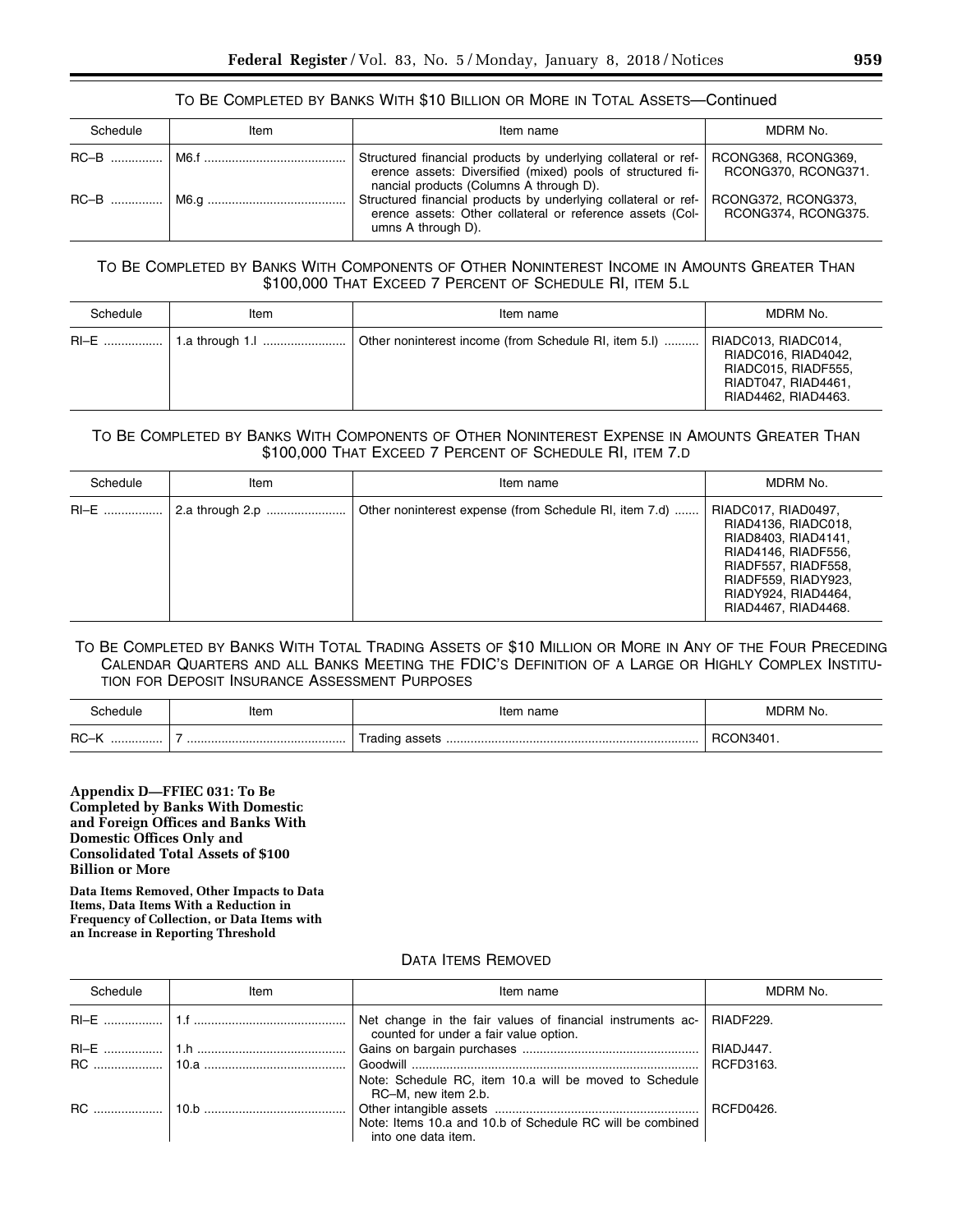| Schedule     | Item                                                          | Item name                                                                                                                                                                                                                                                                                                                                                                                                                                                                                                                                                                                                                                                                           | MDRM No.                                                                                                                                                                                                                                                                                                                                                                                                                                                                                                                                                                                                                                                         |
|--------------|---------------------------------------------------------------|-------------------------------------------------------------------------------------------------------------------------------------------------------------------------------------------------------------------------------------------------------------------------------------------------------------------------------------------------------------------------------------------------------------------------------------------------------------------------------------------------------------------------------------------------------------------------------------------------------------------------------------------------------------------------------------|------------------------------------------------------------------------------------------------------------------------------------------------------------------------------------------------------------------------------------------------------------------------------------------------------------------------------------------------------------------------------------------------------------------------------------------------------------------------------------------------------------------------------------------------------------------------------------------------------------------------------------------------------------------|
| RC-B         |                                                               | U.S. Government agency obligations (exclude mortgage-<br>backed securities): Issued by U.S. Government agencies<br>(Columns A through D).                                                                                                                                                                                                                                                                                                                                                                                                                                                                                                                                           | RCFD1289, RCFD1290,<br>RCFD1291, RCFD1293.                                                                                                                                                                                                                                                                                                                                                                                                                                                                                                                                                                                                                       |
| RC-B         |                                                               | U.S. Government agency obligations (exclude mortgage-<br>backed securities): Issued by U.S. Government-sponsored<br>agencies (Columns A through D).<br>Note: Items 2.a and 2.b of Schedule RC-B will be combined<br>into one data item.                                                                                                                                                                                                                                                                                                                                                                                                                                             | RCFD1294, RCFD1295,<br>RCFD1297, RCFD1298.                                                                                                                                                                                                                                                                                                                                                                                                                                                                                                                                                                                                                       |
|              |                                                               | Structured financial products: Cash (Columns A through D).                                                                                                                                                                                                                                                                                                                                                                                                                                                                                                                                                                                                                          | RCFDG336, RCFDG337,<br>RCFDG338, RCFDG339.                                                                                                                                                                                                                                                                                                                                                                                                                                                                                                                                                                                                                       |
|              |                                                               | Structured financial products: Synthetic (Columns A through<br>D).                                                                                                                                                                                                                                                                                                                                                                                                                                                                                                                                                                                                                  | RCFDG340, RCFDG341,<br>RCFDG342, RCFDG343.                                                                                                                                                                                                                                                                                                                                                                                                                                                                                                                                                                                                                       |
|              |                                                               | Structured financial products: Hybrid (Columns A through D).                                                                                                                                                                                                                                                                                                                                                                                                                                                                                                                                                                                                                        | RCFDG344, RCFDG345,<br>RCFDG346, RCFDG347.                                                                                                                                                                                                                                                                                                                                                                                                                                                                                                                                                                                                                       |
|              |                                                               | Note: Items 5.b.(1), 5.b.(2), and 5.b.(3) of Schedule RC-B<br>will be combined into one data item.                                                                                                                                                                                                                                                                                                                                                                                                                                                                                                                                                                                  |                                                                                                                                                                                                                                                                                                                                                                                                                                                                                                                                                                                                                                                                  |
| RC-D         | All data items reported in Col-<br>umn B, "Domestic offices". | Column B, "Domestic offices" Note: Data items 6.a.(1)<br>through 6.a.(5), Column B, will be combined into two data<br>items to be collected for the consolidated bank in Column<br>A, which will replace data item 6.a, Column A. In addition,<br>data items $M1.a.(1)$ through $M1.a.(5)$ , Column B, will be<br>combined into two data items to be collected for the con-<br>solidated bank in Column A, which will replace data item<br>M.1.a, Column A. Data items 12 and 15, Column B, will<br>be moved to Schedule RC-H, new items 19 and 20. Data<br>items 6.a.(1) through 6.d, Column B, will be combined into<br>one data item and moved to Schedule RC-H, new item<br>21. | RCON3531, RCON3532,<br>RCON3533, RCONG379,<br>RCONG380, RCONG381,<br>RCONK197, RCONK198,<br>RCONG383, RCONG384,<br>RCONG385, RCONG386,<br>RCONF604, RCONF605,<br>RCONF606, RCONF607,<br>RCONF611, RCONF612,<br>RCONF613, RCONF614,<br>RCONF615, RCONF616,<br>RCONK199, RCONK210,<br>RCONF618, RCON3541,<br>RCON3543, RCON3545,<br>RCON3546, RCONF624,<br>RCON3547, RCON3548,<br>RCONF625, RCONF626,<br>RCONF627, RCONF628,<br>RCONF629, RCONF630,<br>RCONF631, RCONF632,<br>RCONF633, RCONF634,<br>RCONK200, RCONK211,<br>RCONF636, RCONF639,<br>RCONF640, RCONG299,<br>RCONG332, RCONG333,<br>RCONG334, RCONG335,<br>RCONG651, RCONG652,<br>RCONG387, RCONG388. |
|              |                                                               | Structured financial products: Cash (Column A)                                                                                                                                                                                                                                                                                                                                                                                                                                                                                                                                                                                                                                      | RCFDG383.                                                                                                                                                                                                                                                                                                                                                                                                                                                                                                                                                                                                                                                        |
| RC-D         |                                                               | Structured financial products: Synthetic (Column A)<br>Structured financial products: Hybrid (Column A)<br>Note: Items 5.a.(1), 5.a.(2), and 5.a.(3) of Schedule RC-D,<br>Column A, will be combined into one data item.                                                                                                                                                                                                                                                                                                                                                                                                                                                            | RCFDG384.<br>RCFDG385.                                                                                                                                                                                                                                                                                                                                                                                                                                                                                                                                                                                                                                           |
| RC-D<br>RC-D |                                                               | Loans to individuals for household, family, and other per-                                                                                                                                                                                                                                                                                                                                                                                                                                                                                                                                                                                                                          | RCFDF610.<br>RCFDF615.                                                                                                                                                                                                                                                                                                                                                                                                                                                                                                                                                                                                                                           |
| RC-D         |                                                               | sonal expenditures: Credit cards (Column A).<br>Loans to individuals for household, family, and other per-<br>sonal expenditures: Other revolving credit plans (Column<br>A).                                                                                                                                                                                                                                                                                                                                                                                                                                                                                                       | RCFDF616.                                                                                                                                                                                                                                                                                                                                                                                                                                                                                                                                                                                                                                                        |
| RC-D         |                                                               | Loans to individuals for household, family, and other per-<br>sonal expenditures: Automobile Ioans (Column A).                                                                                                                                                                                                                                                                                                                                                                                                                                                                                                                                                                      | RCFDK199.                                                                                                                                                                                                                                                                                                                                                                                                                                                                                                                                                                                                                                                        |
| RC-D         |                                                               | Loans to individuals for household, family, and other per-<br>sonal expenditures: Other consumer loans.<br>Note: Items $6.c.(1)$ , $6.c.(2)$ , $6.c.(3)$ , and $6.c.(4)$ of Schedule                                                                                                                                                                                                                                                                                                                                                                                                                                                                                                | RCFDK210.                                                                                                                                                                                                                                                                                                                                                                                                                                                                                                                                                                                                                                                        |
| RC-D         |                                                               | RC-D, Column A, will be combined into one data item.<br>Unpaid principal balance of loans measured at fair value:<br>Loans secured by real estate (Column A).                                                                                                                                                                                                                                                                                                                                                                                                                                                                                                                       | RCFDF790.                                                                                                                                                                                                                                                                                                                                                                                                                                                                                                                                                                                                                                                        |
| RC-D         |                                                               | Unpaid principal balance of loans measured at fair value:<br>Loans to individuals for household, family, and other per-<br>sonal expenditures: Credit cards (Column A).                                                                                                                                                                                                                                                                                                                                                                                                                                                                                                             | RCFDF633.                                                                                                                                                                                                                                                                                                                                                                                                                                                                                                                                                                                                                                                        |
| RC-D         |                                                               | Unpaid principal balance of loans measured at fair value:<br>Loans to individuals for household, family, and other per-<br>sonal expenditures: Other revolving credit plans (Column<br>A).                                                                                                                                                                                                                                                                                                                                                                                                                                                                                          | RCFDF634.                                                                                                                                                                                                                                                                                                                                                                                                                                                                                                                                                                                                                                                        |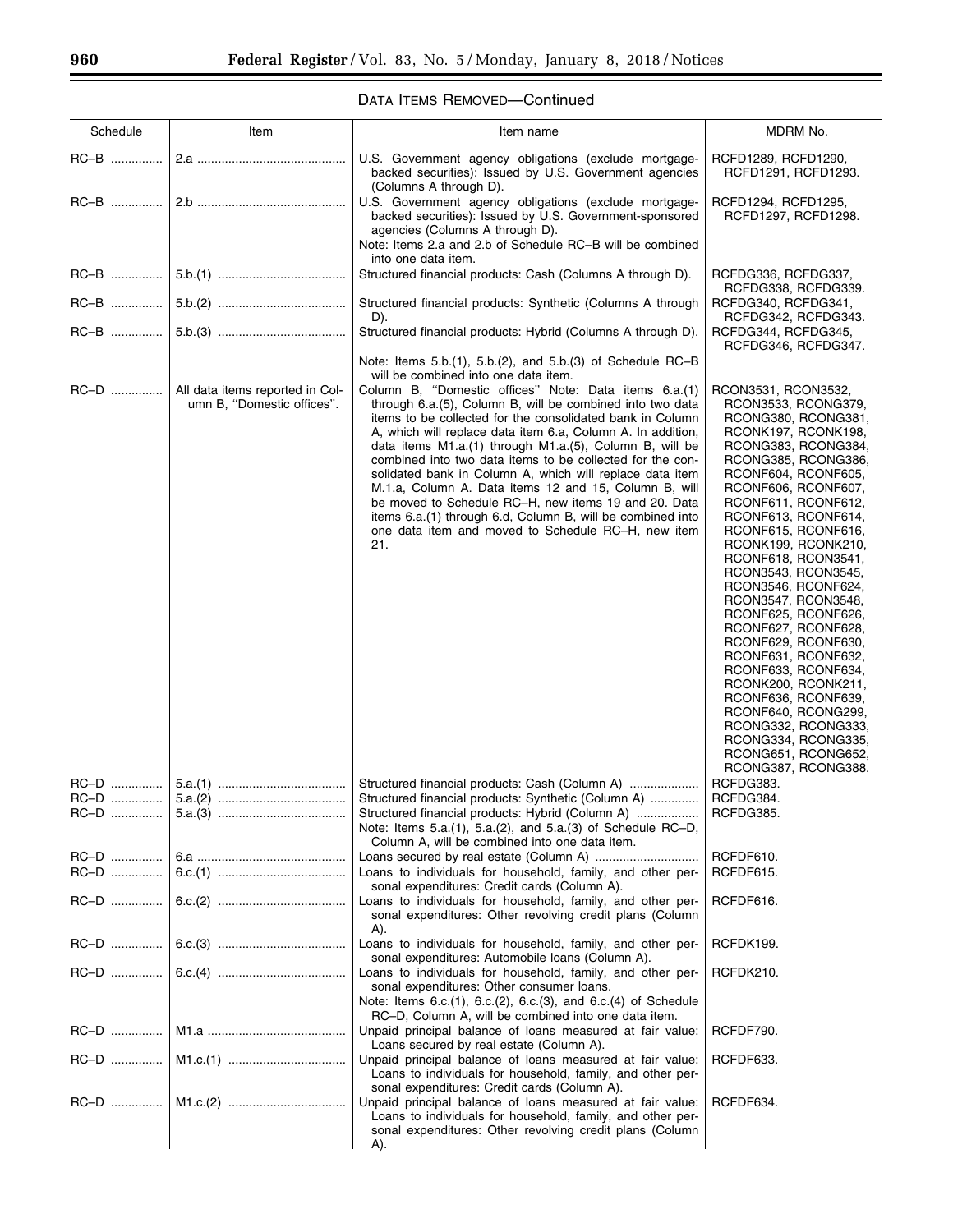$\equiv$ 

# DATA ITEMS REMOVED—Continued

| Schedule    | Item | Item name                                                                                                                                                                                                                                                                                                                                                                              | MDRM No.               |
|-------------|------|----------------------------------------------------------------------------------------------------------------------------------------------------------------------------------------------------------------------------------------------------------------------------------------------------------------------------------------------------------------------------------------|------------------------|
| RC-D        |      | Unpaid principal balance of loans measured at fair value:<br>Loans to individuals for household, family, and other per-                                                                                                                                                                                                                                                                | RCFDK200.              |
|             |      | sonal expenditures: Automobile Ioans (Column A).<br>Unpaid principal balance of loans measured at fair value:<br>Loans to individuals for household, family, and other per-<br>sonal expenditures: Other consumer loans (Column A).<br>Note: Items M1.c.(1), M1.c.(2), M1.c.(3), and M1.c.(4) of<br>Schedule RC-D, Column A, will be combined into one                                 | RCFDK211.              |
| RC-L        |      | data item.<br>Retained beneficial interests in securitizations<br>Unused commitments for Home Equity Conversion Mortgage<br>(HECM) reverse mortgages outstanding that are held for<br>investment.                                                                                                                                                                                      | RCFDF651.<br>RCONJ477. |
|             |      | Unused commitments for proprietary reverse mortgages out-<br>standing that are held for investment.<br>Note: Items 1.a.(1) and 1.a.(2) of Schedule RC-L will be<br>combined into one data item.                                                                                                                                                                                        | RCONJ478.              |
| <b>RC-L</b> |      | Over-the-counter derivatives: Net current credit exposure<br>(Column B).                                                                                                                                                                                                                                                                                                               | RCFDG419.              |
| RC-L        |      | Over-the-counter derivatives: Fair value of collateral: Cash-<br>U.S. dollar (Column B).                                                                                                                                                                                                                                                                                               | RCFDG424.              |
| RC-L        |      | Over-the-counter derivatives: Fair value of collateral: Cash-<br>Other currencies (Column B).                                                                                                                                                                                                                                                                                          | RCFDG429.              |
| RC-L        |      | Over-the-counter derivatives: Fair value of collateral: U.S.<br>Treasury securities (Column B).                                                                                                                                                                                                                                                                                        | RCFDG434.              |
| RC-L        |      | Over-the-counter derivatives: Fair value of collateral: U.S.<br>Government agency and U.S. Government-sponsored<br>agency debt securities (Column B).                                                                                                                                                                                                                                  | RCFDG439.              |
|             |      | Over-the-counter derivatives: Fair value of collateral: Cor-<br>porate bonds (Column B).                                                                                                                                                                                                                                                                                               | RCFDG444.              |
| RC-L        |      | Over-the-counter derivatives: Fair value of collateral: Equity<br>securities (Column B).                                                                                                                                                                                                                                                                                               | RCFDG449.              |
| RC-L        |      | Over-the-counter derivatives: Fair value of collateral: All<br>other collateral (Column B).                                                                                                                                                                                                                                                                                            | RCFDG454.              |
| RC-L        |      | Over-the-counter derivatives: Fair value of collateral: Total<br>fair value of collateral (Column B).<br>Note: Amounts reported in items 16.a, 16.b.(1), 16.b.(2),<br>16.b.(3), 16.b.(4), 16.b.(5), 16.b.(6), 16.b.(7), and 16.b.(8),<br>Column B, will be included in items 16.a, 16.b.(1),<br>16.b.(2), 16.b.(3), 16.b.(4), 16.b.(5), 16.b.(6), 16.b.(7), and<br>16.b.(8), Column E. | RCFDG459.              |
| RC-M        |      | Purchased credit card relationships and nonmortgage serv-<br>icing assets.<br>Note: Amounts reported in item 2.b will be included in item                                                                                                                                                                                                                                              | RCFDB026.              |
| <b>RC-M</b> |      | 2.c. All other identifiable intangible assets.<br>Note: Amounts reported in item 3.f will be included in item<br>3.c. Other real estate owned: 1-4 family residential prop-<br>erties.                                                                                                                                                                                                 | RCONC979.              |

# OTHER IMPACTS TO DATA ITEMS

| Schedule  | Item | Item name                                                                                                                                                                                                                                             | MDRM No.       |
|-----------|------|-------------------------------------------------------------------------------------------------------------------------------------------------------------------------------------------------------------------------------------------------------|----------------|
| <b>RC</b> |      | Note: Items 10.a and 10.b of Schedule RC will be combined<br>into this data item.                                                                                                                                                                     | RCFD2143.      |
|           |      | U.S. Government agency and sponsored agency obligations<br>(exclude mortgage-backed securities) (Columns A through<br>D).<br>Note: Items 2.a and 2.b of Schedule RC-B removed above<br>will be combined into this data item (Columns A through<br>D). | TBD (4 MDRMs). |
|           |      | Structured financial products (Columns A through D)<br>Note: Items $5.b.(1)$ , $5.b.(2)$ , and $5.b.(3)$ of Schedule RC-B<br>removed above will be combined into this data item (Col-<br>umns A through D).                                           | TBD (4 MDRMs). |
|           |      | Note: Items 5.a.(1), 5.a.(2), and 5.a.(3) of Schedule RC-D,<br>Column A, removed above will be combined into this data<br>item.                                                                                                                       | TBD.           |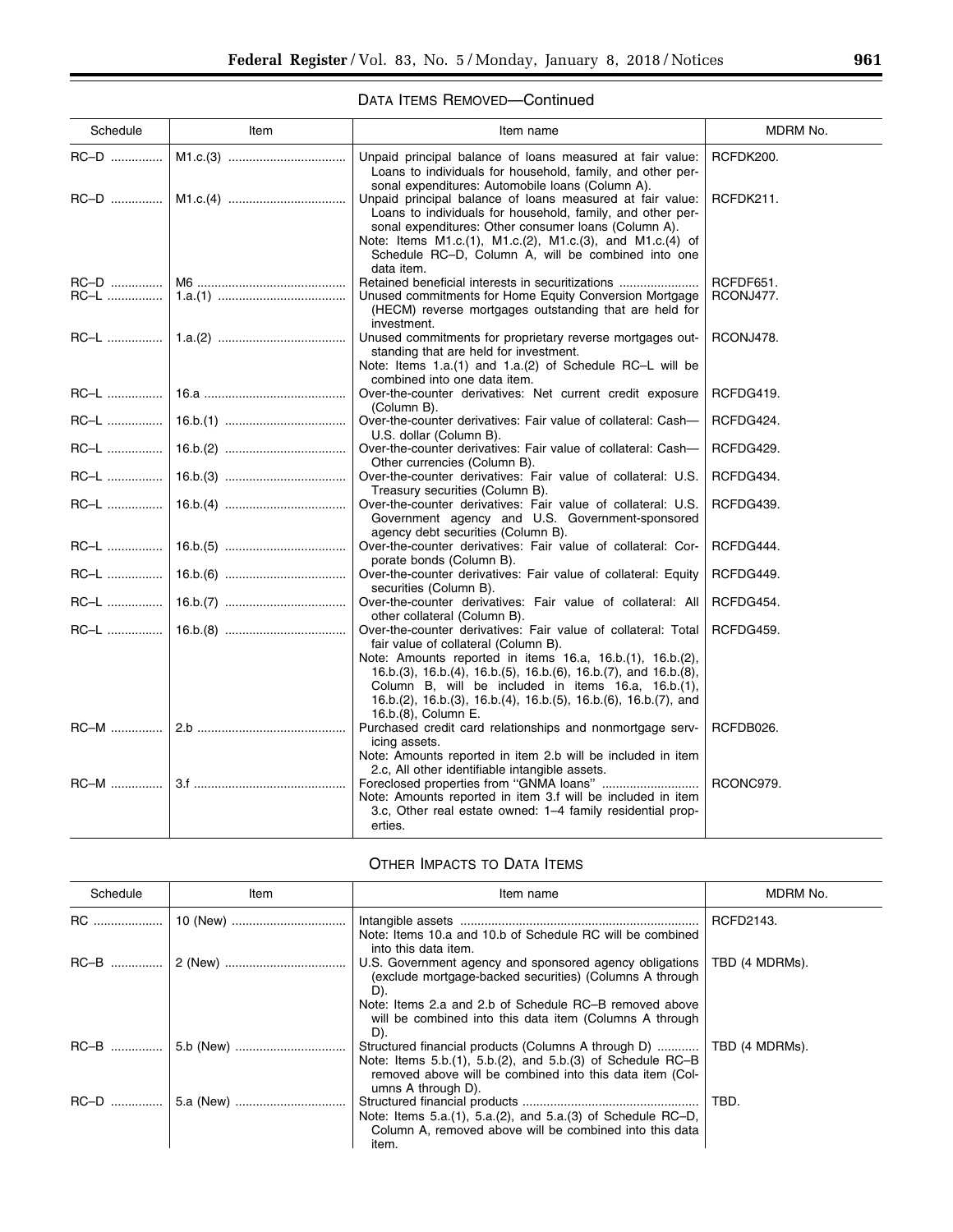e.

# OTHER IMPACTS TO DATA ITEMS—Continued

| Schedule | Item                    | Item name                                                                                                                                                                                                                                                                                                                                                                                                            | MDRM No.         |
|----------|-------------------------|----------------------------------------------------------------------------------------------------------------------------------------------------------------------------------------------------------------------------------------------------------------------------------------------------------------------------------------------------------------------------------------------------------------------|------------------|
| RC-D     | 6.a.(1) (New)           | Loans secured by 1–4 family residential properties<br>Note: Items $6.a.(3)(a)$ , $6.a.(3)(b)(1)$ , and $6.a.(3)(b)(2)$ of<br>Schedule RC-D, Column B, removed above will be com-<br>bined into this data item for the consolidated bank in Col-                                                                                                                                                                      | TBD.             |
|          |                         | umn A, which will partially replace item 6.a, Column A.<br>Note: Items 6.a.(1), 6.a.(2), 6.a.(4), and 6.a.(5) of Schedule<br>RC-D, Column B, removed above will be combined into<br>this data item for the consolidated bank in Column A,<br>which will partially replace item 6.a, Column A.                                                                                                                        | TBD.             |
|          |                         | Loans to individuals for household, family and other per-<br>sonal expenditures (i.e., consumer loans) (includes pur-<br>chased paper).<br>Note: Items 6.c.(1), 6.c.(2), 6.c.(3), and 6.c.(4) of Schedule                                                                                                                                                                                                            | TBD.             |
|          | RC-D    M1.a.(1) (New)  | RC-D removed above will be combined into this data item.<br>Unpaid principal balance of loans measured at fair value:<br>Loans secured by 1-4 family residential properties.<br>Note: Items M1.a.(3)(a), M1.a.(3)(b)(1), and M1.a.(3)(b)(2) of<br>Schedule RC-D, Column B, removed above will be com-<br>bined into this data item for the consolidated bank in Col-                                                 | TBD.             |
|          |                         | umn A, which will partially replace item M.1.a, Column A.<br>Unpaid principal balance of loans measured at fair value: All<br>other loans secured by real estate.<br>Note: Items M1.a.(1), M1.a.(2), M1.a.(4), and M1.a.(5) of<br>Schedule RC-D, Column B, removed above will be com-<br>bined into this data item for the consolidated bank in Col-                                                                 | TBD.             |
|          |                         | umn A, which will partially replace item M.1.a, Column A.<br>Unpaid principal balance of loans measured at fair value:<br>Loans to individuals for household, family, and other per-<br>sonal expenditures (i.e., consumer loans) (includes pur-<br>chased paper).<br>Note: Items M1.c.(1), M1.c.(2), M1.c.(3), and M1.c.(4) of<br>Schedule RC-D, Column A, removed above will be com-<br>bined into this data item. | TBD.             |
|          | RC-H    19 (Re-mapping) | Note: Schedule RC-D, item 12, Column B, will be moved to<br>Schedule RC-H, item 19. The proposed threshold change<br>applicable to Schedule RC-D applies to this item.                                                                                                                                                                                                                                               | RCON3545.        |
|          | RC-H    20 (Re-mapping) | Note: Schedule RC-D, item 15, Column B, will be moved to<br>Schedule RC-H, item 20. The proposed threshold change<br>applicable to Schedule RC-D applies to this item.                                                                                                                                                                                                                                               | <b>RCON3548.</b> |
| RC-H     | 21 (New)                | Note: The proposed threshold change applicable to Sched-<br>ule RC-D applies to this item.                                                                                                                                                                                                                                                                                                                           | TBD.             |
| RC-L     |                         | Unused commitments for reverse mortgages outstanding<br>that are held for investment.<br>Note: Items 1.a.(1) and 1.a.(2) of Schedule RC-L removed<br>above will be combined into this data item.                                                                                                                                                                                                                     | TBD.             |
|          |                         | Note: Schedule RC, item 10.a will be moved to Schedule<br>RC-M, new item 2.b., and the phrase "other than good-<br>will" will be removed from the caption for Schedule RC-M,<br>item 2.                                                                                                                                                                                                                              | RCFD3163.        |

#### **Data Items With a Reduction in Frequency of Collection**

# SEMIANNUAL REPORTING

[June 30 and December 31]

| Schedule | Item | Item name                                                                                                                                                         | MDRM No. |
|----------|------|-------------------------------------------------------------------------------------------------------------------------------------------------------------------|----------|
|          |      | Noncash income from negative amortization on closed-end   RIADF228.<br>loans secured by 1-4 family residential properties.                                        |          |
|          |      | Amortized cost of held-to-maturity securities sold or trans- RCFD1778.<br>ferred to available-for-sale or trading securities during the<br>calendar year-to-date. |          |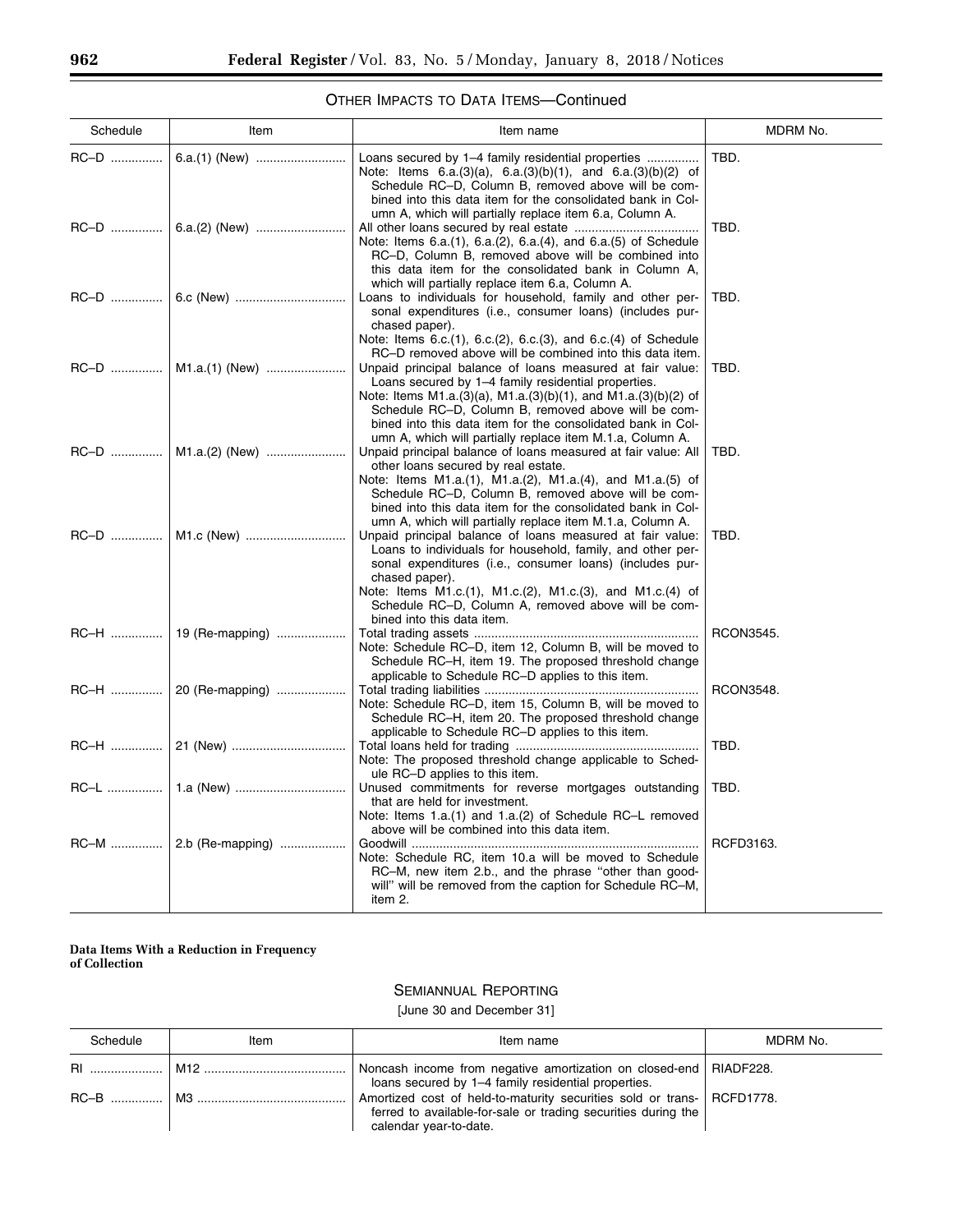# SEMIANNUAL REPORTING—Continued

[June 30 and December 31]

| Schedule        | Item | Item name                                                                                                                                                                                                                                                                                                                                               | MDRM No.                         |
|-----------------|------|---------------------------------------------------------------------------------------------------------------------------------------------------------------------------------------------------------------------------------------------------------------------------------------------------------------------------------------------------------|----------------------------------|
| $RC-C$ , Part I |      | Purchased credit-impaired loans held for investment ac-<br>counted for in accordance with FASB ASC 310-30: Out-<br>standing balance.                                                                                                                                                                                                                    | RCFDC779.                        |
|                 |      | Purchased credit-impaired loans held for investment ac-<br>counted for in accordance with FASB ASC 310-30:<br>Amount included in Schedule RC-C, Part I, items 1<br>through 9.                                                                                                                                                                           | RCFDC780.                        |
| $RC-C$ , Part I |      | Total amount of closed-end loans with negative amortization<br>features secured by 1-4 family residential properties.                                                                                                                                                                                                                                   | RCONF230.                        |
| $RC-C$ , Part I |      | Total maximum remaining amount of negative amortization<br>contractually permitted on closed-end loans secured by 1-<br>4 family residential properties.                                                                                                                                                                                                | RCONF231.                        |
|                 |      | Total amount of negative amortization on closed-end loans<br>secured by 1-4 family residential properties included in<br>the amount reported in Memorandum item 8.a above.                                                                                                                                                                              | RCONF232.                        |
|                 |      | Loans (not subject to the requirements of FASB ASC 310-<br>30 (former AICPA Statement of Position 03-3)) and<br>leases held for investment that were acquired in business<br>combinations with acquisition dates in the current calendar<br>year: Loans secured by real estate (Columns A through<br>C).                                                | RCFDG091, RCFDG092,<br>RCFDG093. |
|                 |      | Loans (not subject to the requirements of FASB ASC 310-<br>30 (former AICPA Statement of Position 03-3)) and<br>leases held for investment that were acquired in business<br>combinations with acquisition dates in the current calendar<br>year: Commercial and industrial loans (Columns A through<br>$C$ ).                                          | RCFDG094, RCFDG095,<br>RCFDG096. |
|                 |      | Loans (not subject to the requirements of FASB ASC 310-<br>30 (former AICPA Statement of Position 03-3)) and<br>leases held for investment that were acquired in business<br>combinations with acquisition dates in the current calendar<br>year: Loans to individuals for household, family, and other<br>personal expenditures (Columns A through C). | RCFDG097, RCFDG098,<br>RCFDG099. |
|                 |      | Loans (not subject to the requirements of FASB ASC 310-<br>30 (former AICPA Statement of Position 03-3)) and<br>leases held for investment that were acquired in business<br>combinations with acquisition dates in the current calendar<br>year: All other loans and all leases (Columns A through C).                                                 | RCFDG100, RCFDG101,<br>RCFDG102. |
| RC-L            |      |                                                                                                                                                                                                                                                                                                                                                         | RCFDJ455.                        |
| RC-L            |      |                                                                                                                                                                                                                                                                                                                                                         | RCFDJ456.                        |
| RC-L            |      | Year-to-date merchant credit card sales volume: Sales for                                                                                                                                                                                                                                                                                               | RCFDC223.                        |
| RC-L            |      | which the reporting bank is the acquiring bank.<br>Year-to-date merchant credit card sales volume: Sales for<br>which the reporting bank is the agent bank with risk.                                                                                                                                                                                   | RCFDC224.                        |
|                 |      | Additions to nonaccrual assets during the quarter<br>Note: This caption would be revised to "Additions to non-<br>accrual assets during the last 6 months."                                                                                                                                                                                             | RCFDC410.                        |
| <b>RC-N</b>     |      | Note: This caption would be revised to "Nonaccrual assets<br>sold during the last 6 months."                                                                                                                                                                                                                                                            | RCFDC411.                        |
|                 |      | Purchased credit-impaired loans accounted for in accord-<br>ance with FASB ASC 310-30 (former AICPA Statement of<br>Position 03–3): Outstanding balance (Columns A through<br>C).                                                                                                                                                                       | RCFDL183, RCFDL184,<br>RCFDL185. |
| RC-N            |      | Purchased credit-impaired loans accounted for in accord-<br>ance with FASB ASC 310-30 (former AICPA Statement of<br>Position 03-3): Amount included in Schedule RC-N, items<br>1 through 7, above (Columns A through C).                                                                                                                                | RCFDL186, RCFDL187,<br>RCFDL188. |

# ANNUAL REPORTING

# [December]

| Schedule | ltem | Item name                                                                                                                                                                                     | MDRM No. |
|----------|------|-----------------------------------------------------------------------------------------------------------------------------------------------------------------------------------------------|----------|
|          |      | Do any of the bank's Internet websites have transactional RCFD4088.<br>capability, <i>i.e.</i> , allow the bank's customers to execute<br>transactions on their accounts through the website? |          |
|          |      | Total assets of captive insurance subsidiaries    RCFDK193.                                                                                                                                   |          |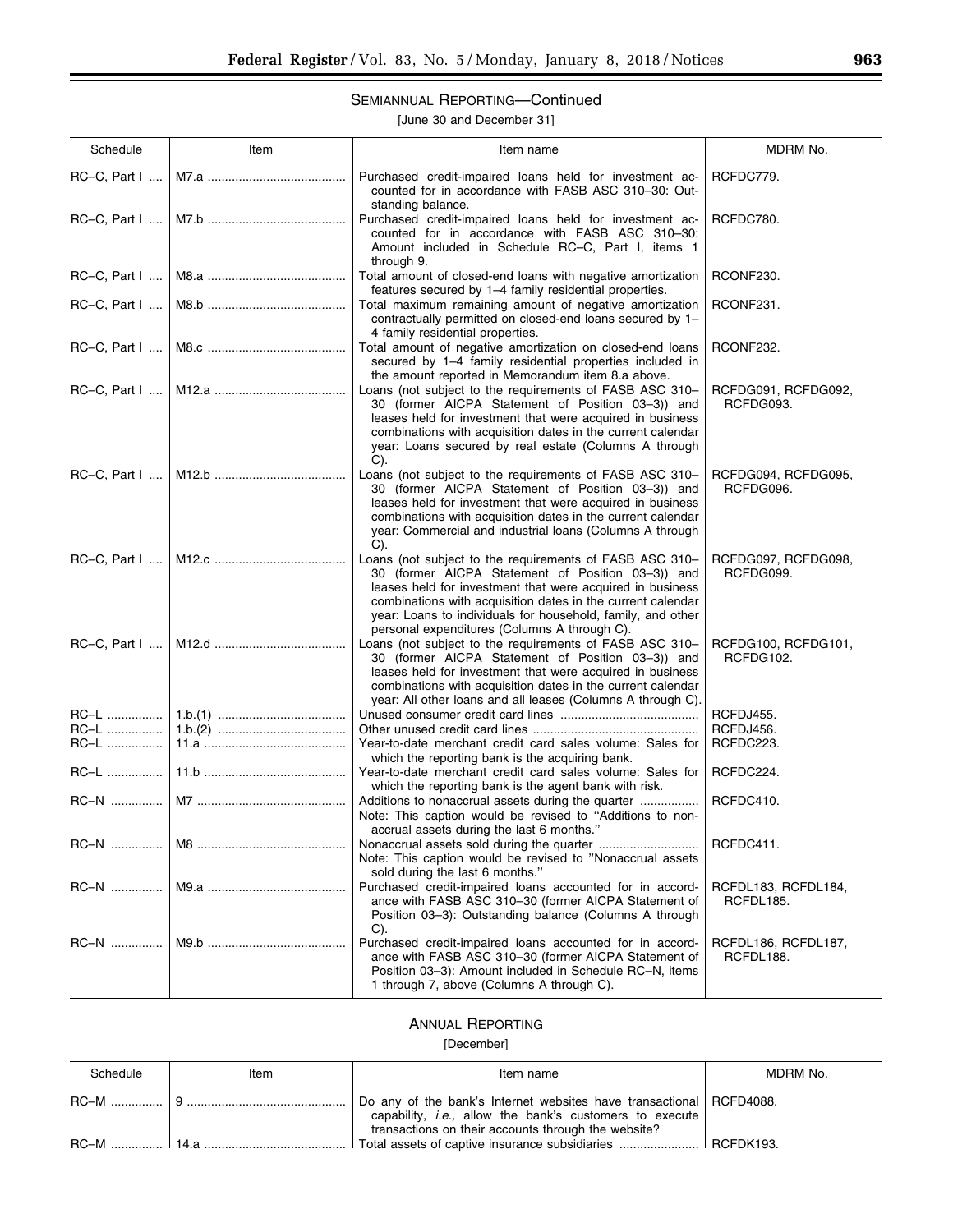# ANNUAL REPORTING—Continued

[December]

| `chedule  | Item | Item name                                        | MDRM No.  |
|-----------|------|--------------------------------------------------|-----------|
| RC-M<br>. |      | Total assets of captive reinsurance subsidiaries | RCFDK194. |

#### **Data Items With an Increase in Reporting Threshold**

Schedule RI–D is to be completed by banks with foreign offices (including Edge or Agreement subsidiaries and International Banking Facilities) *and* \$10 billion or more

in total assets where foreign office revenues, assets, or net income exceed 10 percent of consolidated total revenues, total assets, or net income.

Schedule RC–D is to be completed by banks that reported total trading assets of *\$10*  *million* or more in any of the four preceding calendar quarters and all banks meeting the FDIC's definition of a large or highly complex institution for deposit insurance assessment purposes.

### TO BE COMPLETED BY BANKS WITH \$10 BILLION OR MORE IN TOTAL ASSETS

| Schedule | Item | Item name                                                                                                                                                                                                       | MDRM No.                                   |
|----------|------|-----------------------------------------------------------------------------------------------------------------------------------------------------------------------------------------------------------------|--------------------------------------------|
|          |      | Asset-backed securities: Credit card receivables (Columns<br>$A, B, C, and D$ .                                                                                                                                 | RCFDB838, RCFDB839,<br>RCFDB840, RCFDB841. |
|          |      | Asset-backed securities: Home equity lines (Columns A, B,<br>$C$ , and $D$ ).                                                                                                                                   | RCFDB842, RCFDB843,<br>RCFDB844, RCFDB845. |
|          |      | Asset-backed securities: Automobile loans (Columns A, B,<br>$C$ , and $D$ ).                                                                                                                                    | RCFDB846, RCFDB847,<br>RCFDB848, RCFDB849. |
|          |      | Asset-backed securities: Other consumer loans (Columns A,<br>$B, C, and D$ ).                                                                                                                                   | RCFDB850, RCFDB851,<br>RCFDB852, RCFDB853. |
|          |      | Asset-backed securities: Commercial and industrial loans<br>(Columns A, B, C, and D).                                                                                                                           | RCFDB854, RCFDB855,<br>RCFDB856, RCFDB857. |
|          |      | Asset-backed securities: Other (Columns A, B, C, and D)                                                                                                                                                         | RCFDB858, RCFDB859,<br>RCFDB860, RCFDB861. |
|          |      | Structured financial products by underlying collateral or ref-<br>erence assets: Trust preferred securities issued by finan-<br>cial institutions (Columns A through D).                                        | RCFDG348, RCFDG349,<br>RCFDG350, RCFDG351. |
|          |      | Structured financial products by underlying collateral or ref-<br>erence assets: Trust preferred securities issued by real<br>estate investment trusts (Columns A through D).                                   | RCFDG352, RCFDG353,<br>RCFDG354, RCFDG355. |
|          |      | Structured financial products by underlying collateral or ref-<br>erence assets: Corporate and similar loans (Columns A<br>through D).                                                                          | RCFDG356, RCFDG357,<br>RCFDG358, RCFDG359. |
|          |      | Structured financial products by underlying collateral or ref-<br>erence assets: 1-4 family residential MBS issued or guar-<br>anteed by U.S. Government-sponsored enterprises<br>(GSEs) (Columns A through D). | RCFDG360, RCFDG361,<br>RCFDG362, RCFDG363. |
|          |      | Structured financial products by underlying collateral or ref-<br>erence assets: 1-4 family residential MBS not issued or<br>guaranteed by GSEs (Columns A through D).                                          | RCFDG364, RCFDG365,<br>RCFDG366, RCFDG367. |
|          |      | Structured financial products by underlying collateral or ref-<br>erence assets: Diversified (mixed) pools of structured fi-<br>nancial products (Columns A through D).                                         | RCFDG368, RCFDG369,<br>RCFDG370, RCFDG371. |
|          |      | Structured financial products by underlying collateral or ref-<br>erence assets: Other collateral or reference assets (Col-<br>umns A through D).                                                               | RCFDG372, RCFDG373,<br>RCFDG374, RCFDG375. |

# TO BE COMPLETED BY BANKS WITH \$10 BILLION OR MORE IN TOTAL TRADING ASSETS

| Schedule | Item | Item name                                                                                                                                                                    | MDRM No.  |
|----------|------|------------------------------------------------------------------------------------------------------------------------------------------------------------------------------|-----------|
|          |      | Loans measured at fair value that are past due 90 days or $\parallel$<br>more: Fair value (Column A).                                                                        | RCFDF639. |
|          |      | Loans measured at fair value that are past due 90 days or  <br>more: Unpaid principal balance (Column A).                                                                    | RCFDF640. |
|          |      | Structured financial products by underlying collateral or ref- RCFDG299.<br>erence assets: Trust preferred securities issued by finan-<br>cial institutions (Column A).      |           |
|          |      | Structured financial products by underlying collateral or ref- RCFDG332.<br>erence assets: Trust preferred securities issued by real<br>estate investment trusts (Column A). |           |
|          |      | Structured financial products by underlying collateral or ref-<br>erence assets: Corporate and similar loans (Column A).                                                     | RCFDG333. |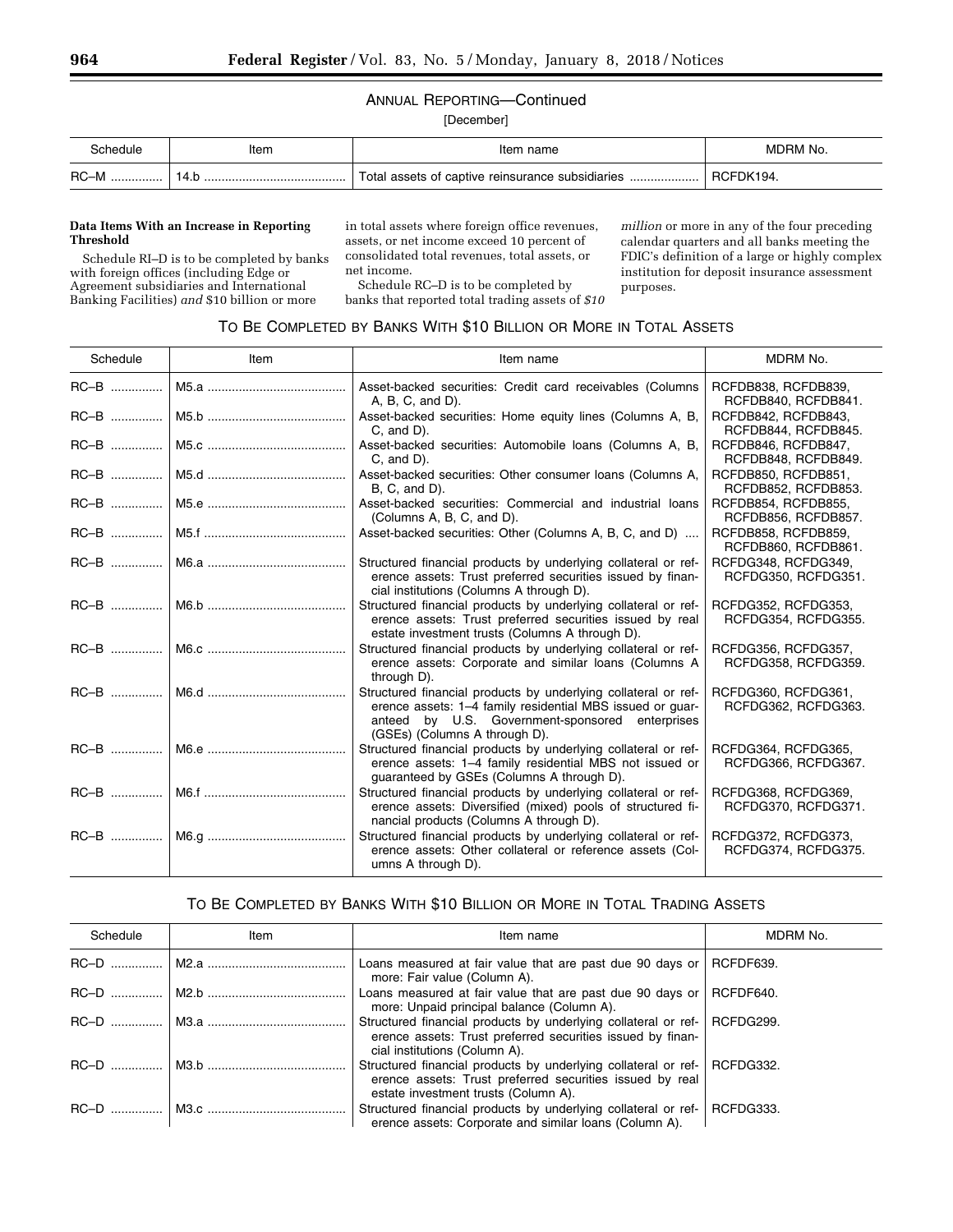### TO BE COMPLETED BY BANKS WITH \$10 BILLION OR MORE IN TOTAL TRADING ASSETS—Continued

| Schedule | Item | Item name                                                                                                                                                                                            | MDRM No.                                |
|----------|------|------------------------------------------------------------------------------------------------------------------------------------------------------------------------------------------------------|-----------------------------------------|
| RC-D     |      | Structured financial products by underlying collateral or ref-<br>erence assets: 1-4 family residential MBS issued or guar-<br>anteed by U.S. Government-sponsored enterprises<br>(GSEs) (Column A). | RCFDG334.                               |
|          |      | Structured financial products by underlying collateral or ref-<br>erence assets: 1-4 family residential MBS not issued or<br>guaranteed by GSEs (Column A).                                          | RCFDG335.                               |
|          |      | Structured financial products by underlying collateral or ref-<br>erence assets: Diversified (mixed) pools of structured fi-<br>nancial products (Column A).                                         | RCFDG651.                               |
|          |      | Structured financial products by underlying collateral or ref-<br>erence assets: Other collateral or reference assets (Col-<br>$umn A$ ).                                                            | RCFDG652.                               |
|          |      | Pledged trading assets: Pledged securities (Column A)                                                                                                                                                | RCFDG387.                               |
|          |      | Pledged trading assets: Pledged loans (Column A)                                                                                                                                                     | RCFDG388.                               |
| $RC-D$   |      | Asset-backed securities: Credit card receivables                                                                                                                                                     | RCFDF643.                               |
| $RC-D$   |      |                                                                                                                                                                                                      | RCFDF644.                               |
| $RC-D$   |      |                                                                                                                                                                                                      | RCFDF645.                               |
| RC-D     |      | Asset-backed securities: Other consumer loans                                                                                                                                                        | RCFDF646.                               |
| $RC-D$   |      | Asset-backed securities: Commercial and industrial loans                                                                                                                                             | RCFDF647.                               |
| RC-D     |      |                                                                                                                                                                                                      | RCFDF648.                               |
|          |      | Equity securities: Readily determinable fair values                                                                                                                                                  | RCFDF652.                               |
| RC-D     |      |                                                                                                                                                                                                      | RCFDF653.                               |
| $RC-D$   |      |                                                                                                                                                                                                      | RCFDF654.                               |
| RC-D     |      |                                                                                                                                                                                                      | RCFDF655, RCFDF656,<br>RCFDF657.        |
|          |      |                                                                                                                                                                                                      | RCFDF658, RCFDF659,<br><b>RCFDF660.</b> |

## TO BE COMPLETED BY BANKS WITH TOTAL TRADING ASSETS OF \$10 MILLION OR MORE FOR ANY QUARTER OF THE PRECEDING CALENDAR YEAR

| Schedule  | Item | Item name                                                                                                                                                                                  | MDRM No.               |
|-----------|------|--------------------------------------------------------------------------------------------------------------------------------------------------------------------------------------------|------------------------|
| <b>RI</b> |      | Trading revenue: Foreign exchange exposures   RIAD8758.<br>Trading revenue: Equity security and index exposures    RIAD8759.<br>Trading revenue: Commodity and other exposures   RIAD8760. | RIAD8757.<br>RIADF186. |

## TO BE COMPLETED BY BANKS WITH COMPONENTS OF OTHER NONINTEREST INCOME IN AMOUNTS GREATER THAN \$100,000 THAT EXCEED 7 PERCENT OF SCHEDULE RI, ITEM 5.L

| Schedule | Item | Item name                                             | MDRM No.                                                                                                        |
|----------|------|-------------------------------------------------------|-----------------------------------------------------------------------------------------------------------------|
|          |      | Other noninterest income (from Schedule RI, item 5.I) | RIADC013, RIADC014,<br>RIADC016, RIAD4042,<br>RIADC015, RIADF555,<br>RIADT047, RIAD4461,<br>RIAD4462, RIAD4463. |

# TO BE COMPLETED BY BANKS WITH COMPONENTS OF OTHER NONINTEREST EXPENSE IN AMOUNTS GREATER THAN \$100,000 THAT EXCEED 7 PERCENT OF SCHEDULE RI, ITEM 7.D

| Schedule | Item            | Item name                                              | MDRM No.                                                                                                                                                                             |
|----------|-----------------|--------------------------------------------------------|--------------------------------------------------------------------------------------------------------------------------------------------------------------------------------------|
|          | 2.a through 2.p | Other noninterest expense (from Schedule RI, item 7.d) | RIADC017, RIAD0497,<br>RIAD4136, RIADC018,<br>RIAD8403, RIAD4141,<br>RIAD4146, RIADF556,<br>RIADF557, RIADF558,<br>RIADF559, RIADY923,<br>RIADY924, RIAD4464,<br>RIAD4467, RIAD4468. |